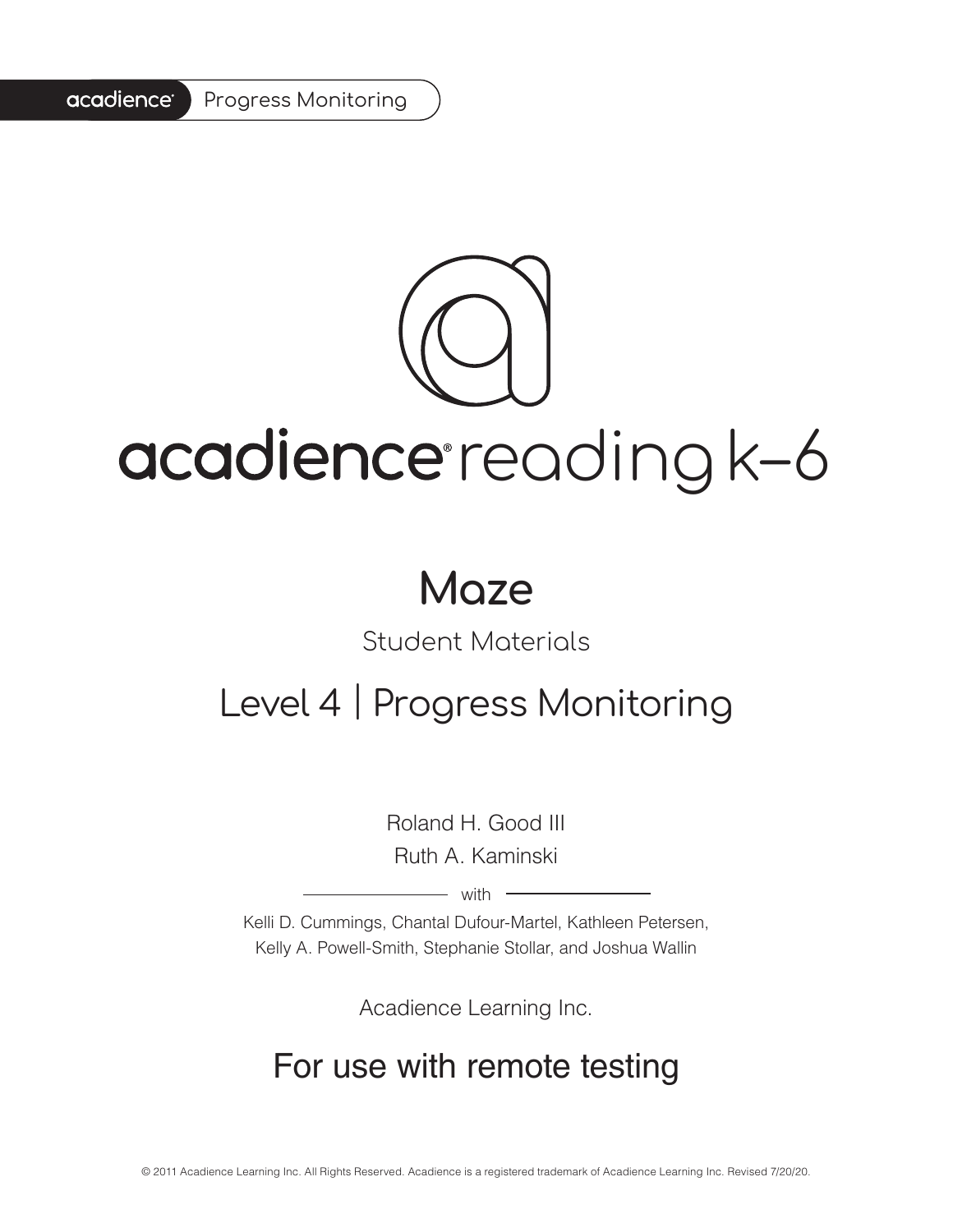| Progress Monitoring |
|---------------------|
|                     |

# **1**

Ē.

Name: \_\_\_\_\_\_\_\_\_\_\_\_\_\_\_\_\_\_\_\_\_\_\_\_\_\_\_\_\_\_\_\_\_\_\_\_\_\_\_\_\_\_\_\_\_\_\_\_\_\_\_\_\_\_\_\_\_\_\_\_\_\_\_\_\_\_\_\_\_\_\_\_\_\_\_\_\_\_\_\_\_\_\_\_\_\_\_\_\_\_\_\_\_\_\_\_\_\_\_\_\_\_\_

# Practice 1

|                                                                   | home |  |
|-------------------------------------------------------------------|------|--|
| After playing in the dirt, Sam went   summer   to wash her hands. |      |  |
|                                                                   | was  |  |
|                                                                   |      |  |

<u> 1989 - Johann Barn, mars ann an t-Amhain Aonaich an t-Aonaich an t-Aonaich ann an t-Aonaich ann an t-Aonaich</u>

# Practice 2

| On her way home, she $ $ sleep | chair<br>saw | an ice cream truck. |
|--------------------------------|--------------|---------------------|
|--------------------------------|--------------|---------------------|



| C: C<br><b>Contractor</b> |
|---------------------------|
| lt i v                    |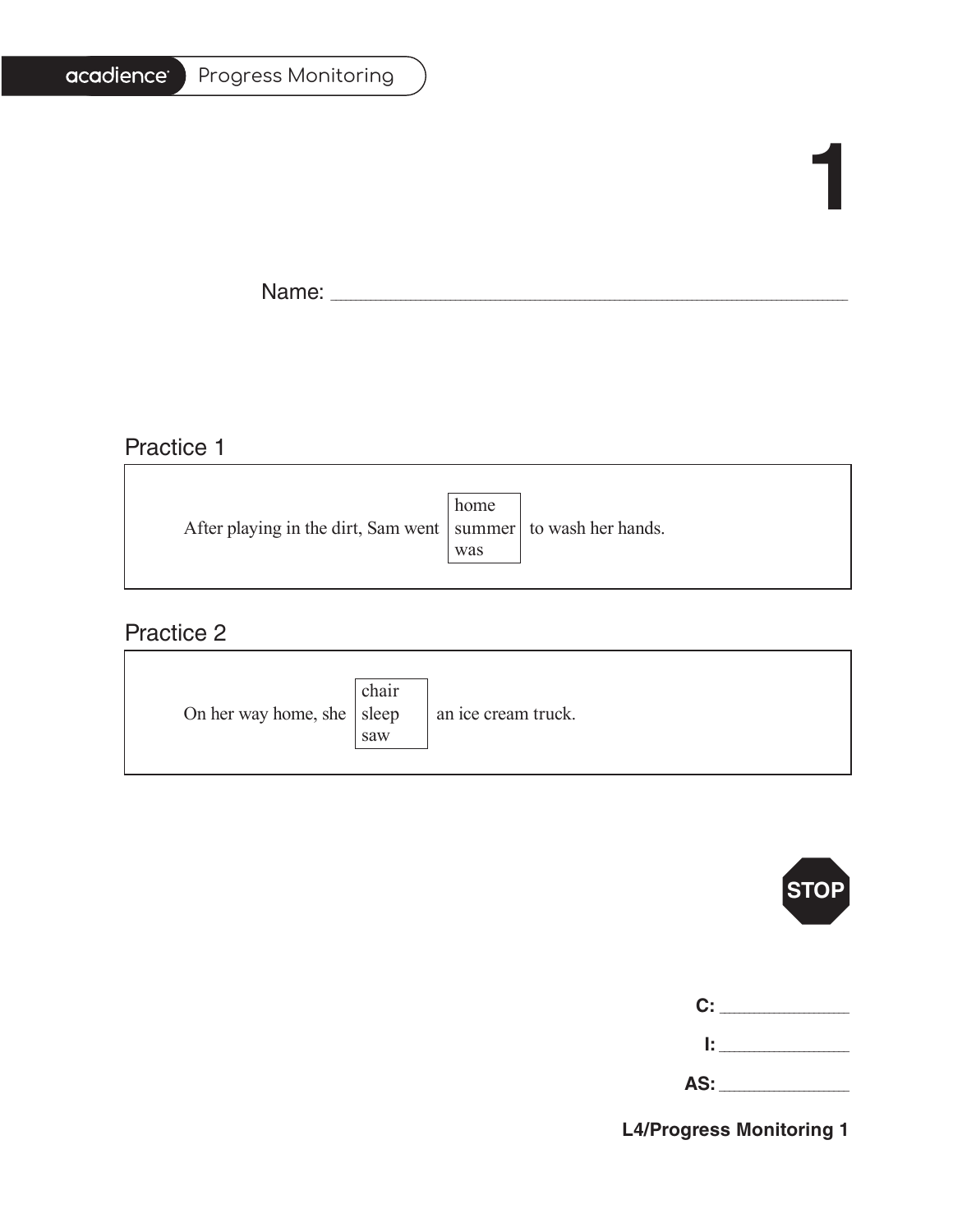#### The Advice Column

If there was one thing Addie loved, it was giving advice. When her mother couldn't decide what

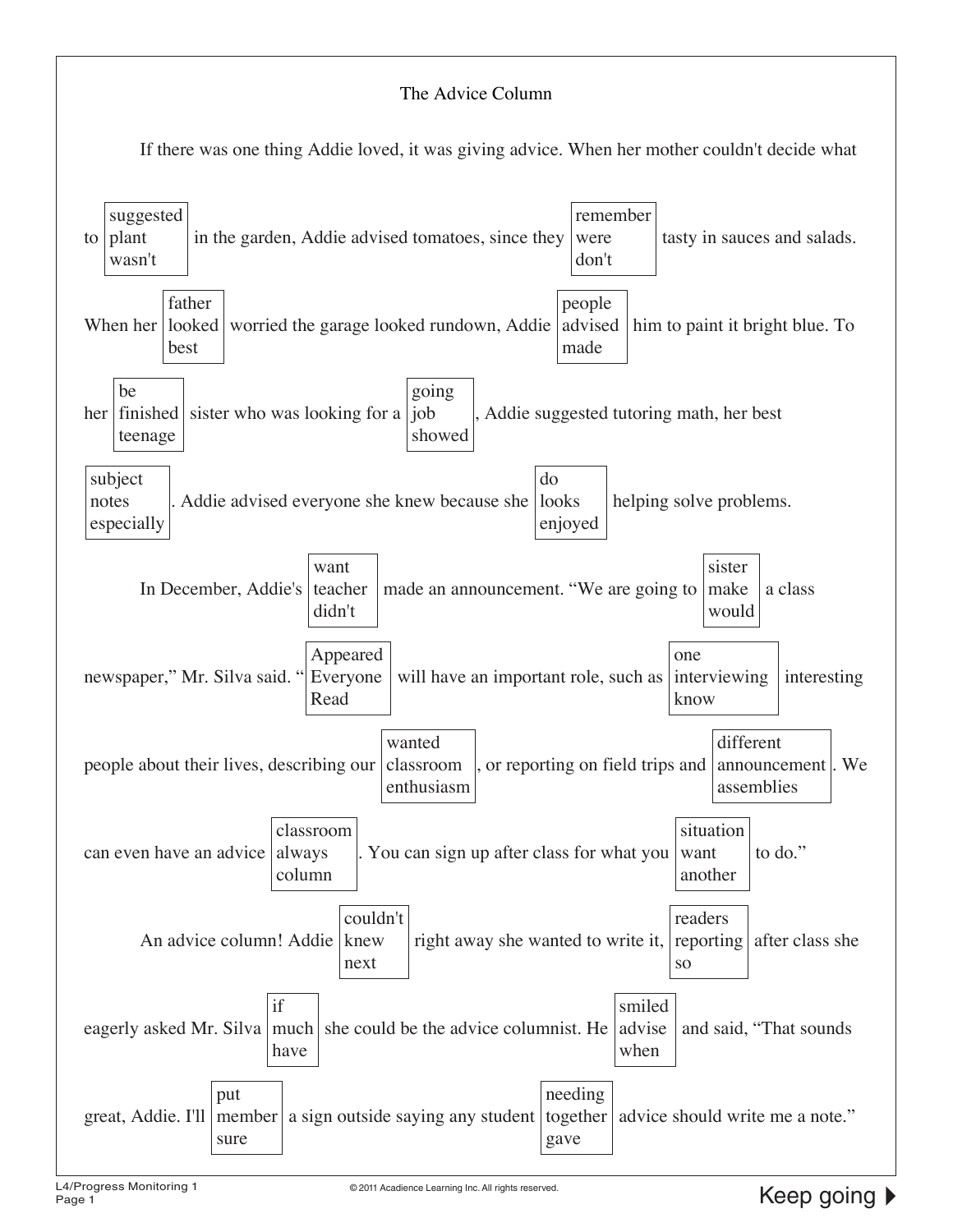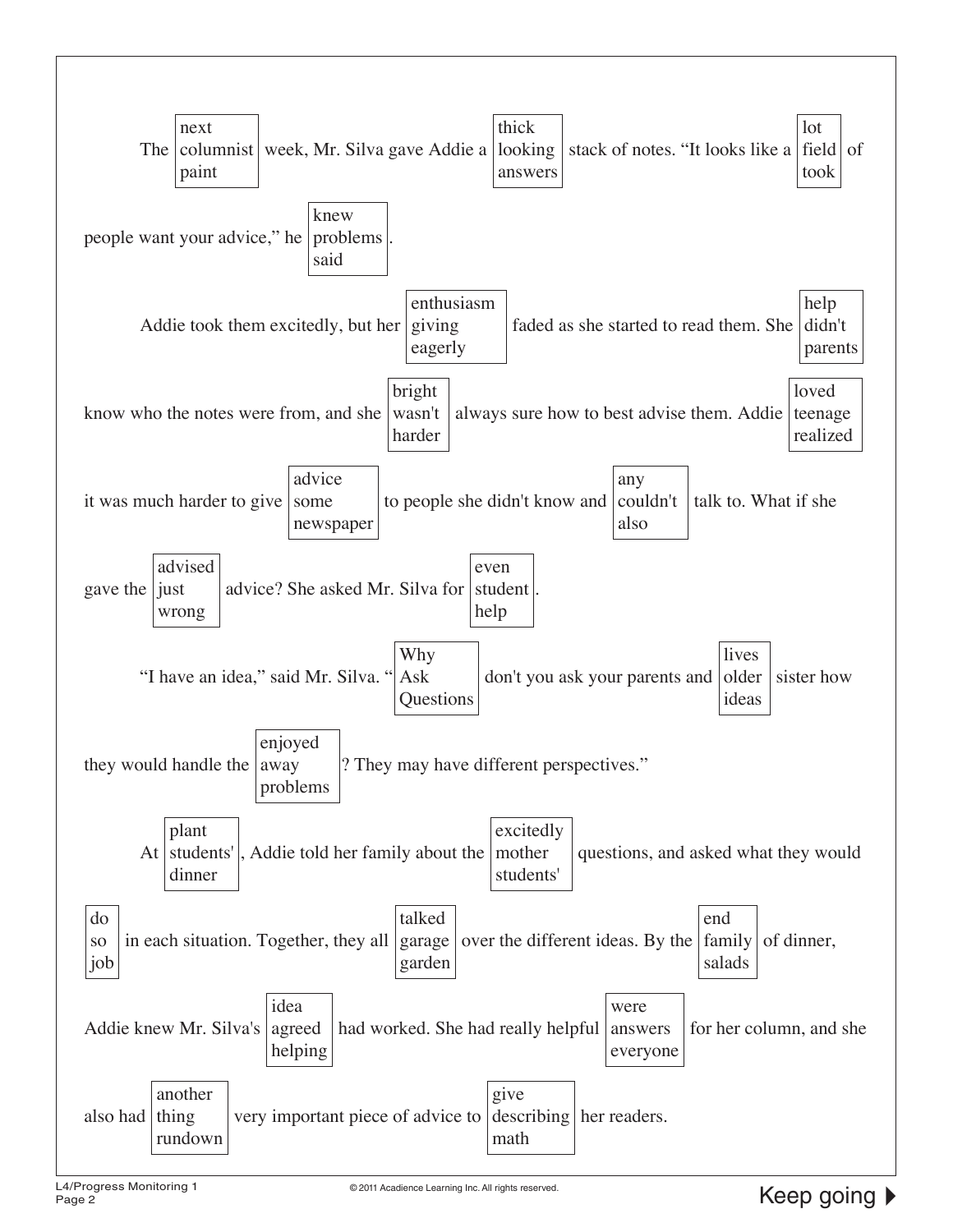| showed |                                                                                                      | saying     |         |
|--------|------------------------------------------------------------------------------------------------------|------------|---------|
|        | Two weeks later, Addie $\vert$ column $\vert$ her family the finished newspaper. They $\vert$ all    |            | admired |
| sauces |                                                                                                      | assemblies |         |
|        |                                                                                                      |            |         |
| smiled |                                                                                                      | appeared   |         |
|        | her column and agreed she had $ $ given $ $ very helpful advice, especially the note that $ $ decide |            | at the  |
| father |                                                                                                      | could      |         |

bottom of her column.

| said  |                                                                                                                | teacher  |  |
|-------|----------------------------------------------------------------------------------------------------------------|----------|--|
|       | It asked $\mathsf{R}$ . "Remember: If you have a problem, a dinner $\mathsf{R}$ or family member may have some |          |  |
| thick |                                                                                                                | realized |  |

great tomatoes advice. Just ask them!" idea

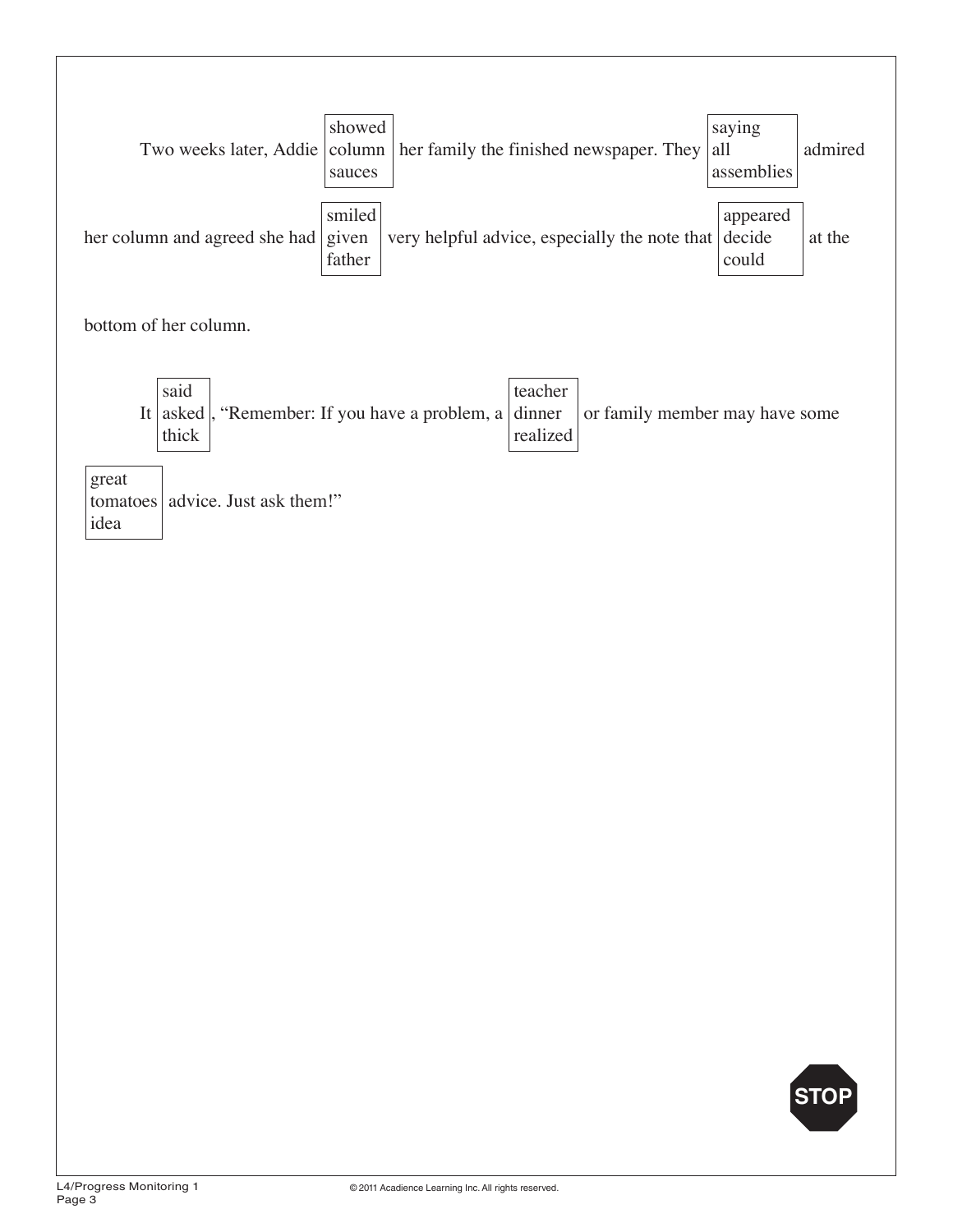| Progress Monitoring |
|---------------------|
|                     |

# **2**

Ē.

Name: \_\_\_\_\_\_\_\_\_\_\_\_\_\_\_\_\_\_\_\_\_\_\_\_\_\_\_\_\_\_\_\_\_\_\_\_\_\_\_\_\_\_\_\_\_\_\_\_\_\_\_\_\_\_\_\_\_\_\_\_\_\_\_\_\_\_\_\_\_\_\_\_\_\_\_\_\_\_\_\_\_\_\_\_\_\_\_\_\_\_\_\_\_\_\_\_\_\_\_\_\_\_\_

# Practice 1

|                                                                   | home |  |
|-------------------------------------------------------------------|------|--|
| After playing in the dirt, Sam went   summer   to wash her hands. |      |  |
|                                                                   | was  |  |
|                                                                   |      |  |

<u> 1989 - Johann Stein, marwolaethau a bhann an t-Amhainn an t-Amhainn an t-Amhainn an t-Amhainn an t-Amhainn a</u>

### Practice 2

| On her way home, she $ $ sleep | chair<br>saw | an ice cream truck. |
|--------------------------------|--------------|---------------------|
|--------------------------------|--------------|---------------------|



|   | C: _______              |
|---|-------------------------|
| r |                         |
|   | AS: Andrew Section 1997 |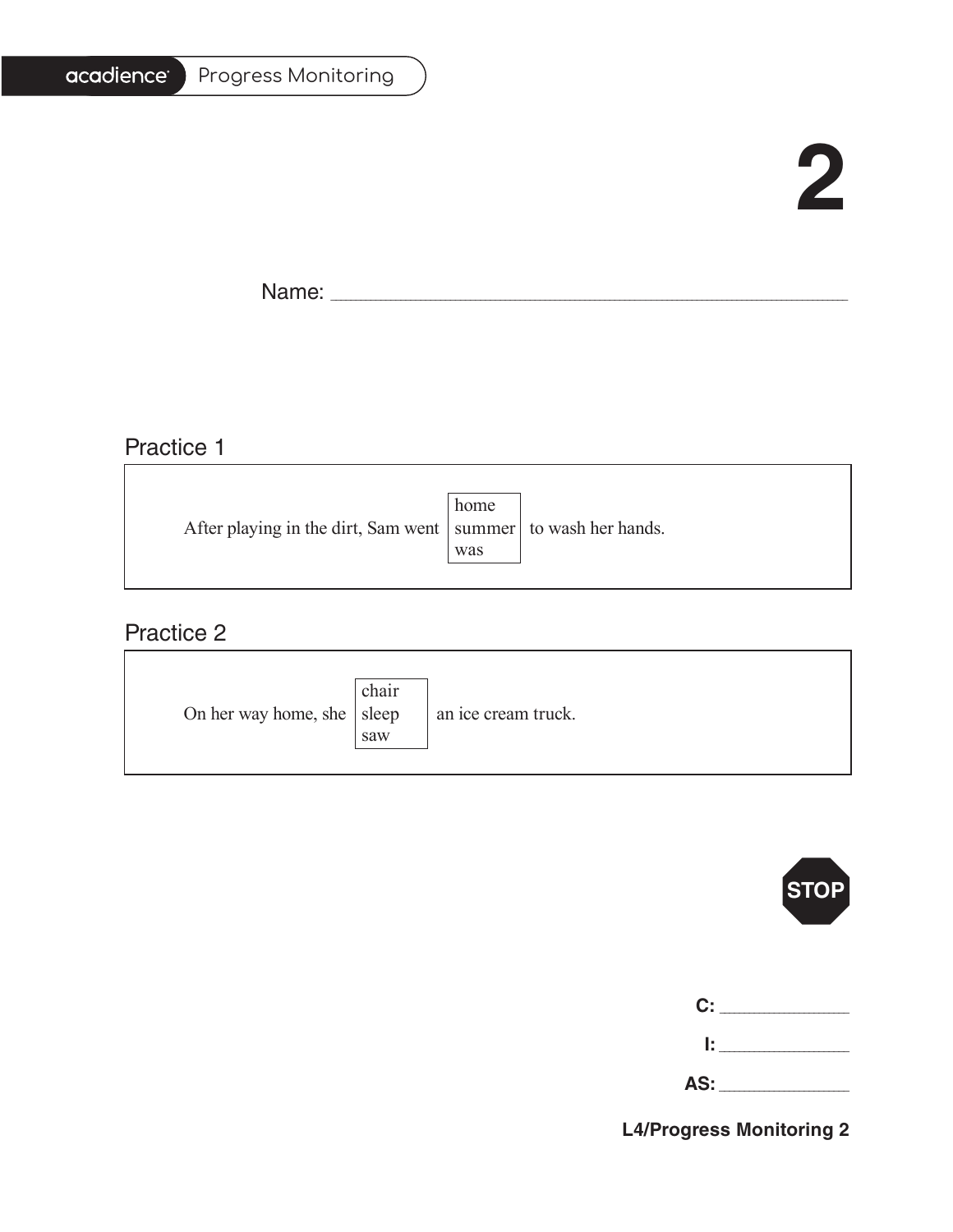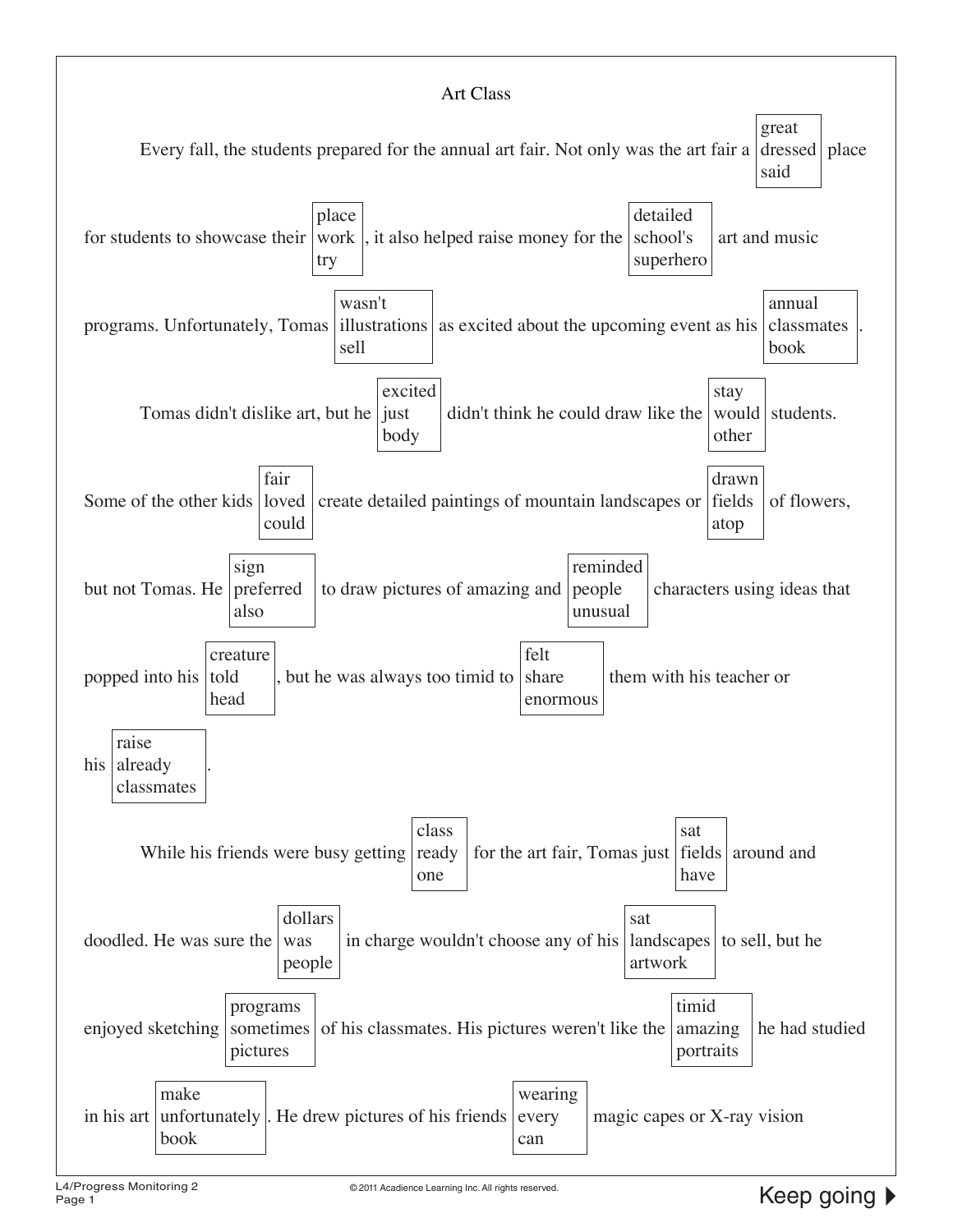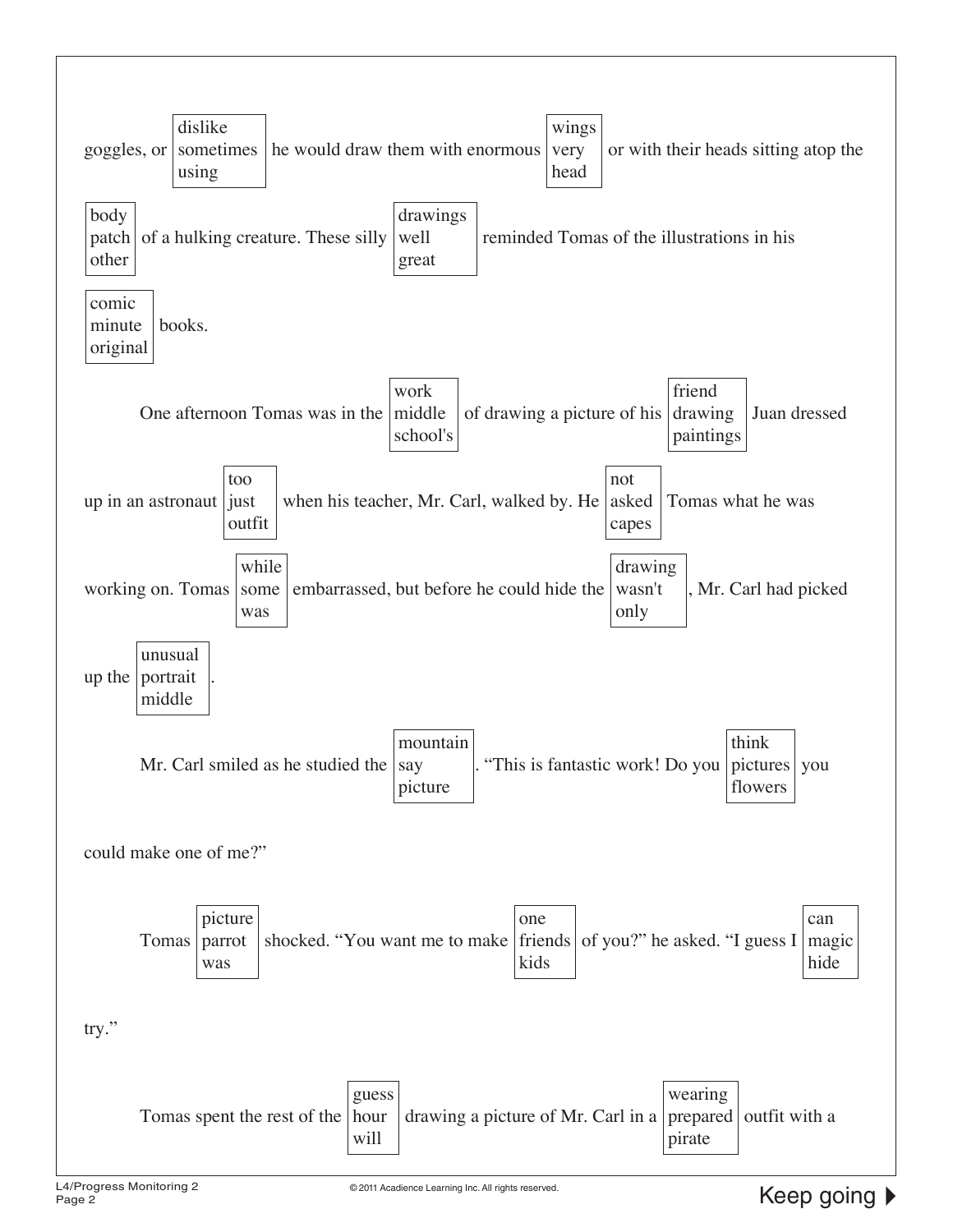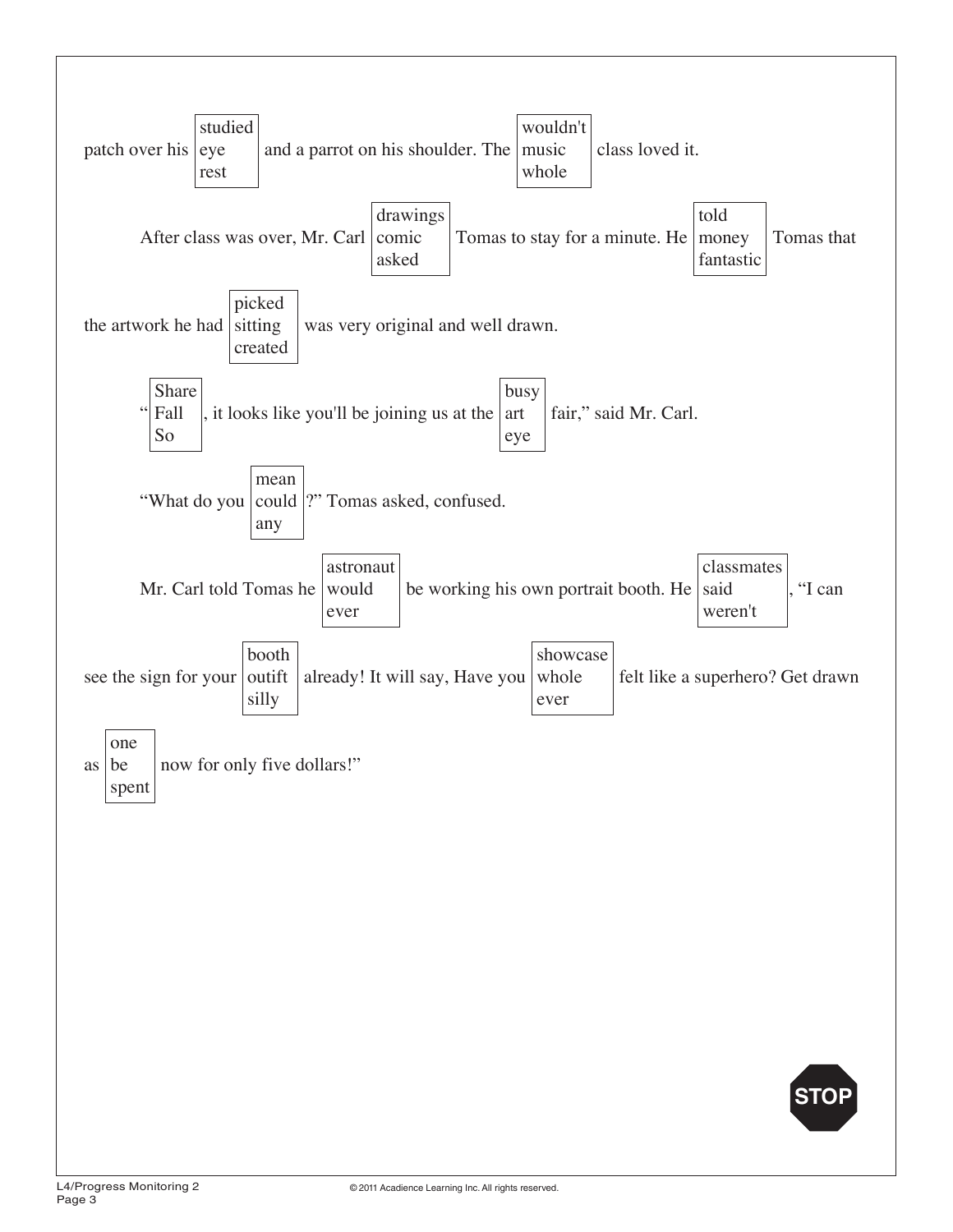| <b>Progress Monitoring</b> |
|----------------------------|
|                            |

# **3**

 $\blacksquare$ 

Name: \_\_\_\_\_\_\_\_\_\_\_\_\_\_\_\_\_\_\_\_\_\_\_\_\_\_\_\_\_\_\_\_\_\_\_\_\_\_\_\_\_\_\_\_\_\_\_\_\_\_\_\_\_\_\_\_\_\_\_\_\_\_\_\_\_\_\_\_\_\_\_\_\_\_\_\_\_\_\_\_\_\_\_\_\_\_\_\_\_\_\_\_\_\_\_\_\_\_\_\_\_\_\_

<u> 1989 - Johann Barbara, martxa alemaniar arg</u>

### Practice 1

|                                                                   | home |  |
|-------------------------------------------------------------------|------|--|
| After playing in the dirt, Sam went   summer   to wash her hands. |      |  |
|                                                                   | was  |  |
|                                                                   |      |  |

### Practice 2

| On her way home, she $ $ sleep | chair<br>saw | an ice cream truck. |
|--------------------------------|--------------|---------------------|
|--------------------------------|--------------|---------------------|



|     | C: ________ |
|-----|-------------|
| Ŀ.  |             |
| AS: |             |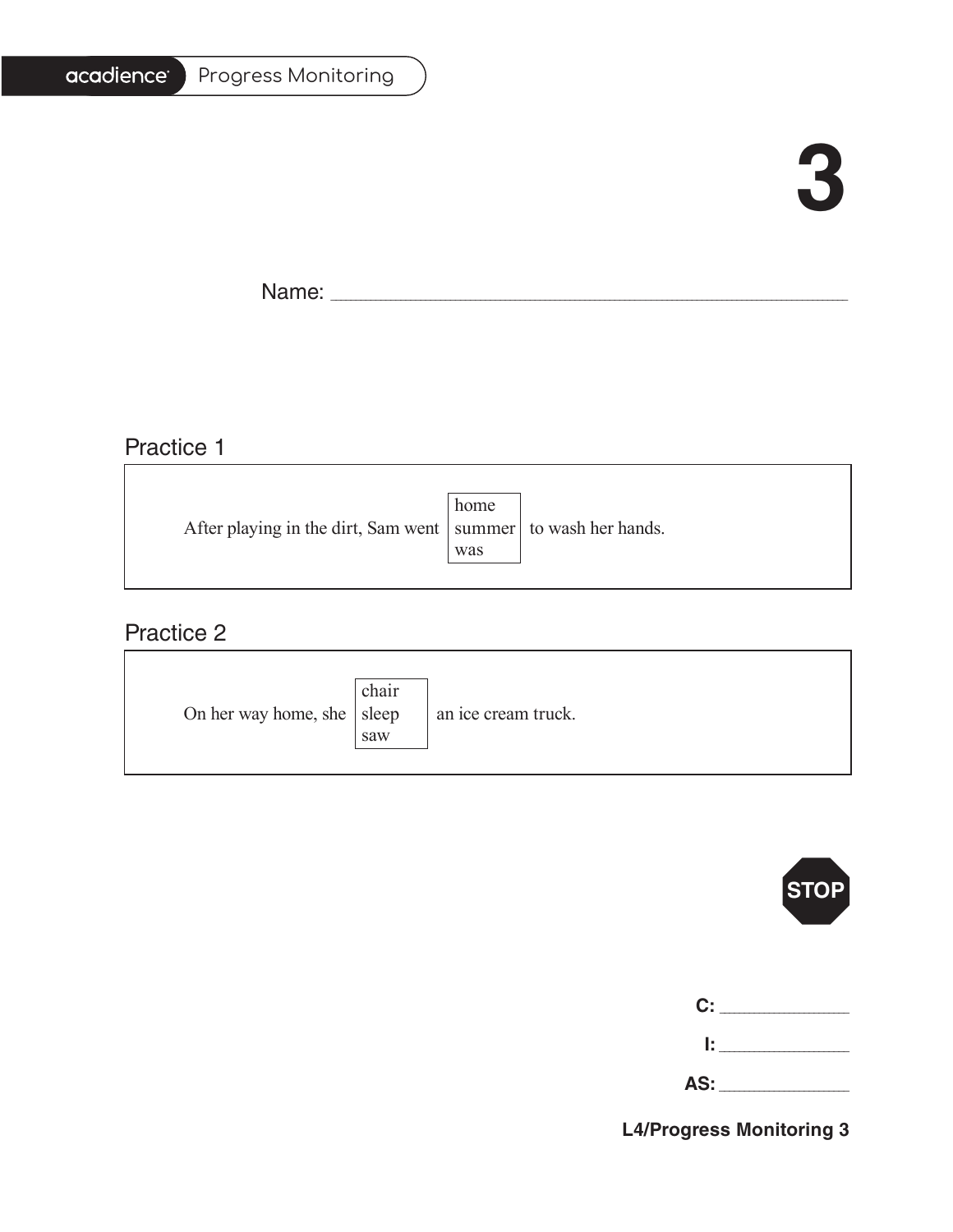### A Sigh of Relief

Stepping off the bus, I caught my first glimpse of Camp Bear Creek. I inhaled and felt a rush of

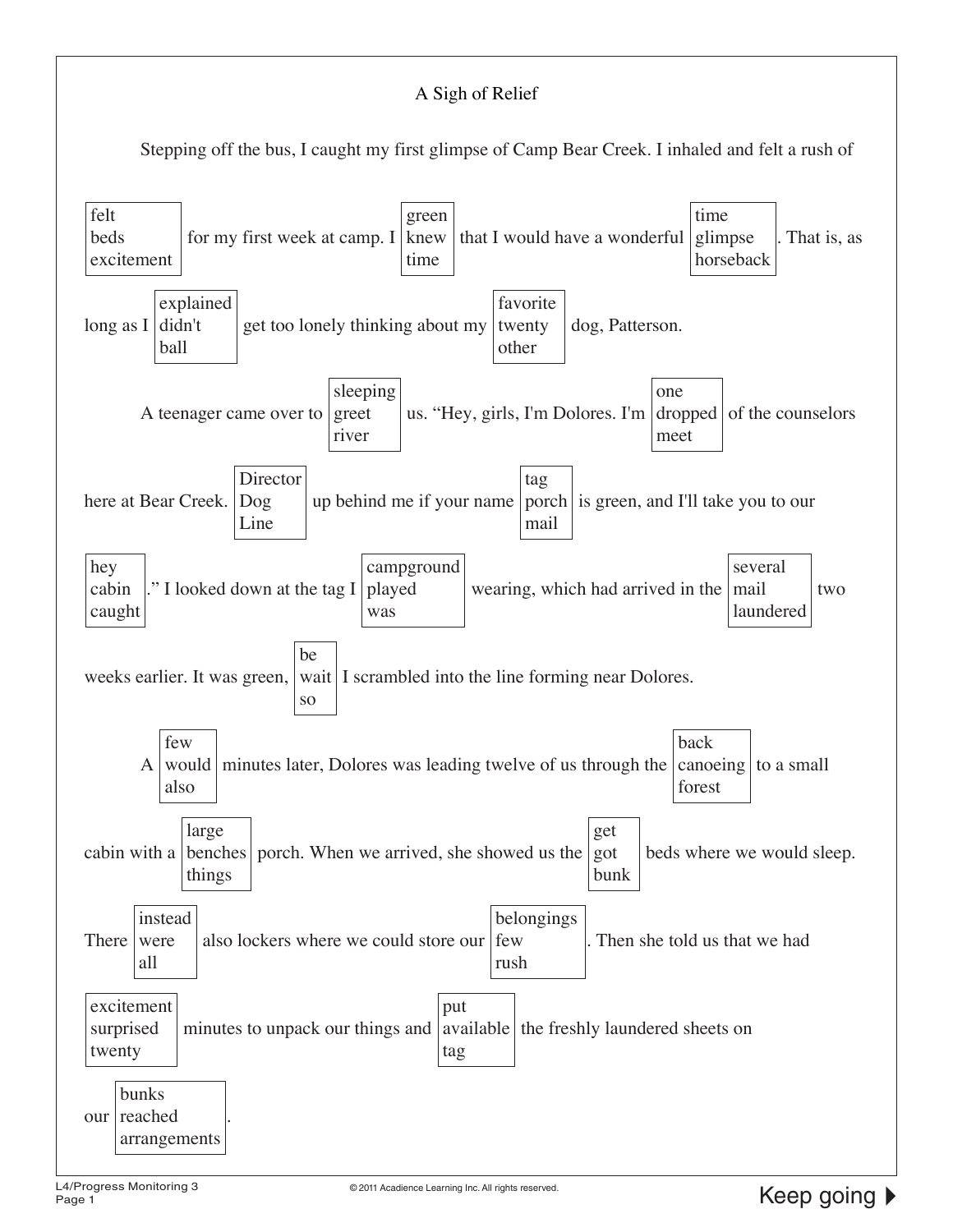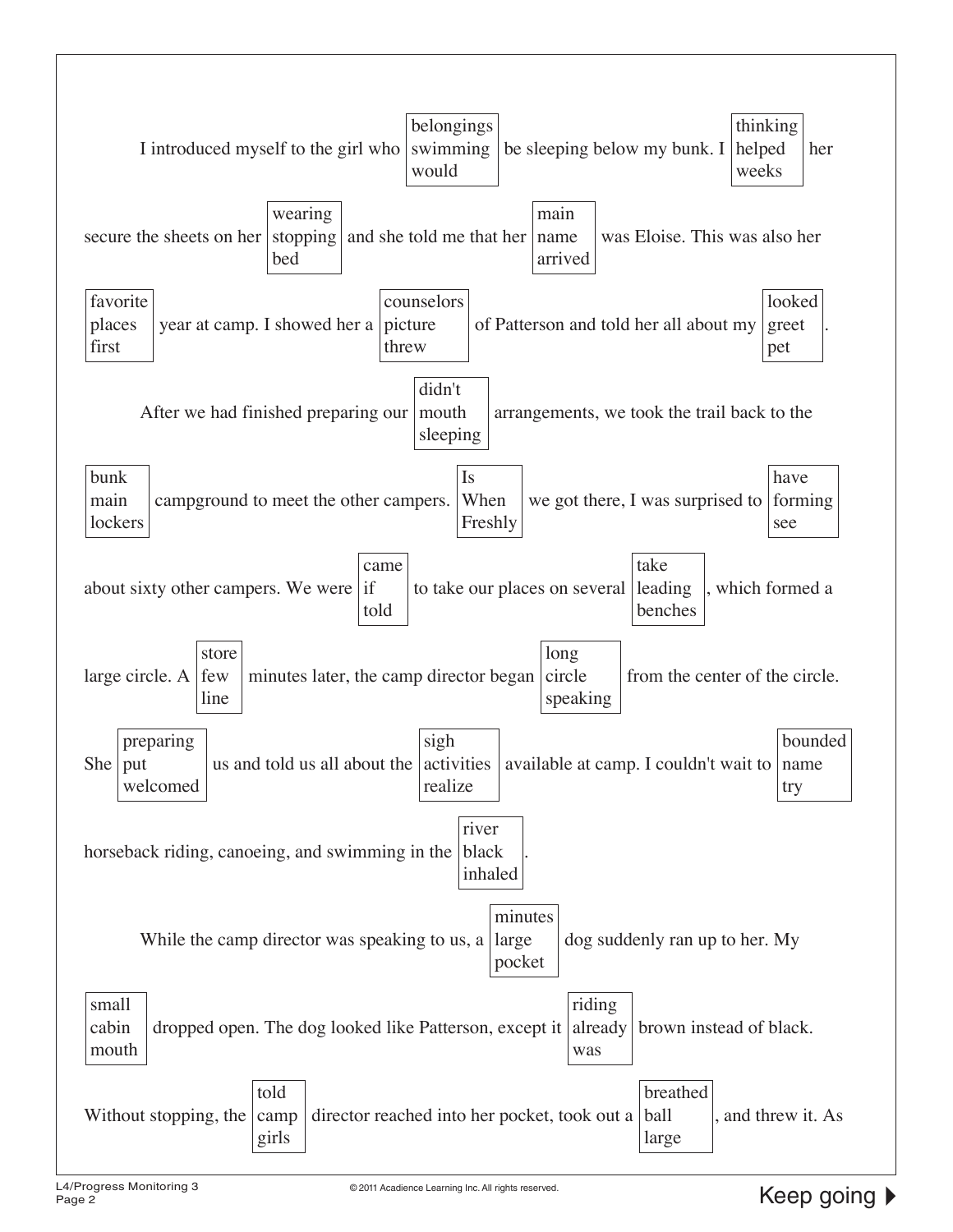| the dog                | sheets<br>one<br>bounded      | after the ball, she explained that the    | suddenly<br>$\log$ 's<br>unpack | name was Juniper. Juniper loved it |
|------------------------|-------------------------------|-------------------------------------------|---------------------------------|------------------------------------|
| when<br>center<br>week |                               | the campers played with her.              |                                 |                                    |
|                        | breathed<br>welcomed<br>sleep | a sigh of relief to realize that I helped | knew<br>already                 | had two friends.                   |

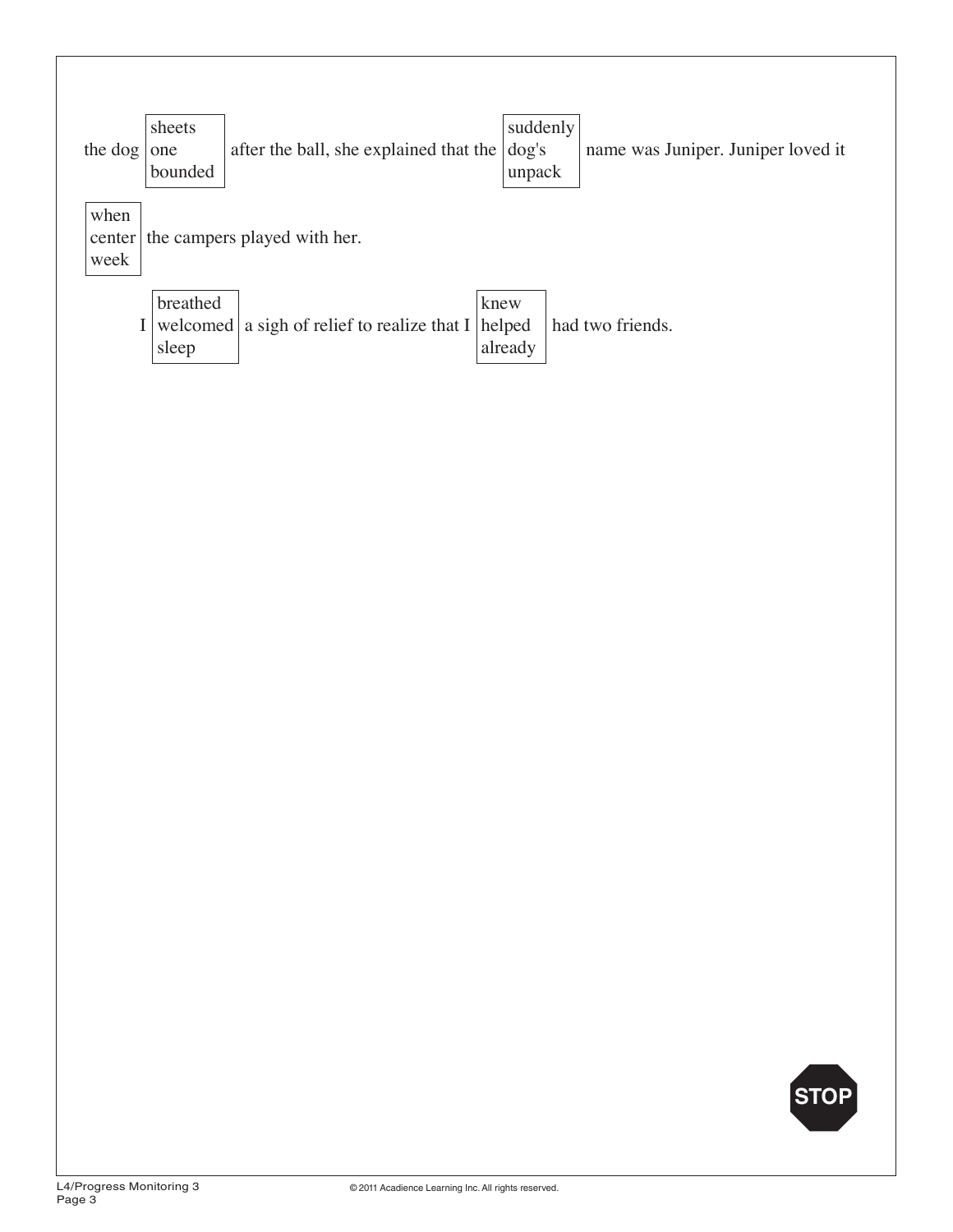|  |  | Progress Monitoring |
|--|--|---------------------|
|--|--|---------------------|

# **4**

Ē.

Name: \_\_\_\_\_\_\_\_\_\_\_\_\_\_\_\_\_\_\_\_\_\_\_\_\_\_\_\_\_\_\_\_\_\_\_\_\_\_\_\_\_\_\_\_\_\_\_\_\_\_\_\_\_\_\_\_\_\_\_\_\_\_\_\_\_\_\_\_\_\_\_\_\_\_\_\_\_\_\_\_\_\_\_\_\_\_\_\_\_\_\_\_\_\_\_\_\_\_\_\_\_\_\_

# Practice 1

|                                                                   | home |  |
|-------------------------------------------------------------------|------|--|
| After playing in the dirt, Sam went   summer   to wash her hands. |      |  |
|                                                                   | was  |  |
|                                                                   |      |  |

### Practice 2

| On her way home, she $ $ sleep | chair<br>saw | an ice cream truck. |
|--------------------------------|--------------|---------------------|
|--------------------------------|--------------|---------------------|



| C:    |  |
|-------|--|
| r     |  |
| AS: _ |  |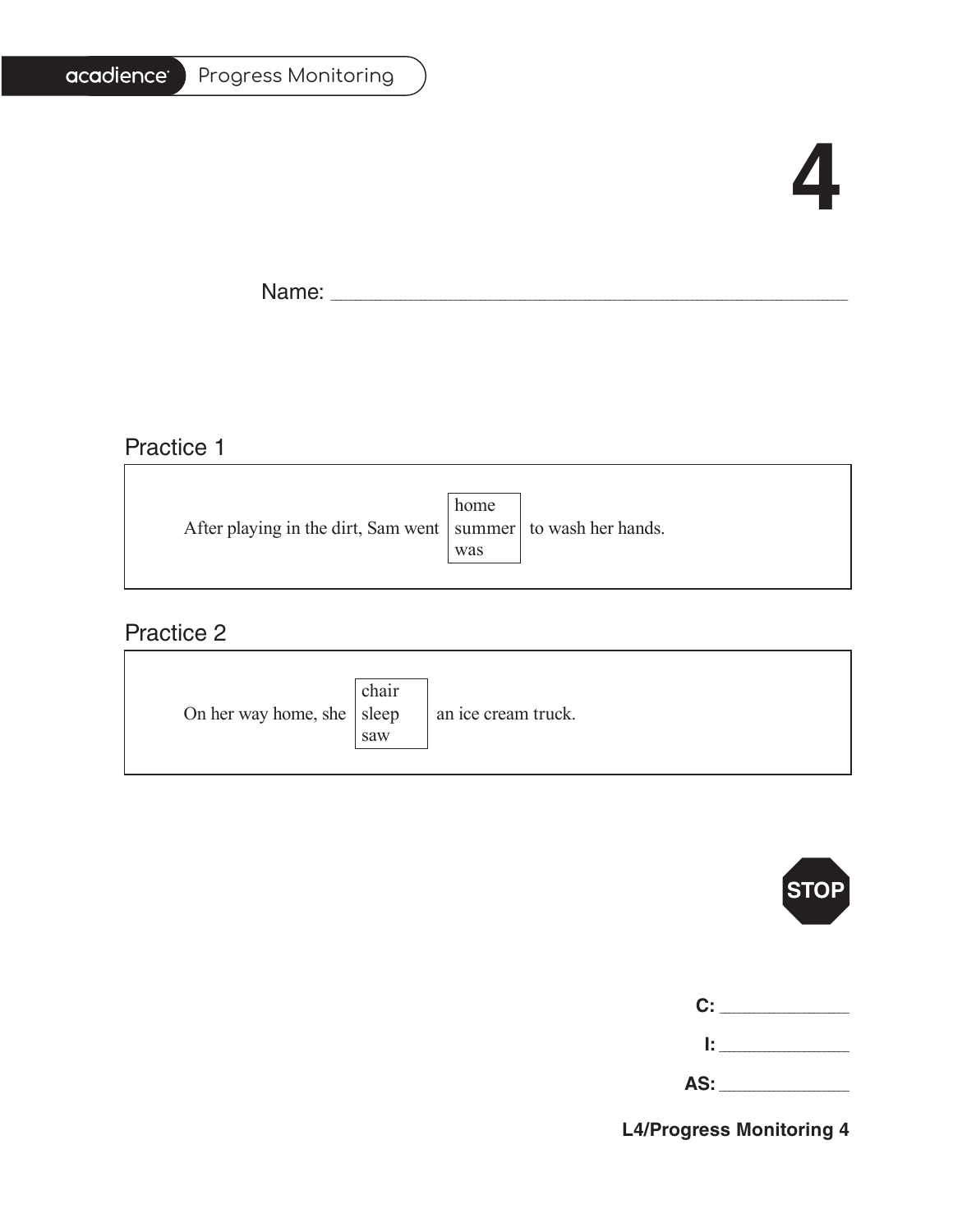#### A Kite Festival

"Look at this," Dad said, pointing to an ad in the newspaper. Nora took the paper and read the

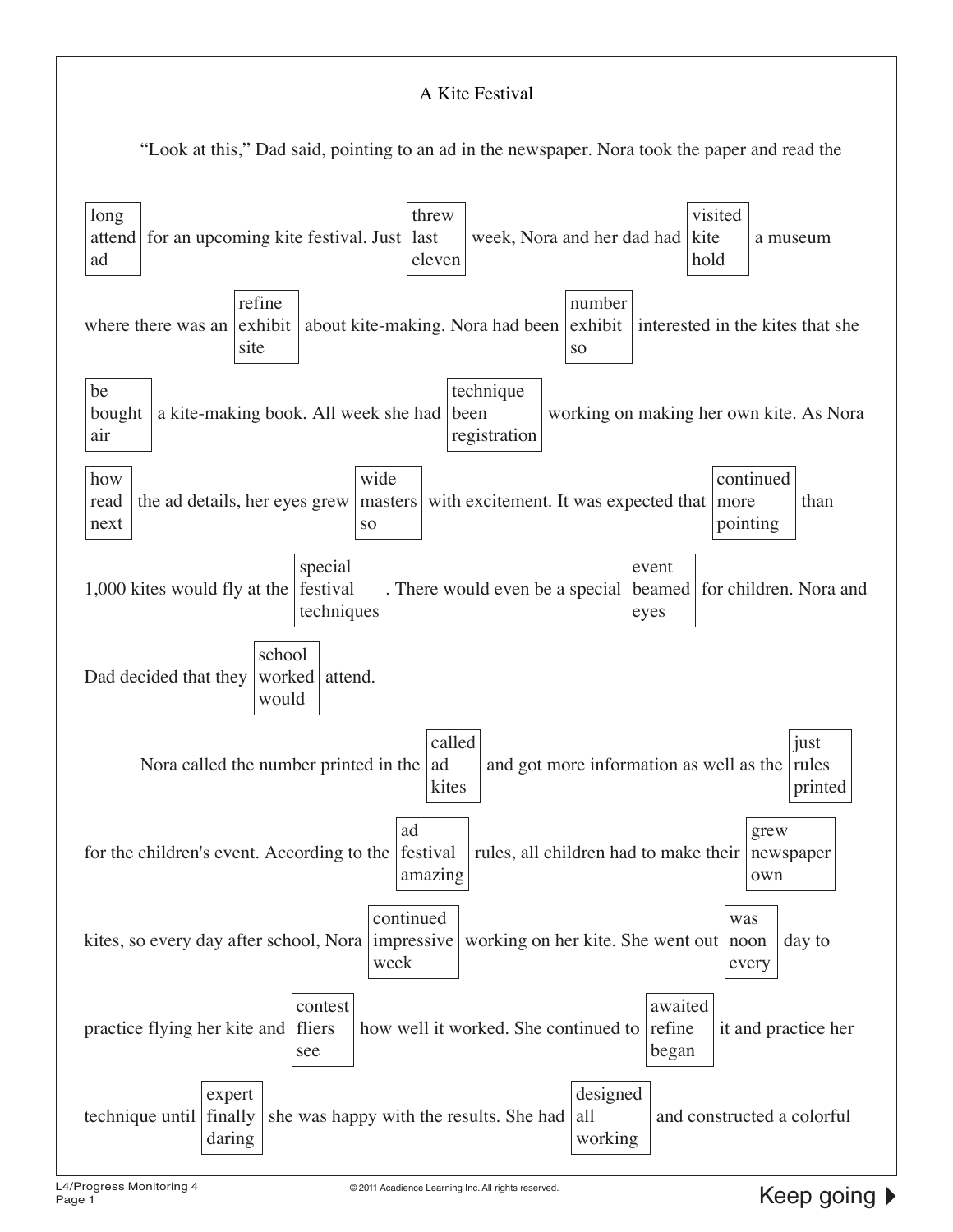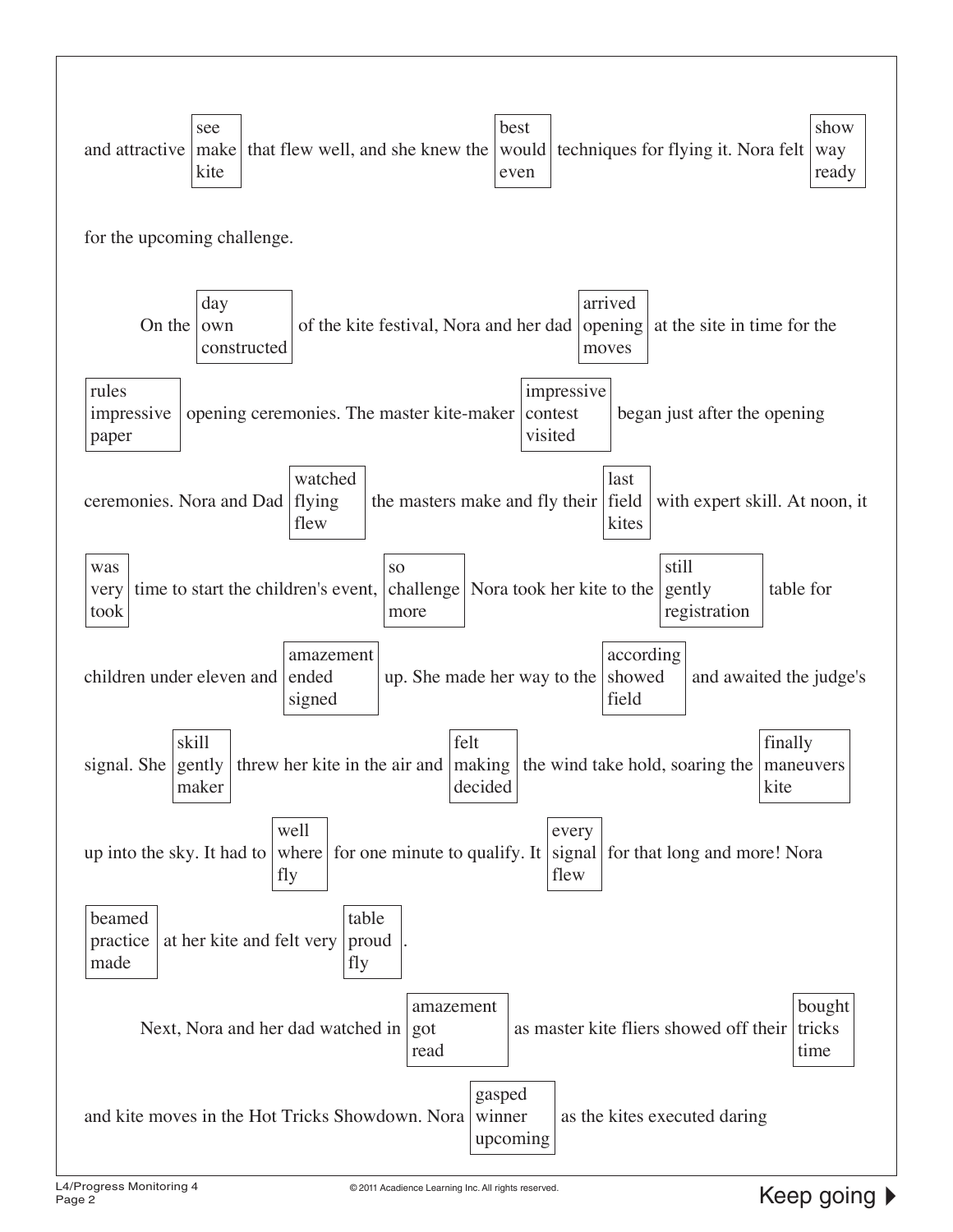| festival<br>and $ $ amazing<br>$\operatorname{start}$ | maneuvers. The day ended with a signed |                                                 |         | wide<br>contest | in which the winner was the qualify | details<br>$\operatorname*{last}% \left( X\right) \equiv\operatorname*{last}% \left( X\right) \equiv\operatorname*{last}% \left( X\right) \equiv\operatorname*{last}% \left( X\right) \equiv\operatorname*{last}% \left( X\right) \equiv\operatorname*{last}% \left( X\right) \equiv\operatorname*{last}% \left( X\right) \equiv\operatorname*{last}% \left( X\right) \equiv\operatorname*{last}% \left( X\right) \equiv\operatorname*{last}% \left( X\right) \equiv\operatorname*{last}% \left( X\right) \equiv\operatorname*{last}% \left( X\right) \equiv\operatorname*{last}% \left( X\right) \equiv\operatorname*{last}% \left( X\$ | kite |
|-------------------------------------------------------|----------------------------------------|-------------------------------------------------|---------|-----------------|-------------------------------------|------------------------------------------------------------------------------------------------------------------------------------------------------------------------------------------------------------------------------------------------------------------------------------------------------------------------------------------------------------------------------------------------------------------------------------------------------------------------------------------------------------------------------------------------------------------------------------------------------------------------------------------|------|
|                                                       | still flying in the air. What a        | been<br>$\operatorname{show}$<br>$\rm{soaring}$ | it was! |                 |                                     |                                                                                                                                                                                                                                                                                                                                                                                                                                                                                                                                                                                                                                          |      |
|                                                       |                                        |                                                 |         |                 |                                     |                                                                                                                                                                                                                                                                                                                                                                                                                                                                                                                                                                                                                                          |      |
|                                                       |                                        |                                                 |         |                 |                                     |                                                                                                                                                                                                                                                                                                                                                                                                                                                                                                                                                                                                                                          |      |
|                                                       |                                        |                                                 |         |                 |                                     |                                                                                                                                                                                                                                                                                                                                                                                                                                                                                                                                                                                                                                          |      |
|                                                       |                                        |                                                 |         |                 |                                     |                                                                                                                                                                                                                                                                                                                                                                                                                                                                                                                                                                                                                                          |      |
|                                                       |                                        |                                                 |         |                 |                                     |                                                                                                                                                                                                                                                                                                                                                                                                                                                                                                                                                                                                                                          |      |
|                                                       |                                        |                                                 |         |                 |                                     |                                                                                                                                                                                                                                                                                                                                                                                                                                                                                                                                                                                                                                          |      |
|                                                       |                                        |                                                 |         |                 |                                     |                                                                                                                                                                                                                                                                                                                                                                                                                                                                                                                                                                                                                                          |      |
|                                                       |                                        |                                                 |         |                 |                                     |                                                                                                                                                                                                                                                                                                                                                                                                                                                                                                                                                                                                                                          | STOP |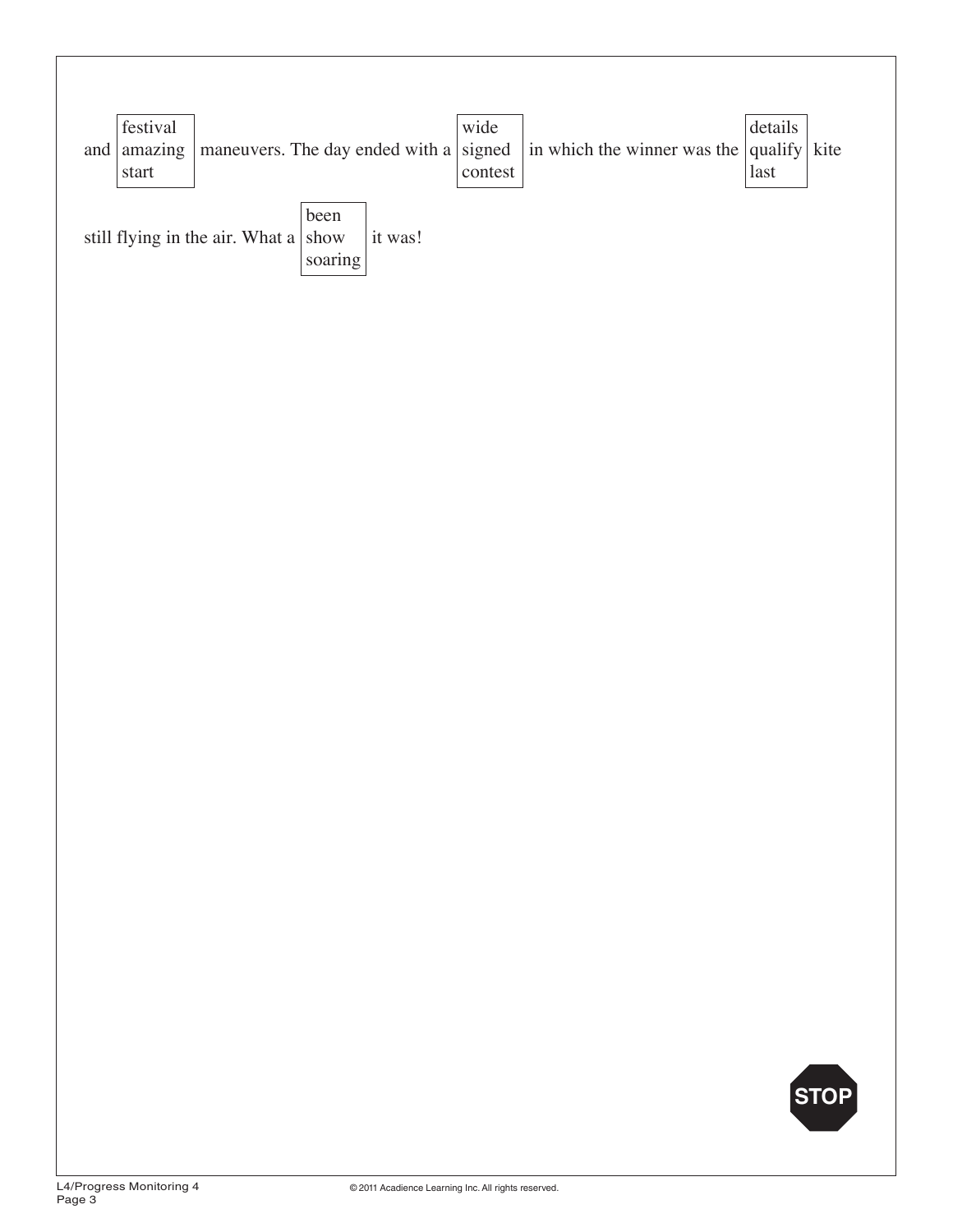| <b>Progress Monitoring</b> |
|----------------------------|
|                            |

# **5**

Ē.

Name: \_\_\_\_\_\_\_\_\_\_\_\_\_\_\_\_\_\_\_\_\_\_\_\_\_\_\_\_\_\_\_\_\_\_\_\_\_\_\_\_\_\_\_\_\_\_\_\_\_\_\_\_\_\_\_\_\_\_\_\_\_\_\_\_\_\_\_\_\_\_\_\_\_\_\_\_\_\_\_\_\_\_\_\_\_\_\_\_\_\_\_\_\_\_\_\_\_\_\_\_\_\_\_

# Practice 1

|                                                                   | home |  |
|-------------------------------------------------------------------|------|--|
| After playing in the dirt, Sam went   summer   to wash her hands. |      |  |
|                                                                   | was  |  |
|                                                                   |      |  |

<u> 1989 - Johann Stein, marwolaethau a bhann an t-Amhainn an t-Amhainn an t-Amhainn an t-Amhainn an t-Amhainn a</u>

### Practice 2

| On her way home, she $ $ sleep | chair<br>saw | an ice cream truck. |
|--------------------------------|--------------|---------------------|
|--------------------------------|--------------|---------------------|



| C:  |  |
|-----|--|
| Ŀ   |  |
| AS: |  |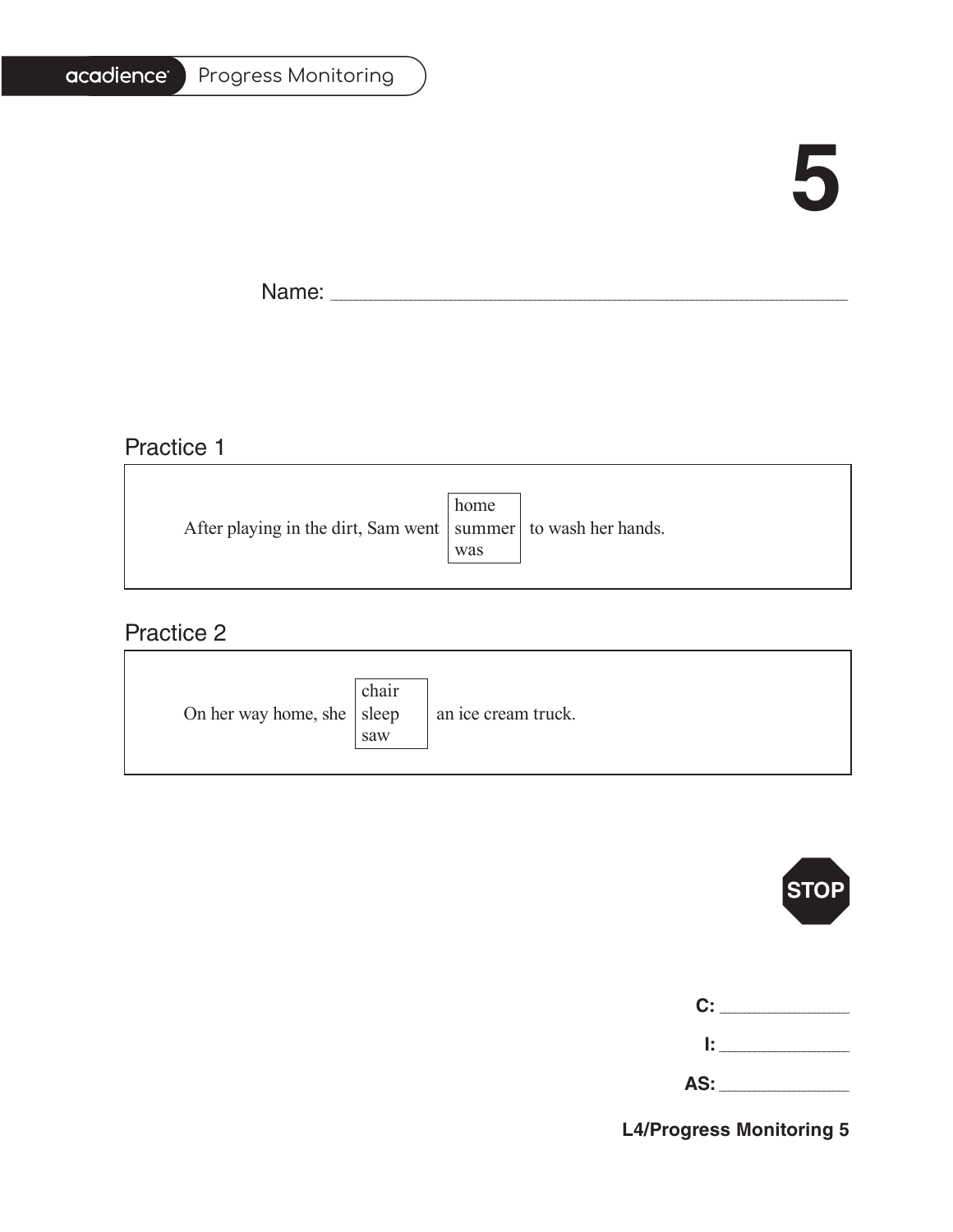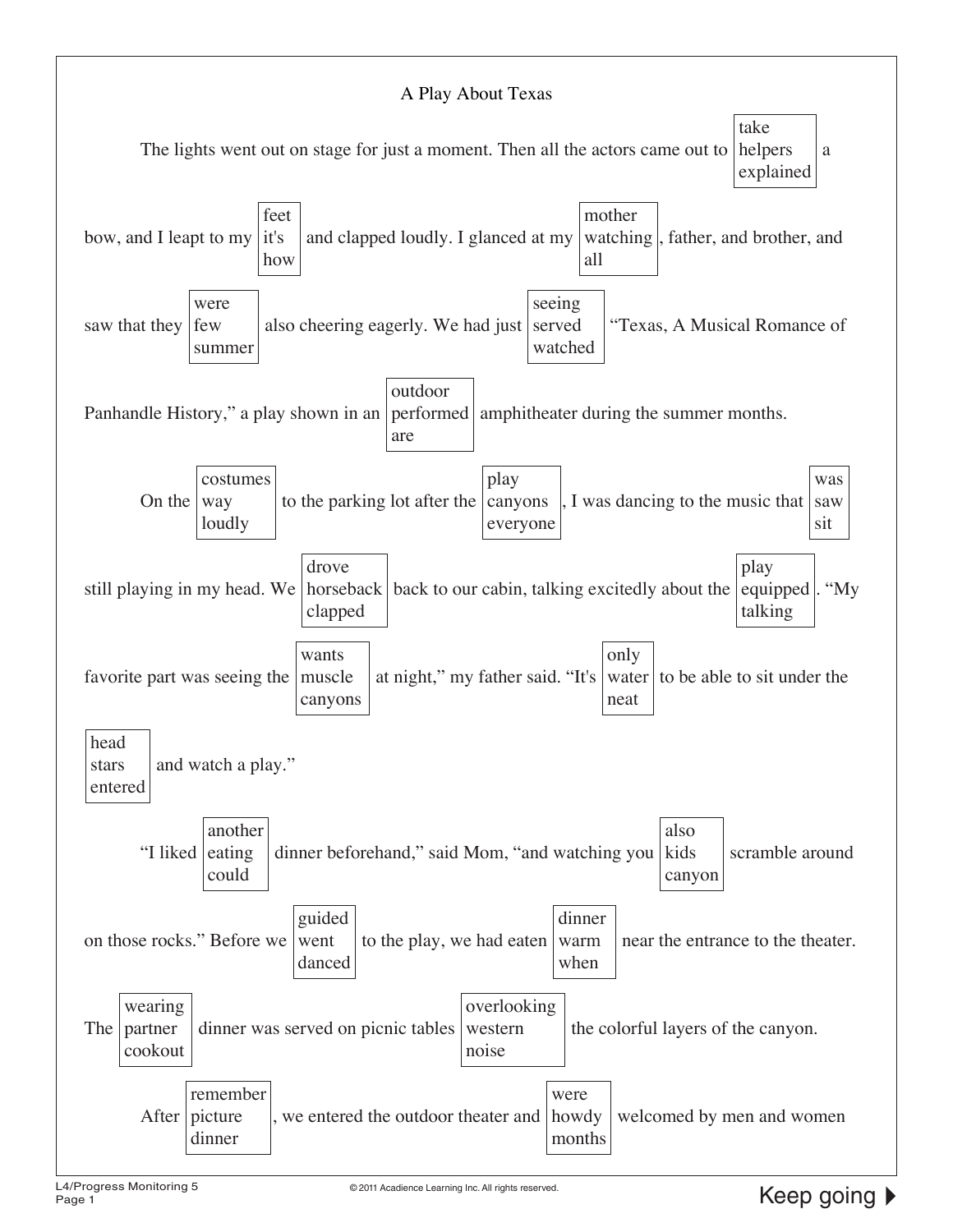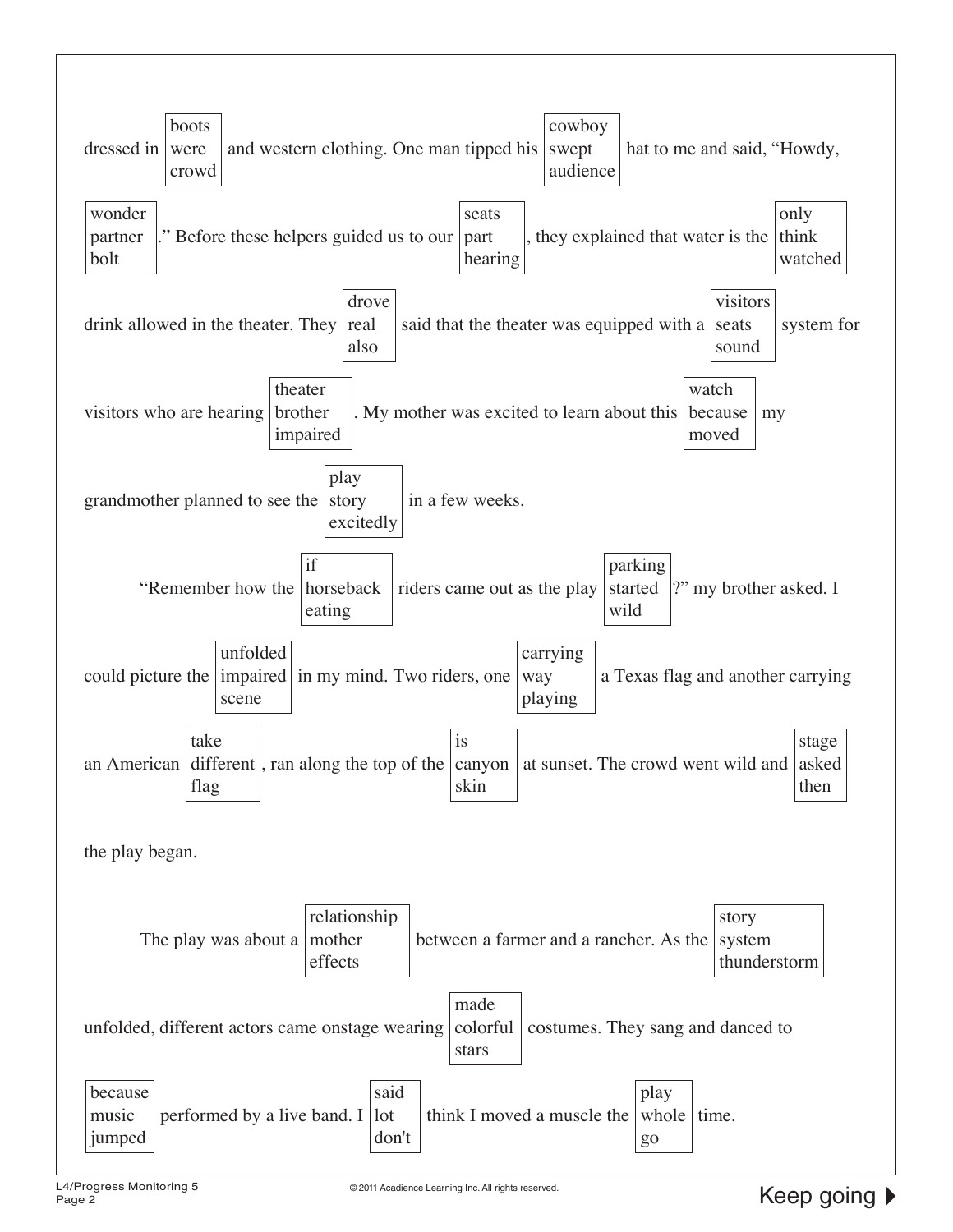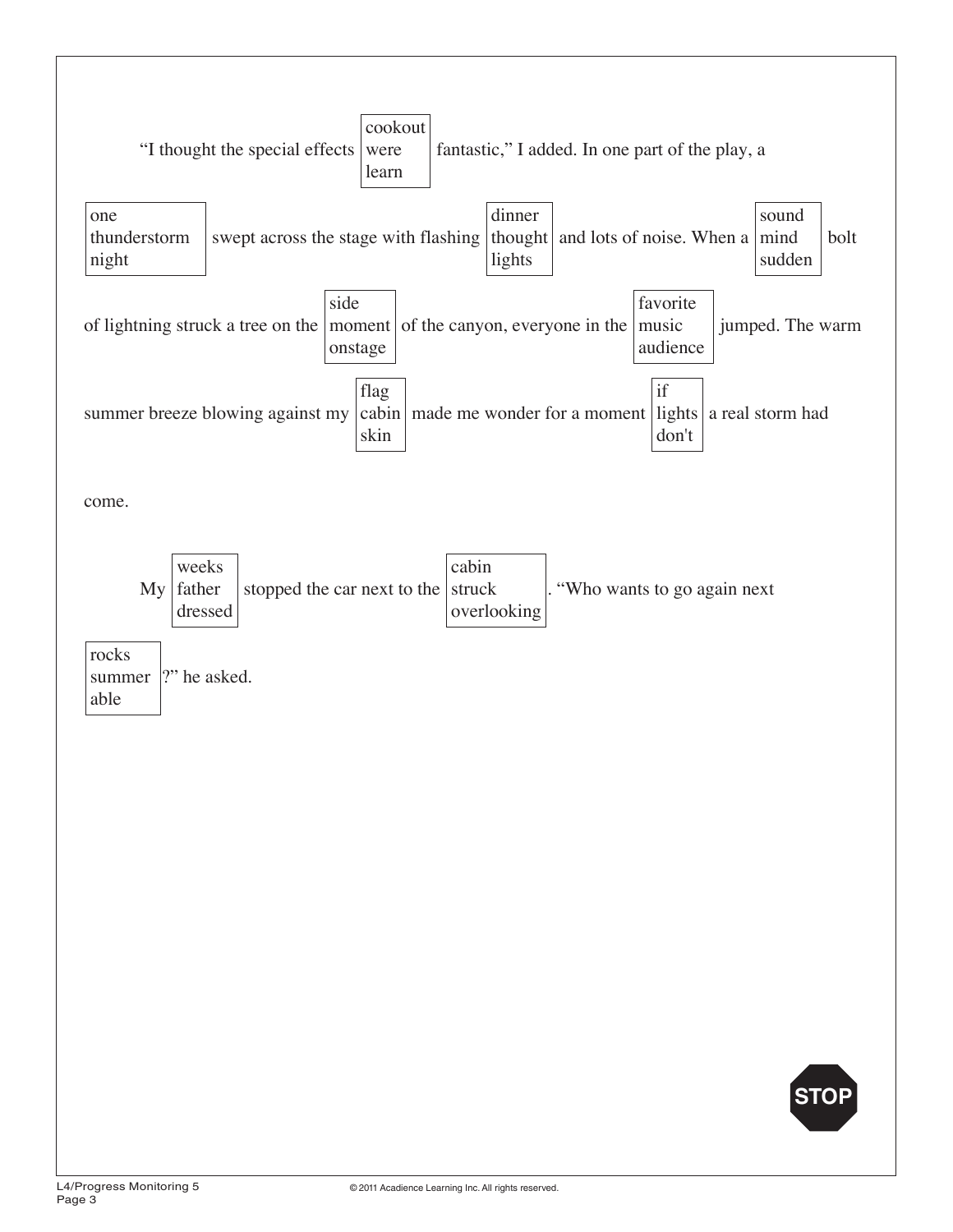# **6**

T.

Name: \_\_\_\_\_\_\_\_\_\_\_\_\_\_\_\_\_\_\_\_\_\_\_\_\_\_\_\_\_\_\_\_\_\_\_\_\_\_\_\_\_\_\_\_\_\_\_\_\_\_\_\_\_\_\_\_\_\_\_\_\_\_\_\_\_\_\_\_\_\_\_\_\_\_\_\_\_\_\_\_\_\_\_\_\_\_\_\_\_\_\_\_\_\_\_\_\_\_\_\_\_\_\_

<u> 1989 - Johann Stein, marwolaethau a bhann an t-Amhainn an t-Amhainn an t-Amhainn an t-Amhainn an t-Amhainn a</u>

# Practice 1

| After playing in the dirt, Sam went   summer   to wash her hands. | home |  |
|-------------------------------------------------------------------|------|--|
|                                                                   |      |  |
|                                                                   | was  |  |
|                                                                   |      |  |

<u> 1989 - Johann Stoff, deutscher Stoffen und der Stoffen und der Stoffen und der Stoffen und der Stoffen und der</u>

### Practice 2

| On her way home, she $ $ sleep | chair<br>saw | an ice cream truck. |
|--------------------------------|--------------|---------------------|
|--------------------------------|--------------|---------------------|



| C: I |  |
|------|--|
| I: I |  |

| rv. |  |
|-----|--|
|     |  |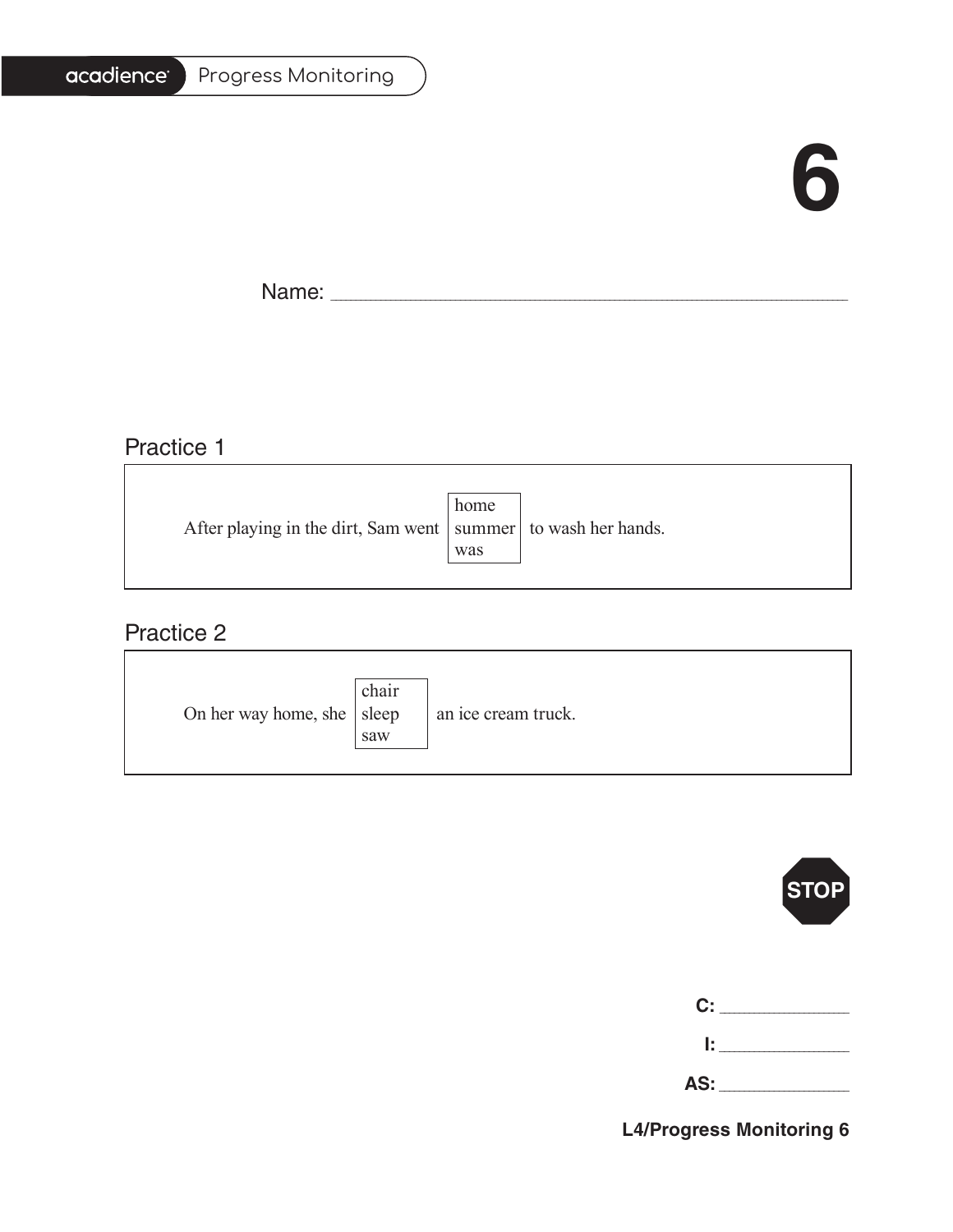#### A Long Journey

In the fall, Monarch butterflies are born in the northern part of the United States. When the

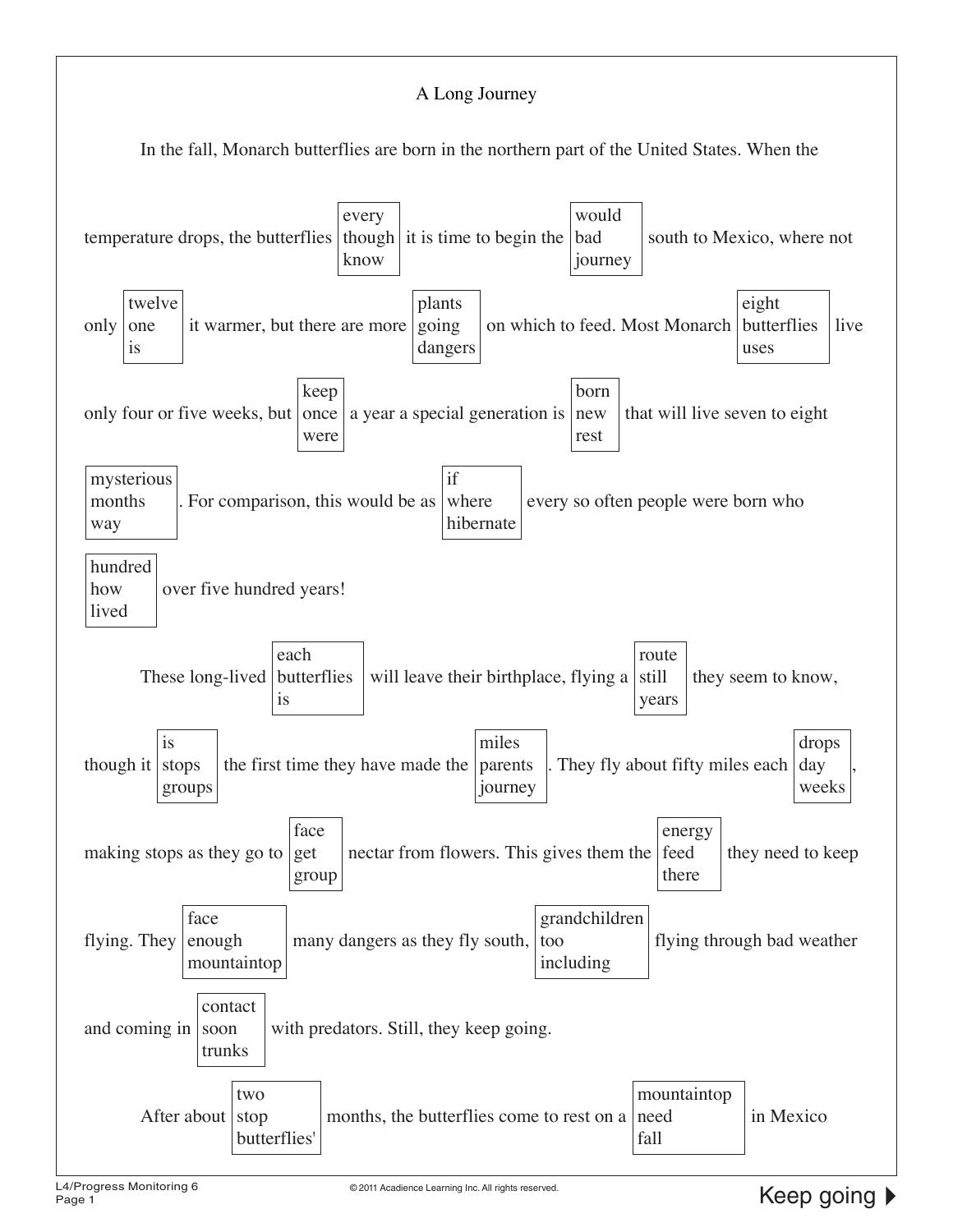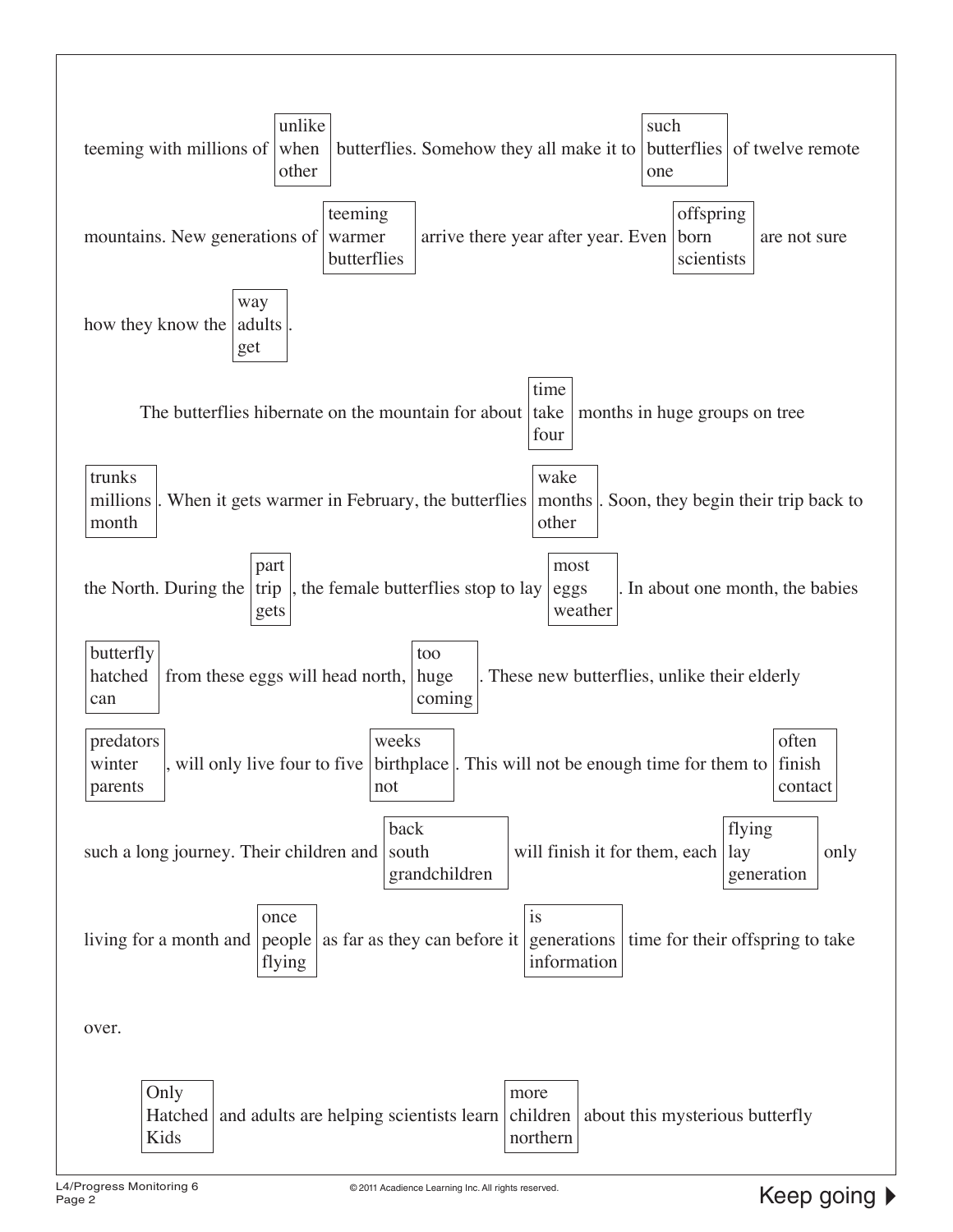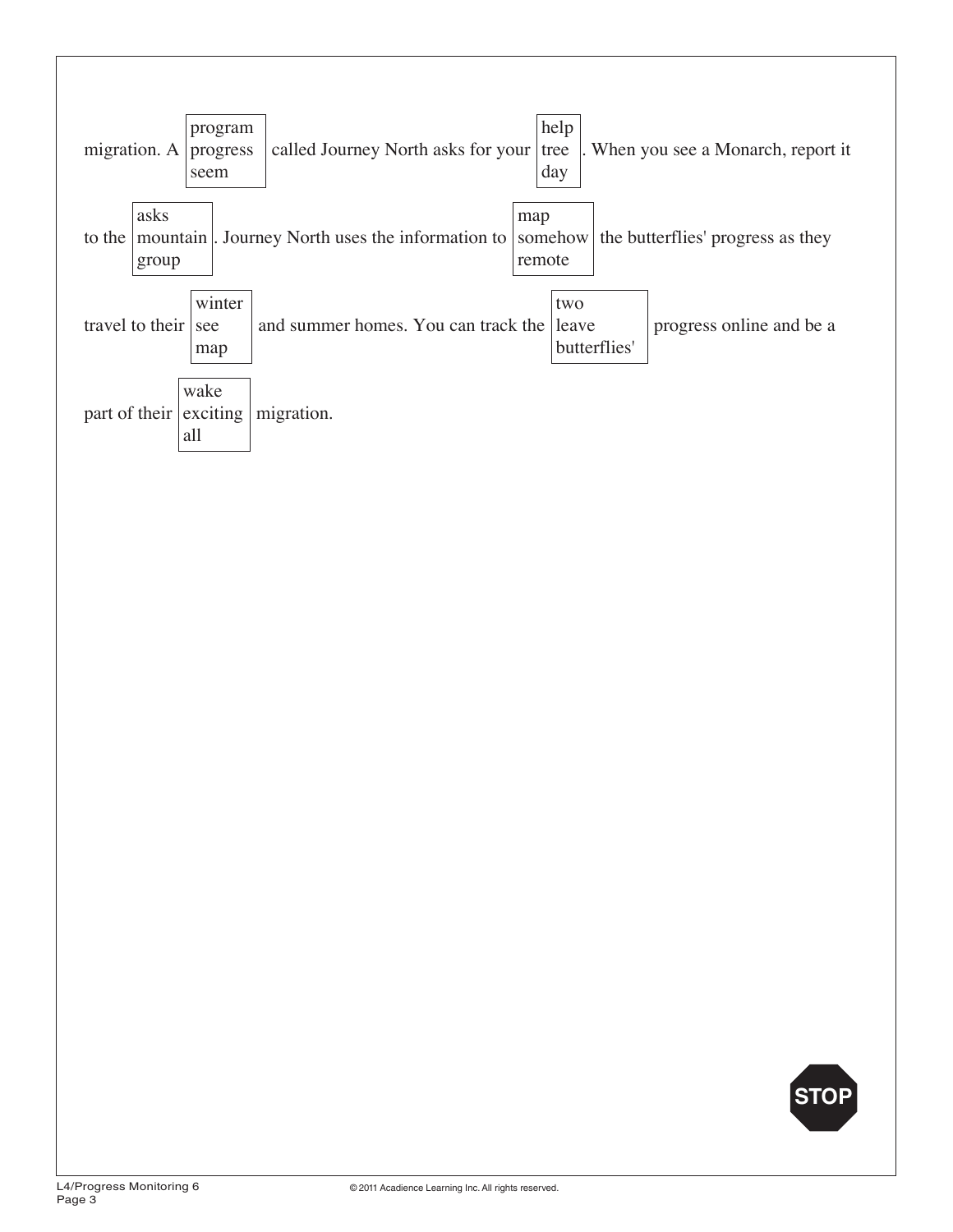#### Progress Monitoring

# **7**

Ē.

Name: \_\_\_\_\_\_\_\_\_\_\_\_\_\_\_\_\_\_\_\_\_\_\_\_\_\_\_\_\_\_\_\_\_\_\_\_\_\_\_\_\_\_\_\_\_\_\_\_\_\_\_\_\_\_\_\_\_\_\_\_\_\_\_\_\_\_\_\_\_\_\_\_\_\_\_\_\_\_\_\_\_\_\_\_\_\_\_\_\_\_\_\_\_\_\_\_\_\_\_\_\_\_\_

### Practice 1

|                                                                   | home |  |
|-------------------------------------------------------------------|------|--|
| After playing in the dirt, Sam went   summer   to wash her hands. |      |  |
|                                                                   | was  |  |
|                                                                   |      |  |

<u> 1989 - Johann Barbara, martxa alemaniar amerikan basar da a</u>

### Practice 2

| On her way home, she $ $ sleep | chair<br>saw | an ice cream truck. |
|--------------------------------|--------------|---------------------|
|--------------------------------|--------------|---------------------|



| C:   | the control of the con- |
|------|-------------------------|
| I: I |                         |

**AS:** \_\_\_\_\_\_\_\_\_\_\_\_\_\_\_\_\_\_\_\_\_\_\_\_\_\_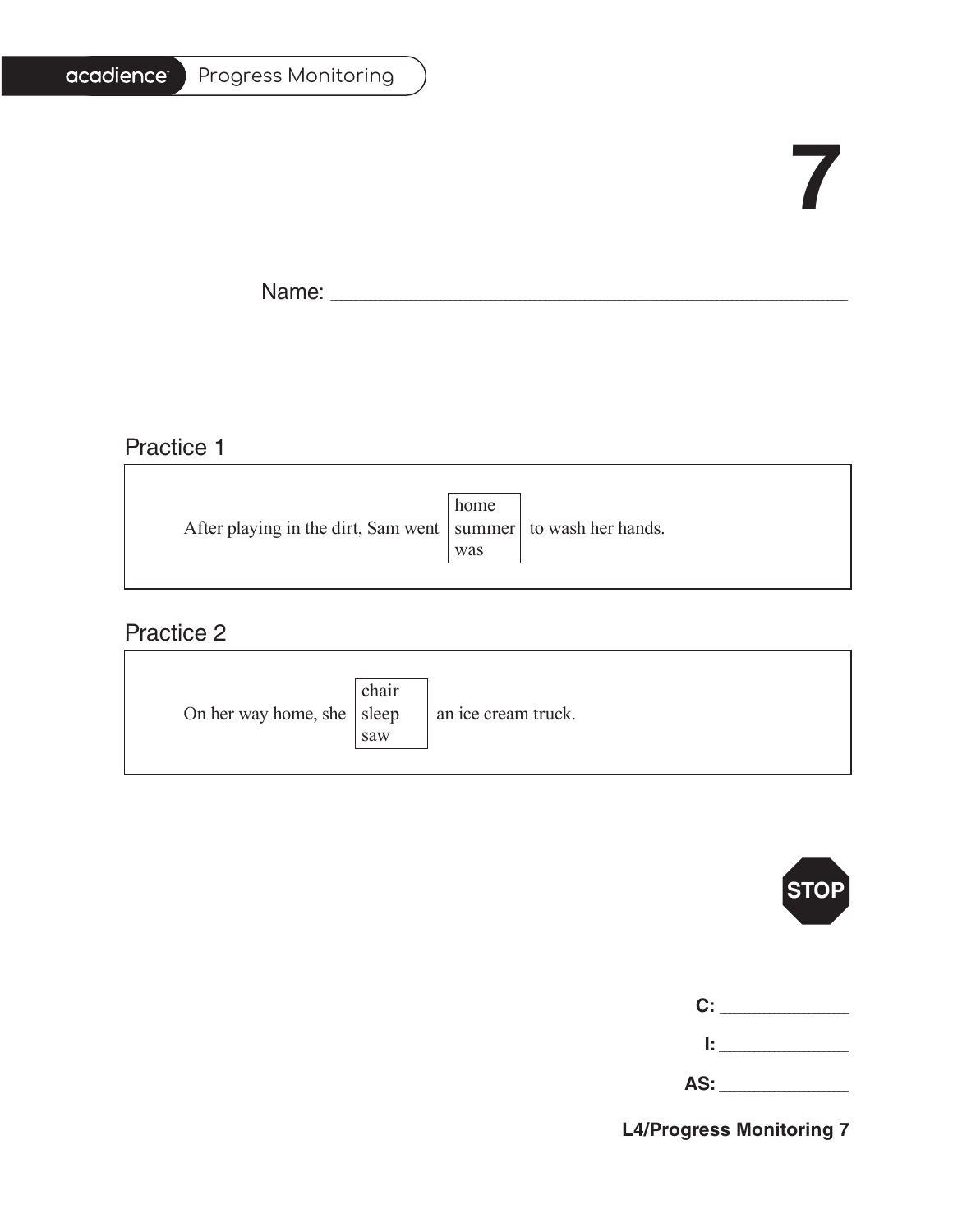#### Going to the Museum

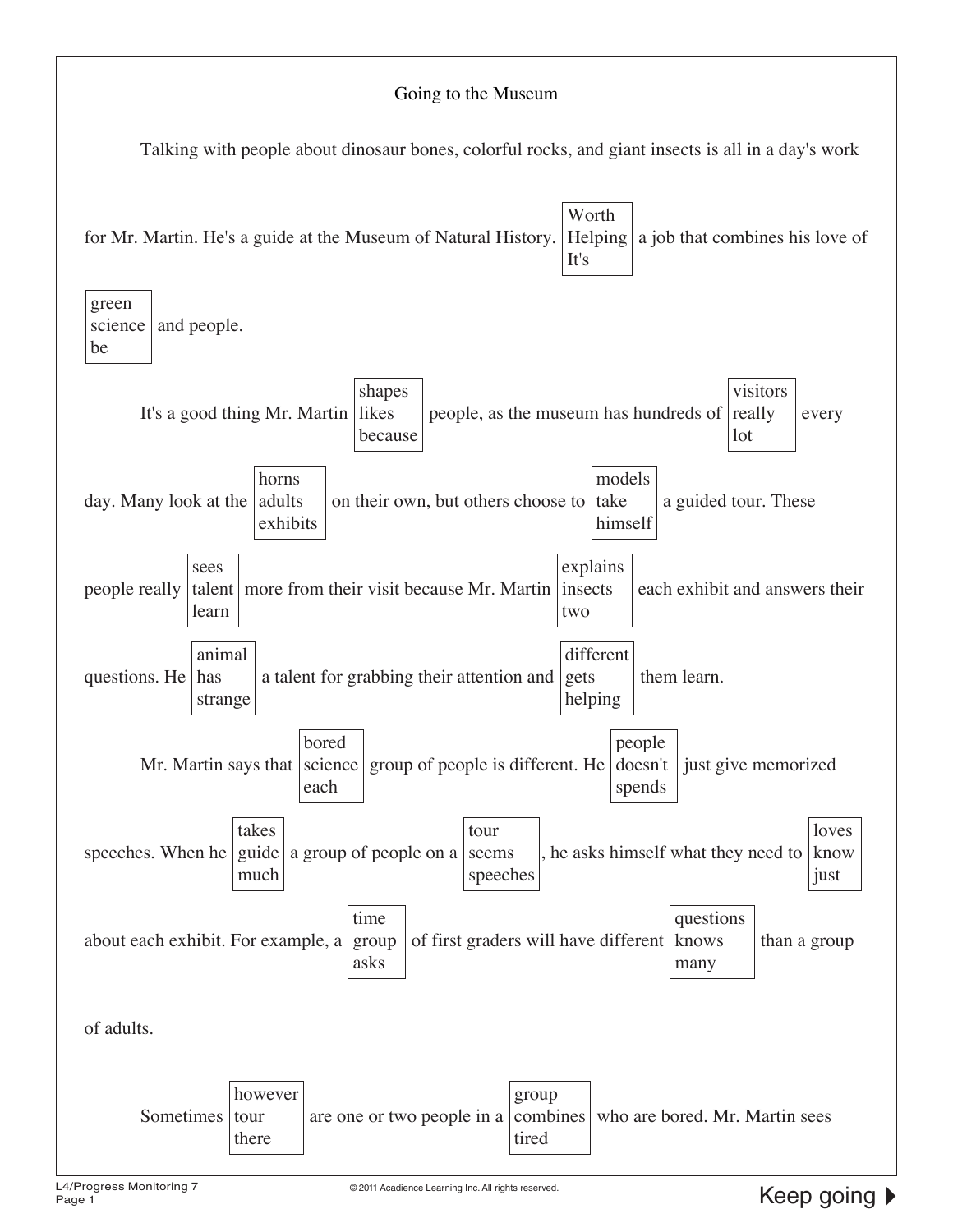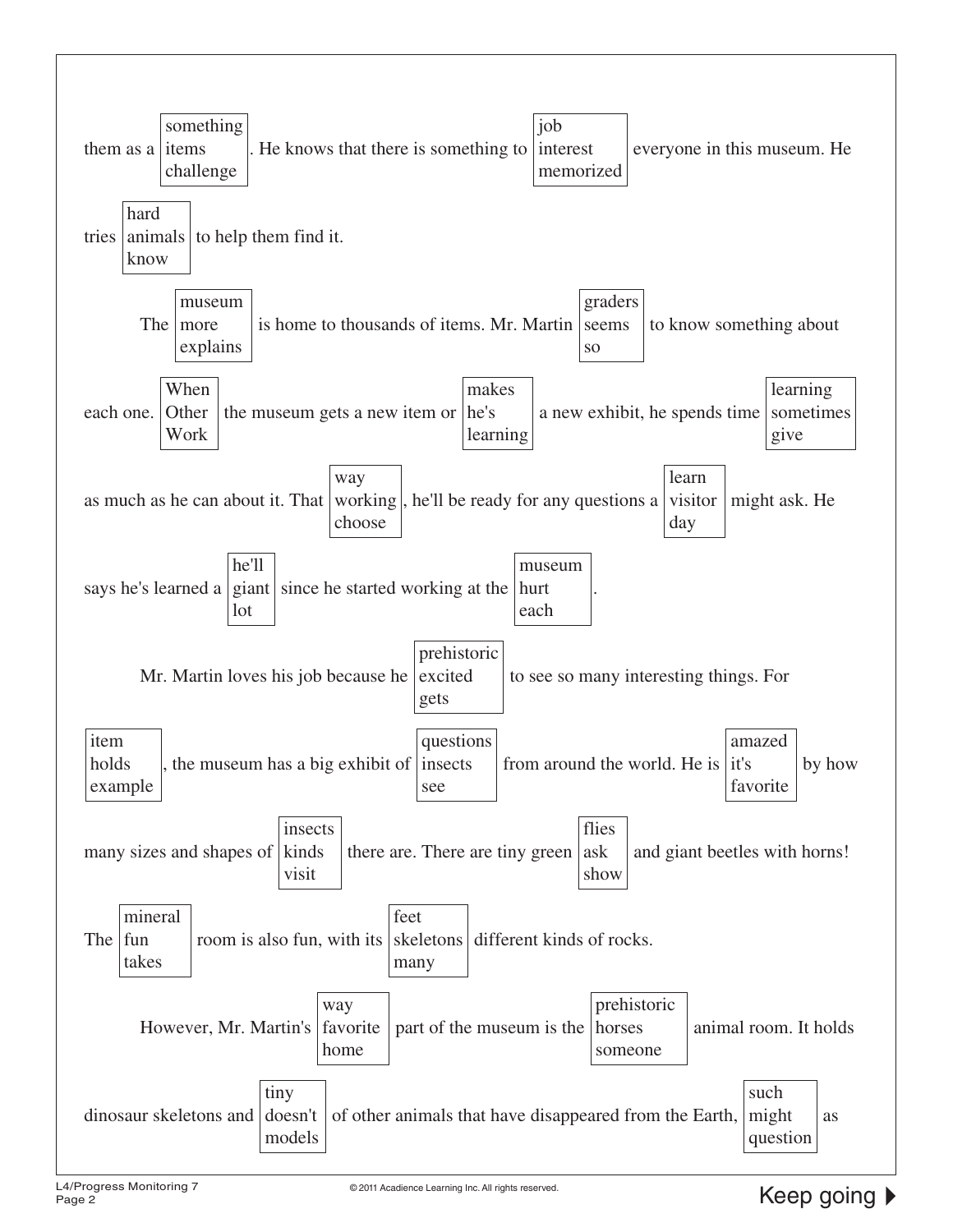

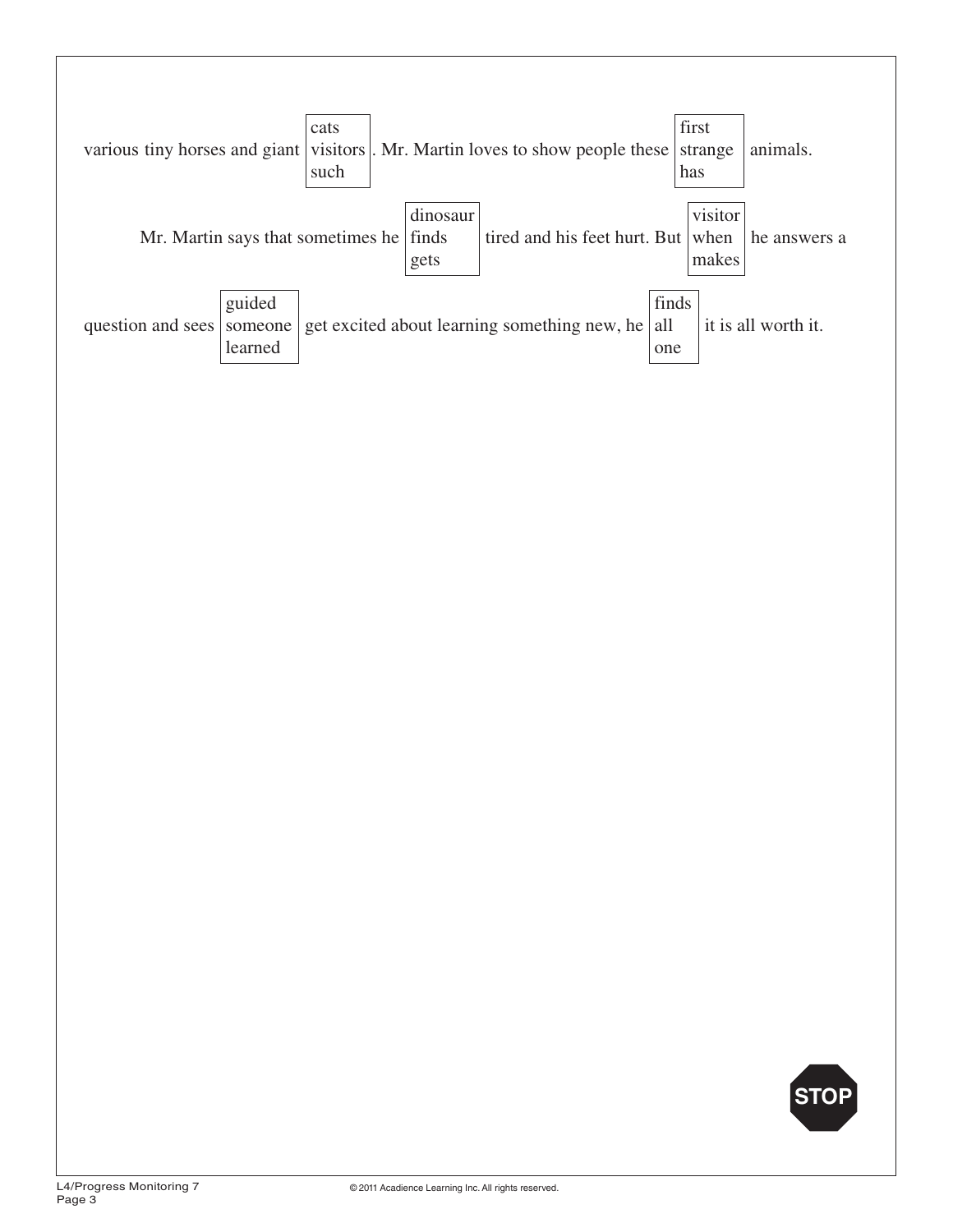Progress Monitoring

# **8**

Ē.

 $\overline{\phantom{a}}$ 

Name: \_\_\_\_\_\_\_\_\_\_\_\_\_\_\_\_\_\_\_\_\_\_\_\_\_\_\_\_\_\_\_\_\_\_\_\_\_\_\_\_\_\_\_\_\_\_\_\_\_\_\_\_\_\_\_\_\_\_\_\_\_\_\_\_\_\_\_\_\_\_\_\_\_\_\_\_\_\_\_\_\_\_\_\_\_\_\_\_\_\_\_\_\_\_\_\_\_\_\_\_\_\_\_

### Practice 1

|                                                                   | home |  |
|-------------------------------------------------------------------|------|--|
| After playing in the dirt, Sam went   summer   to wash her hands. |      |  |
|                                                                   | was  |  |
|                                                                   |      |  |

# Practice 2

| On her way home, she $ $ sleep | chair<br>saw | an ice cream truck. |
|--------------------------------|--------------|---------------------|
|--------------------------------|--------------|---------------------|



| $\mathbf{C}$ : $\_\_$ |  |
|-----------------------|--|
|                       |  |
| AS:                   |  |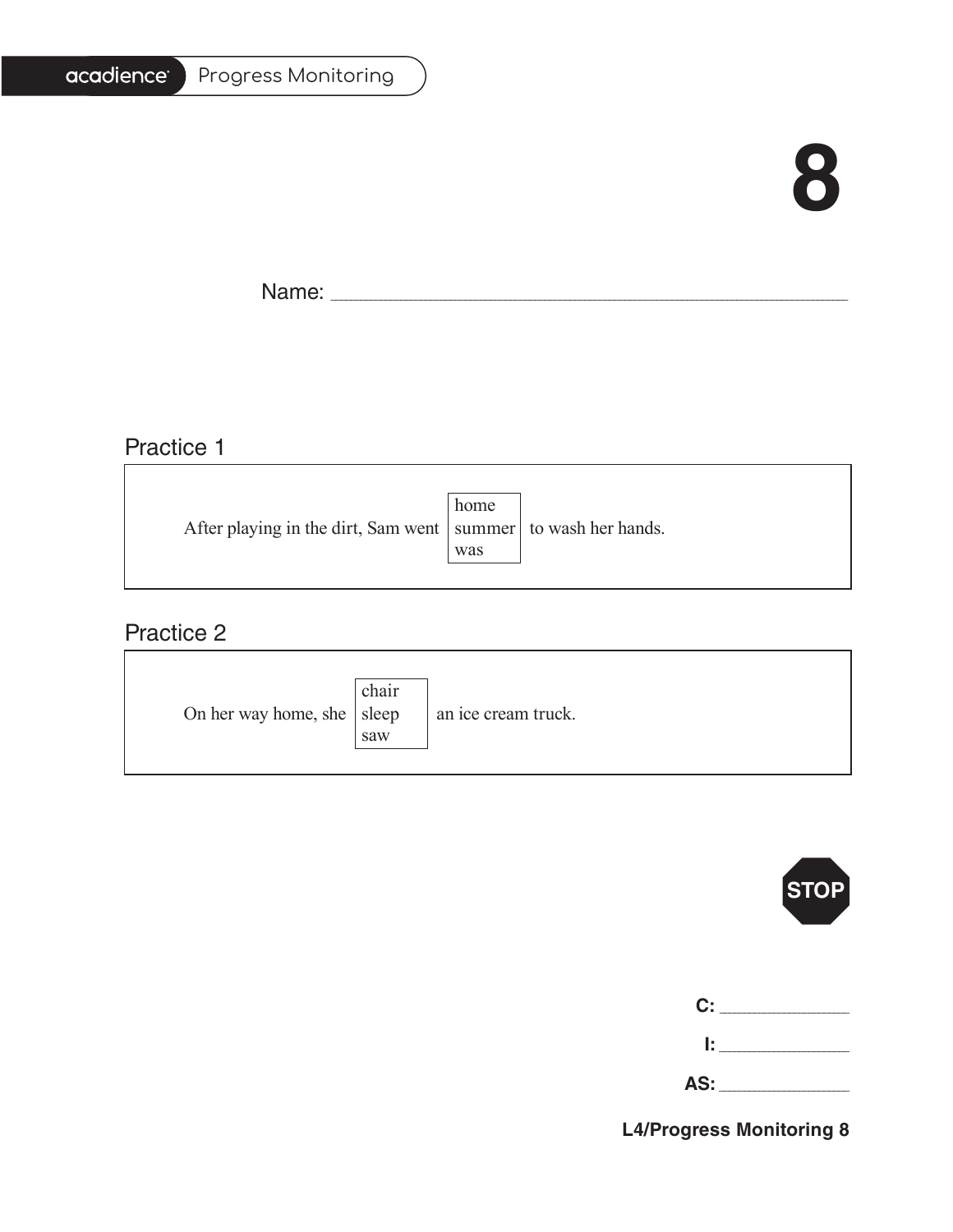#### The Grocery Store

Everyone needs food, and many of us buy our food at the local grocery store. Often, we take

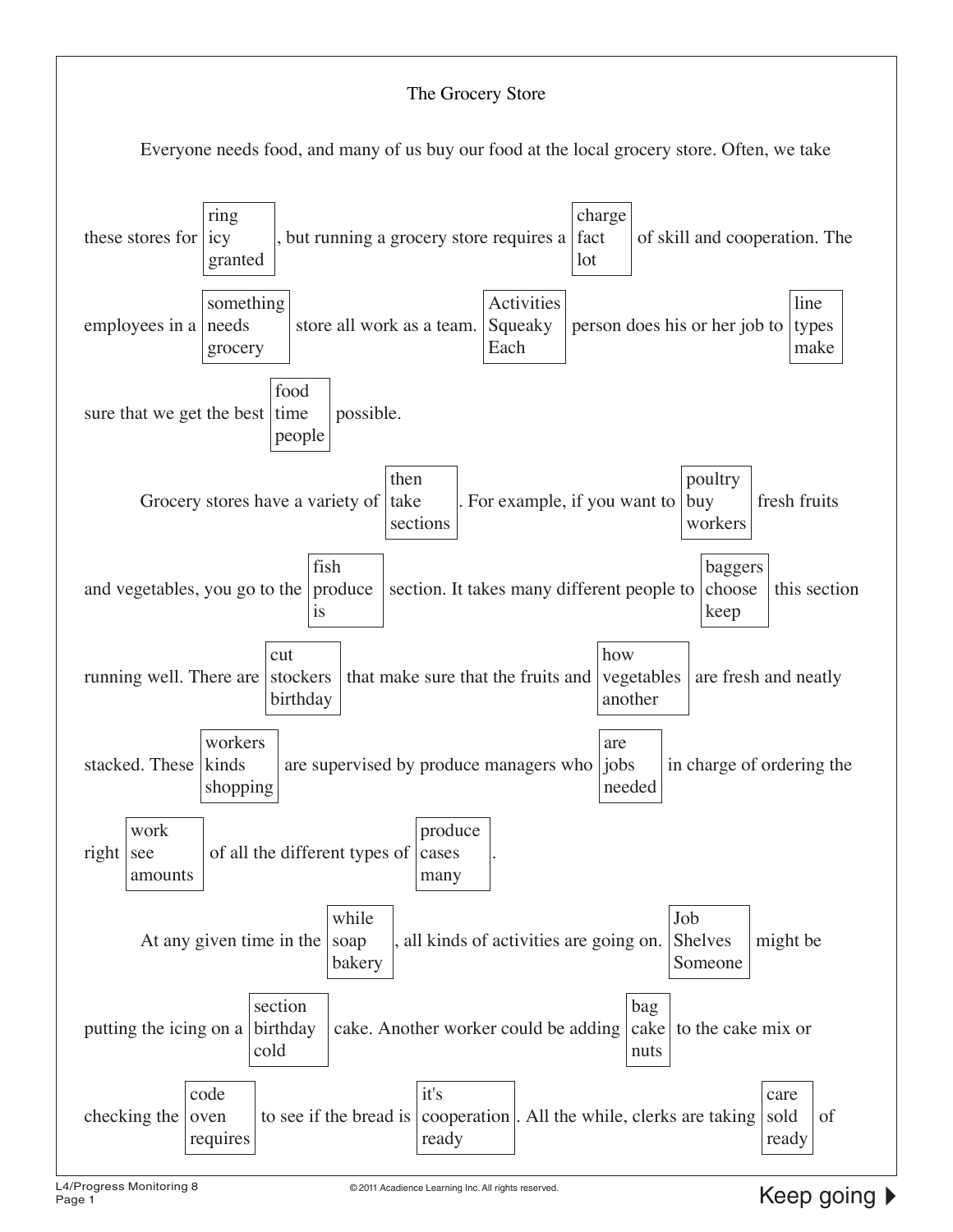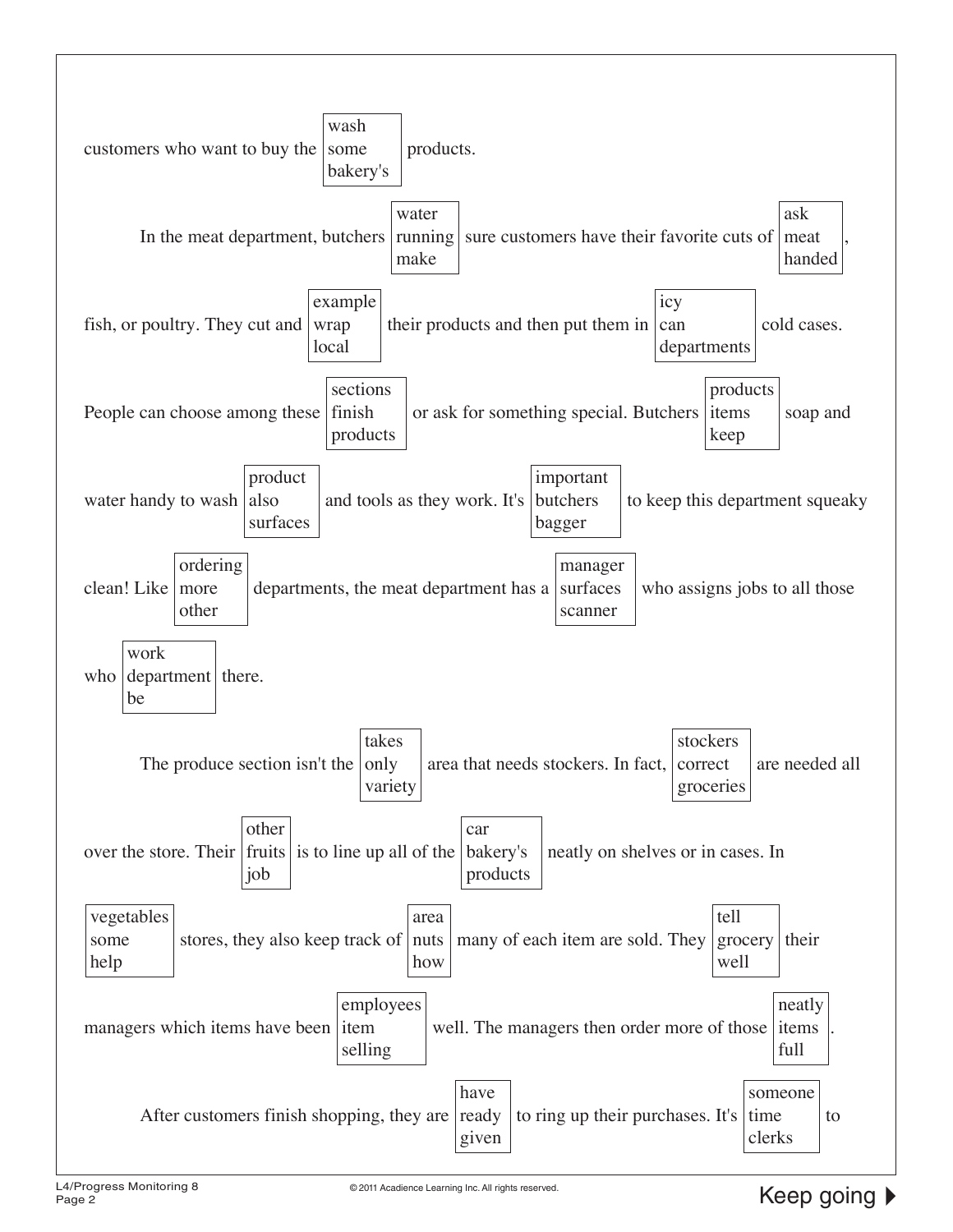

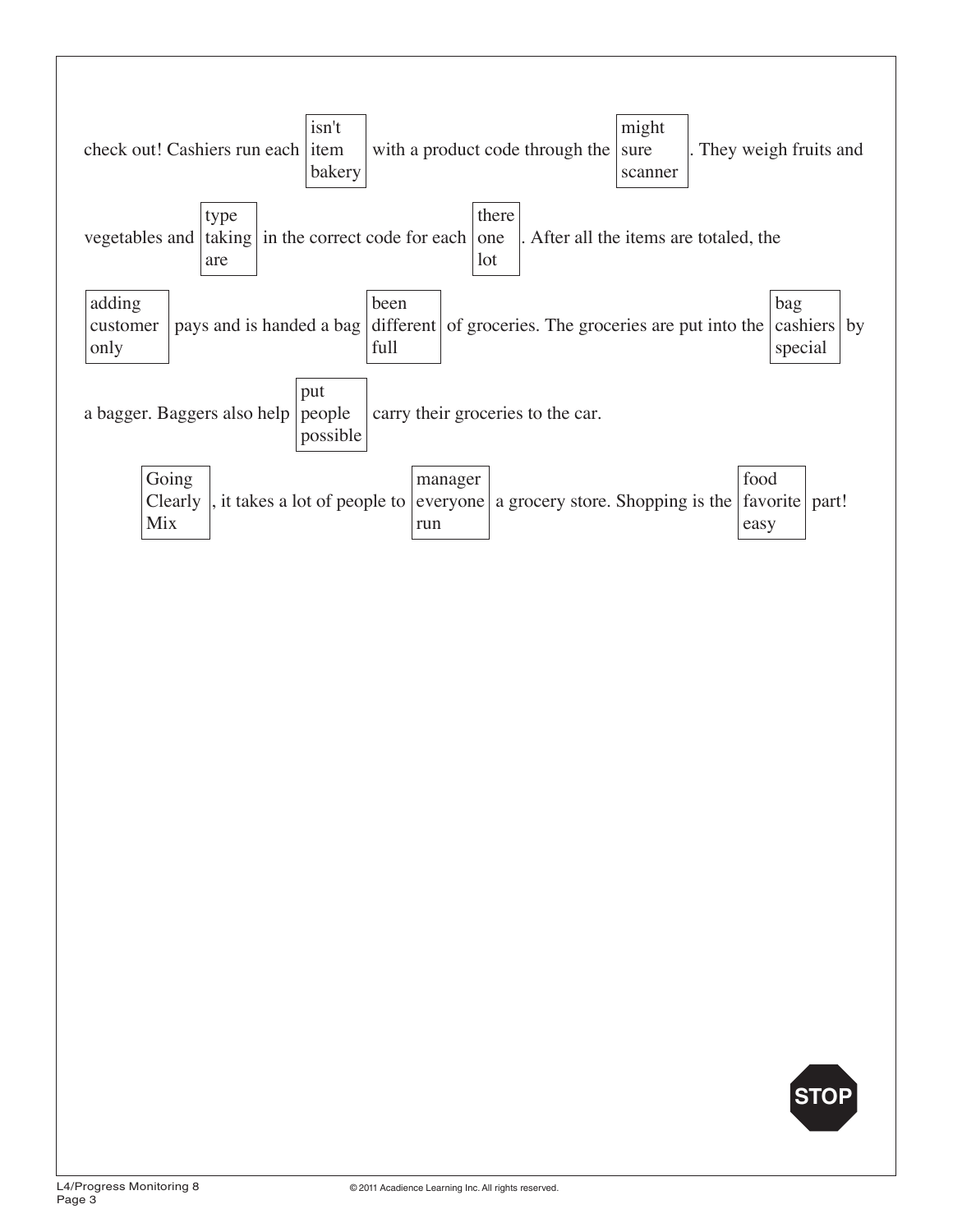# **9**

T.

Name: \_\_\_\_\_\_\_\_\_\_\_\_\_\_\_\_\_\_\_\_\_\_\_\_\_\_\_\_\_\_\_\_\_\_\_\_\_\_\_\_\_\_\_\_\_\_\_\_\_\_\_\_\_\_\_\_\_\_\_\_\_\_\_\_\_\_\_\_\_\_\_\_\_\_\_\_\_\_\_\_\_\_\_\_\_\_\_\_\_\_\_\_\_\_\_\_\_\_\_\_\_\_\_

# Practice 1

|                                                                   | home |  |
|-------------------------------------------------------------------|------|--|
| After playing in the dirt, Sam went   summer   to wash her hands. |      |  |
|                                                                   | was  |  |
|                                                                   |      |  |

<u> 1989 - Johann Stoff, deutscher Stoffen und der Stoffen und der Stoffen und der Stoffen und der Stoffen und der</u>

### Practice 2

| On her way home, she $ $ sleep | chair<br>saw | an ice cream truck. |
|--------------------------------|--------------|---------------------|
|--------------------------------|--------------|---------------------|



| C: |  |
|----|--|
| I. |  |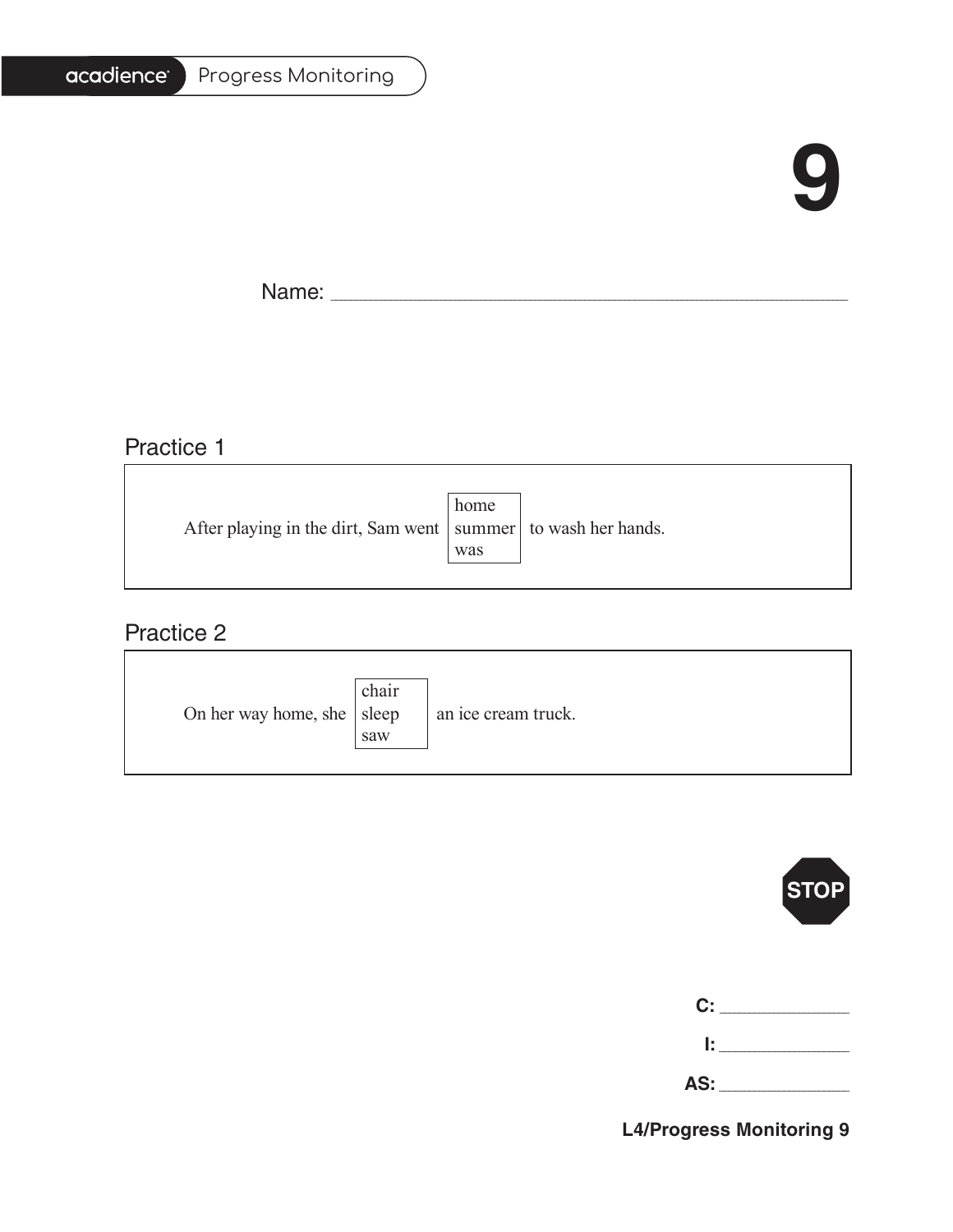#### Prairie Dogs

It seemed like we had been driving across northern Kansas forever. After spending a week with

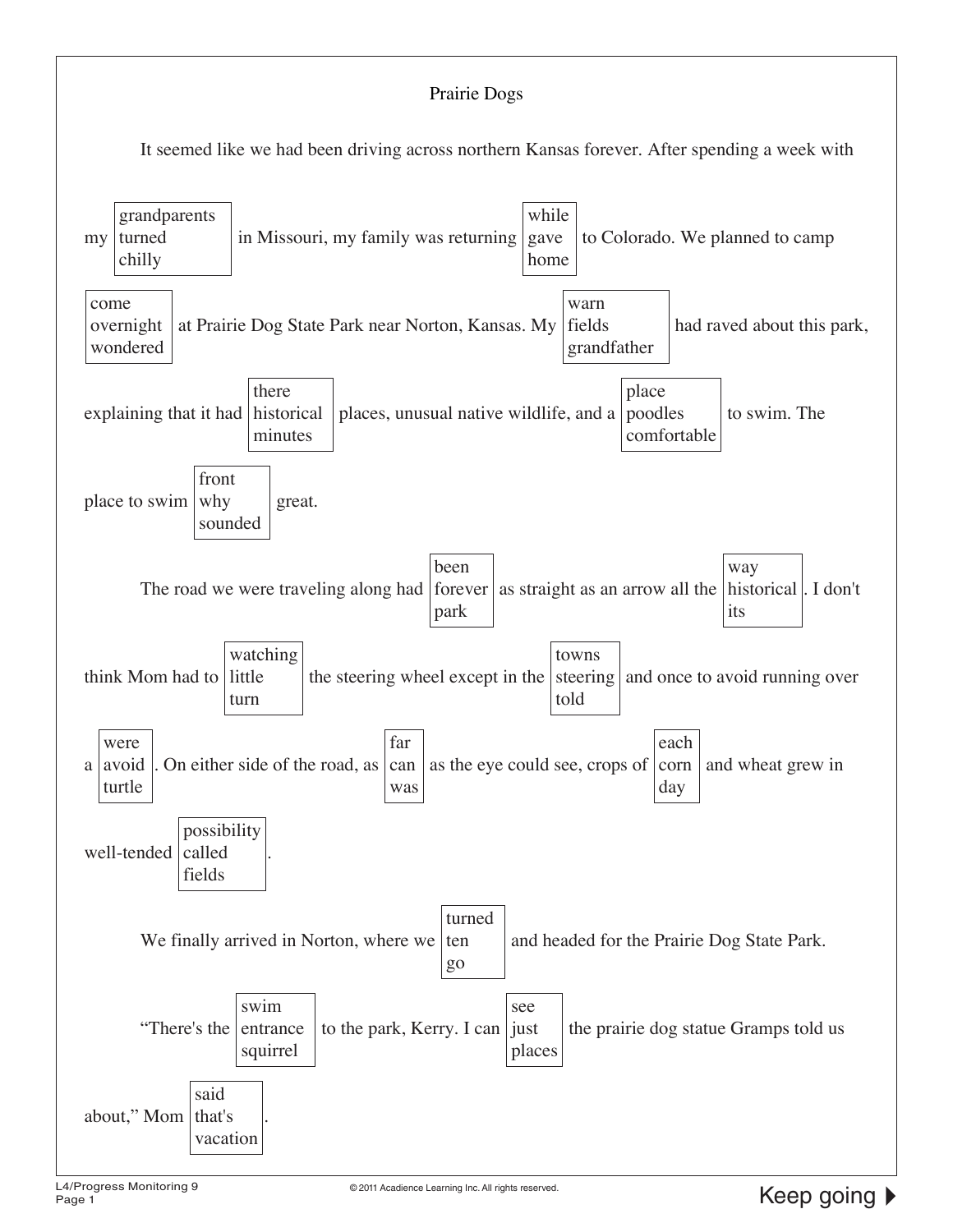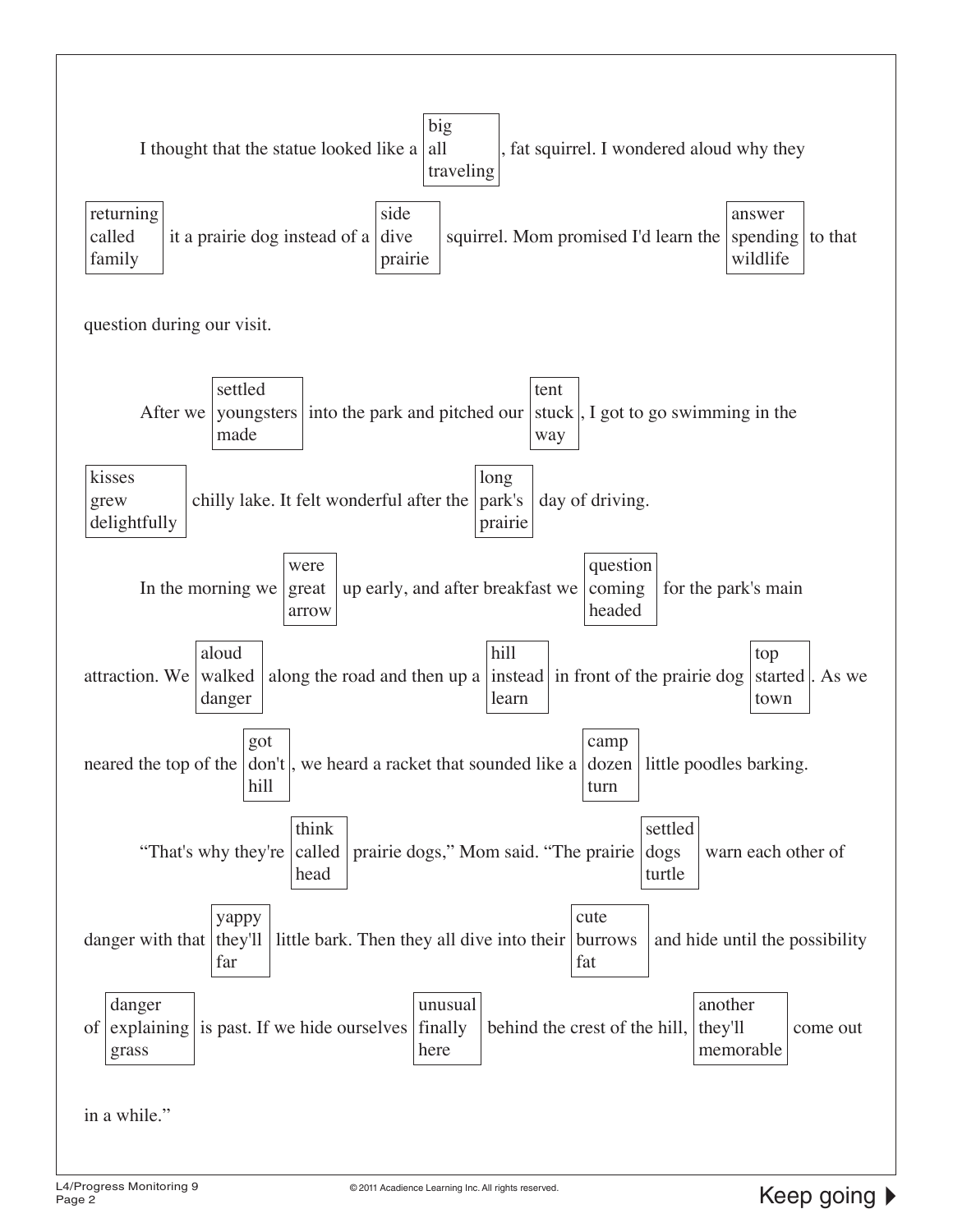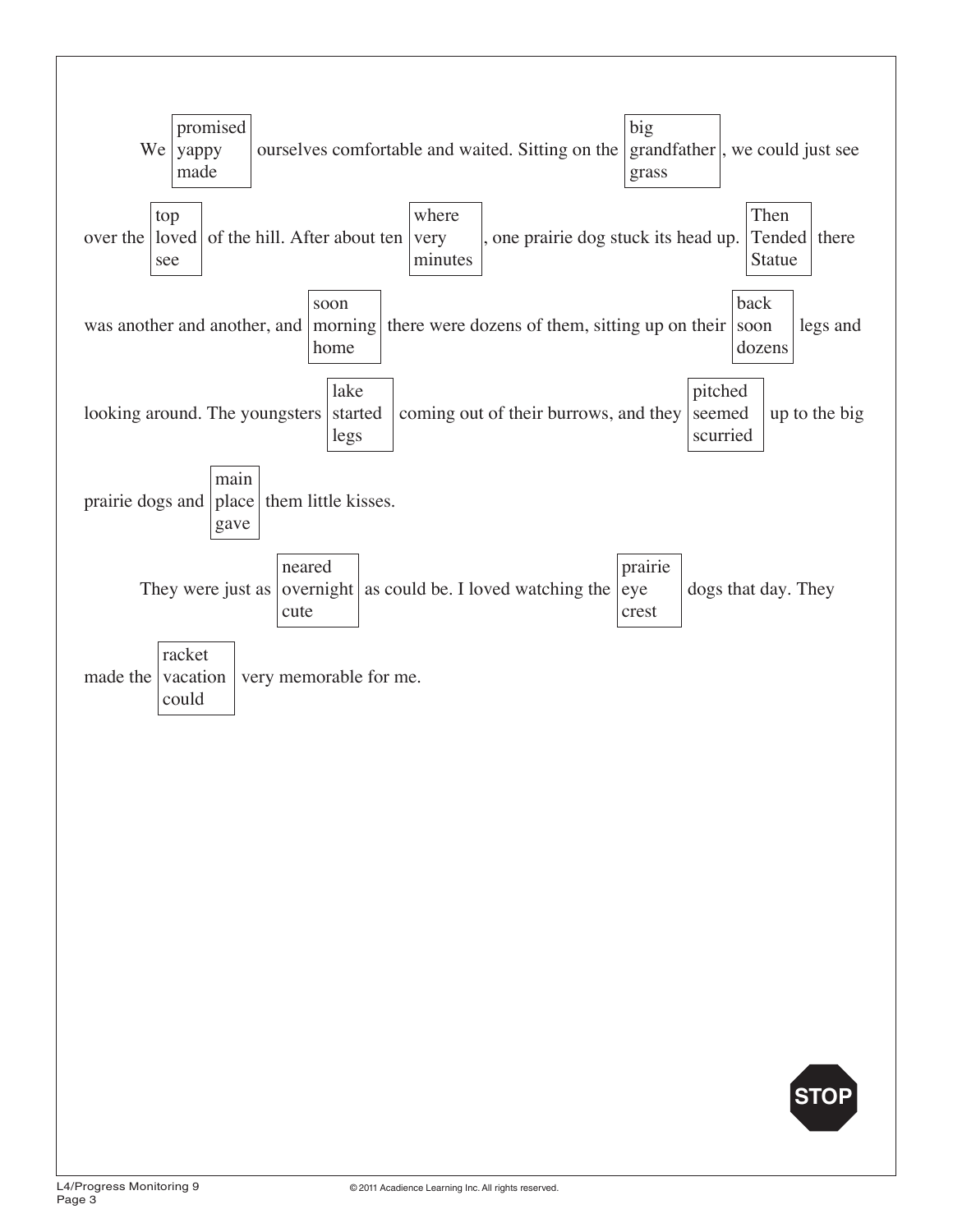#### Progress Monitoring

# **10**

T.

Name: \_\_\_\_\_\_\_\_\_\_\_\_\_\_\_\_\_\_\_\_\_\_\_\_\_\_\_\_\_\_\_\_\_\_\_\_\_\_\_\_\_\_\_\_\_\_\_\_\_\_\_\_\_\_\_\_\_\_\_\_\_\_\_\_\_\_\_\_\_\_\_\_\_\_\_\_\_\_\_\_\_\_\_\_\_\_\_\_\_\_\_\_\_\_\_\_\_\_\_\_\_\_\_

# Practice 1

|                                                                   | home |  |
|-------------------------------------------------------------------|------|--|
| After playing in the dirt, Sam went   summer   to wash her hands. |      |  |
|                                                                   | was  |  |
|                                                                   |      |  |

<u> 1989 - Johann Barbara, martxa alemaniar amerikan basar da a</u>

### Practice 2

| On her way home, she $ $ sleep | chair<br>saw | an ice cream truck. |
|--------------------------------|--------------|---------------------|
|--------------------------------|--------------|---------------------|



| C:  |  |
|-----|--|
| Ŀ   |  |
| AS: |  |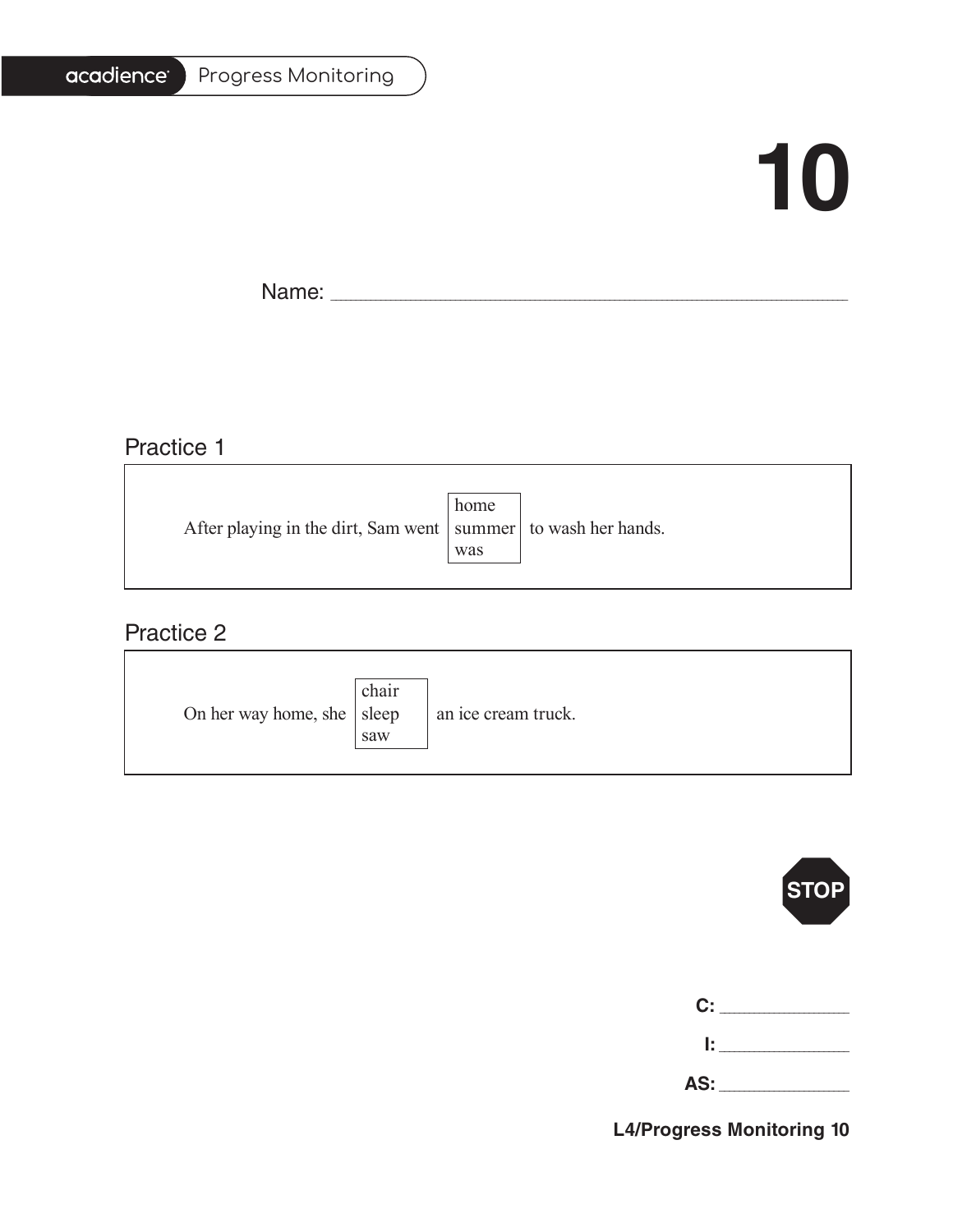#### Lava Tree State Park

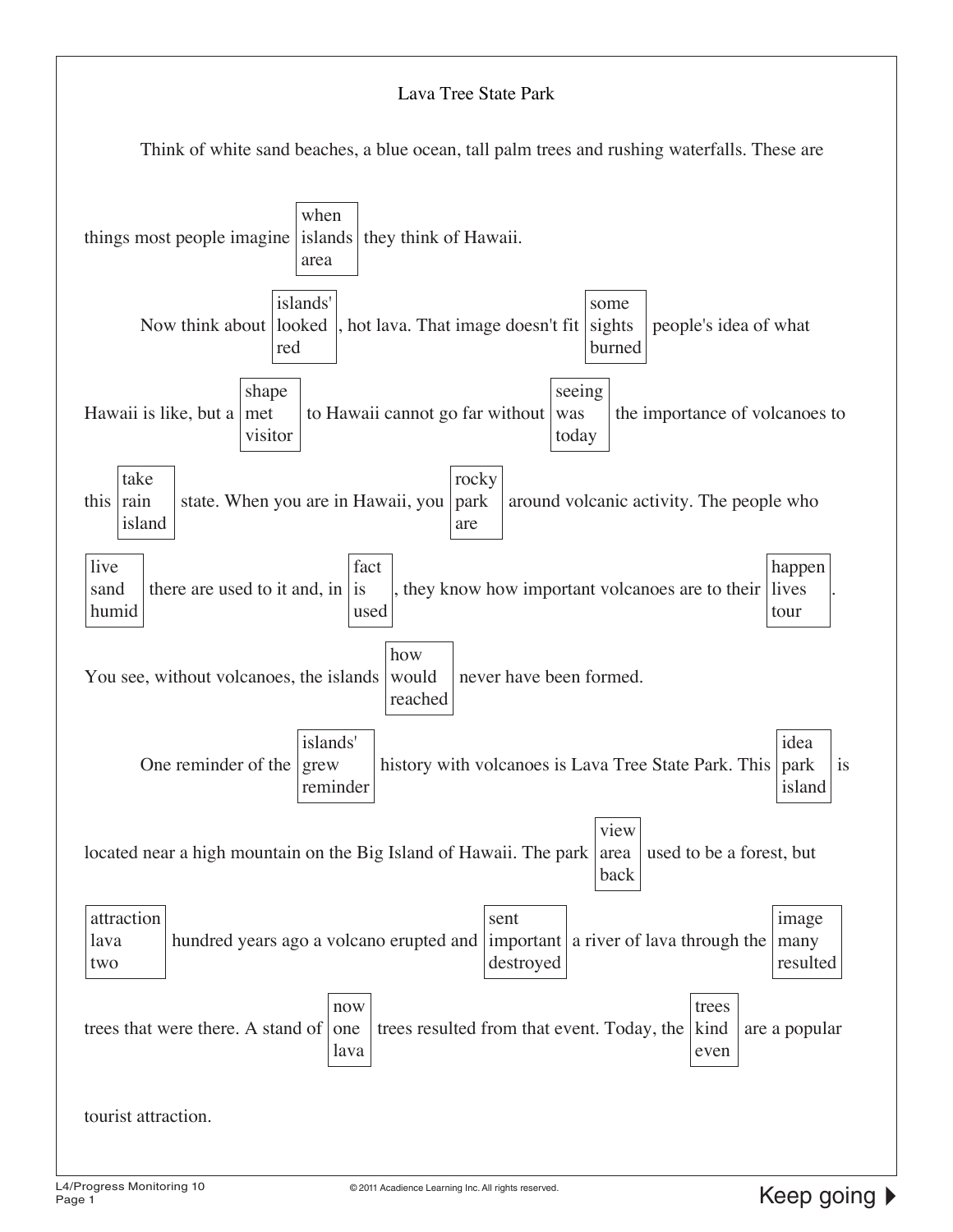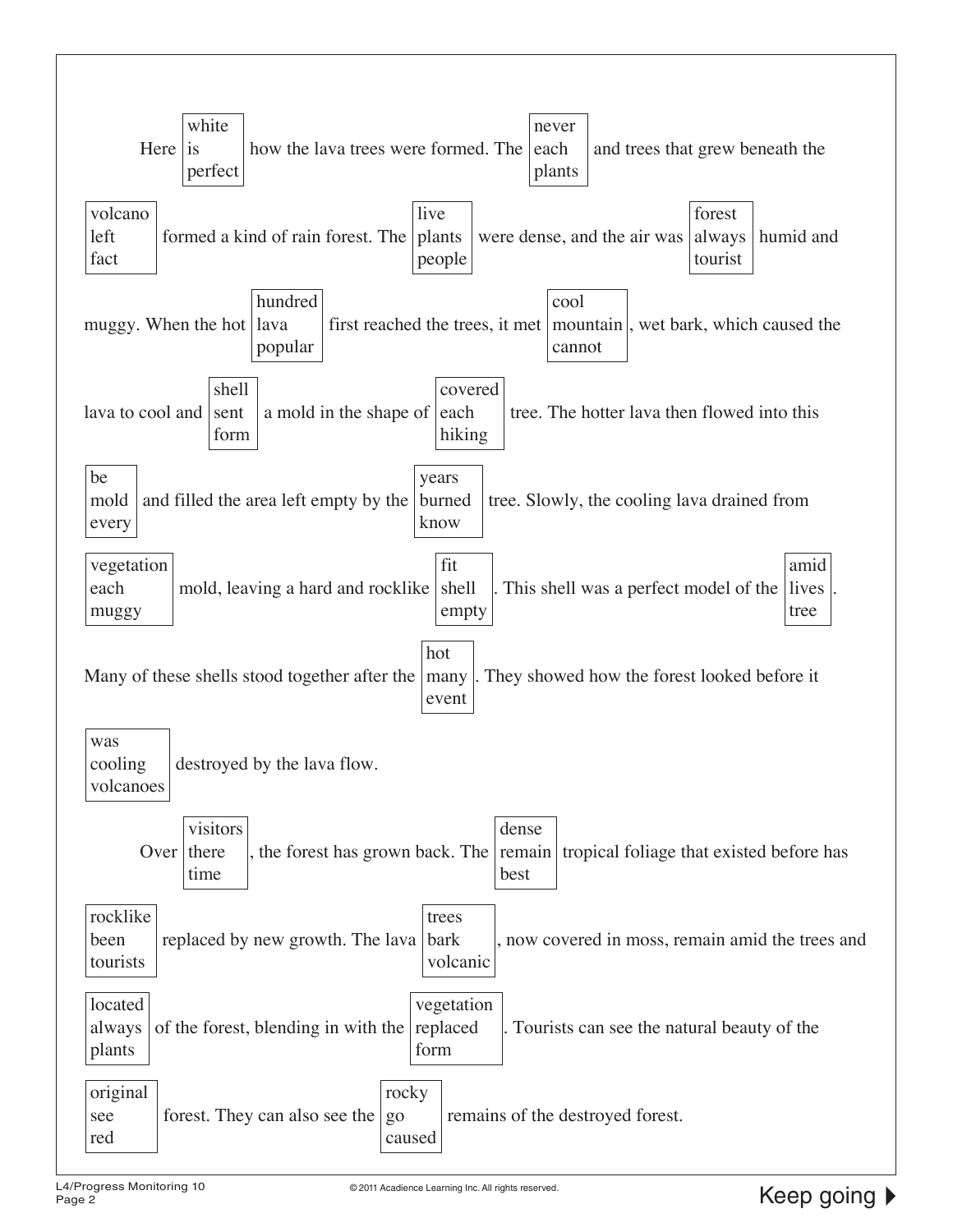

offer.

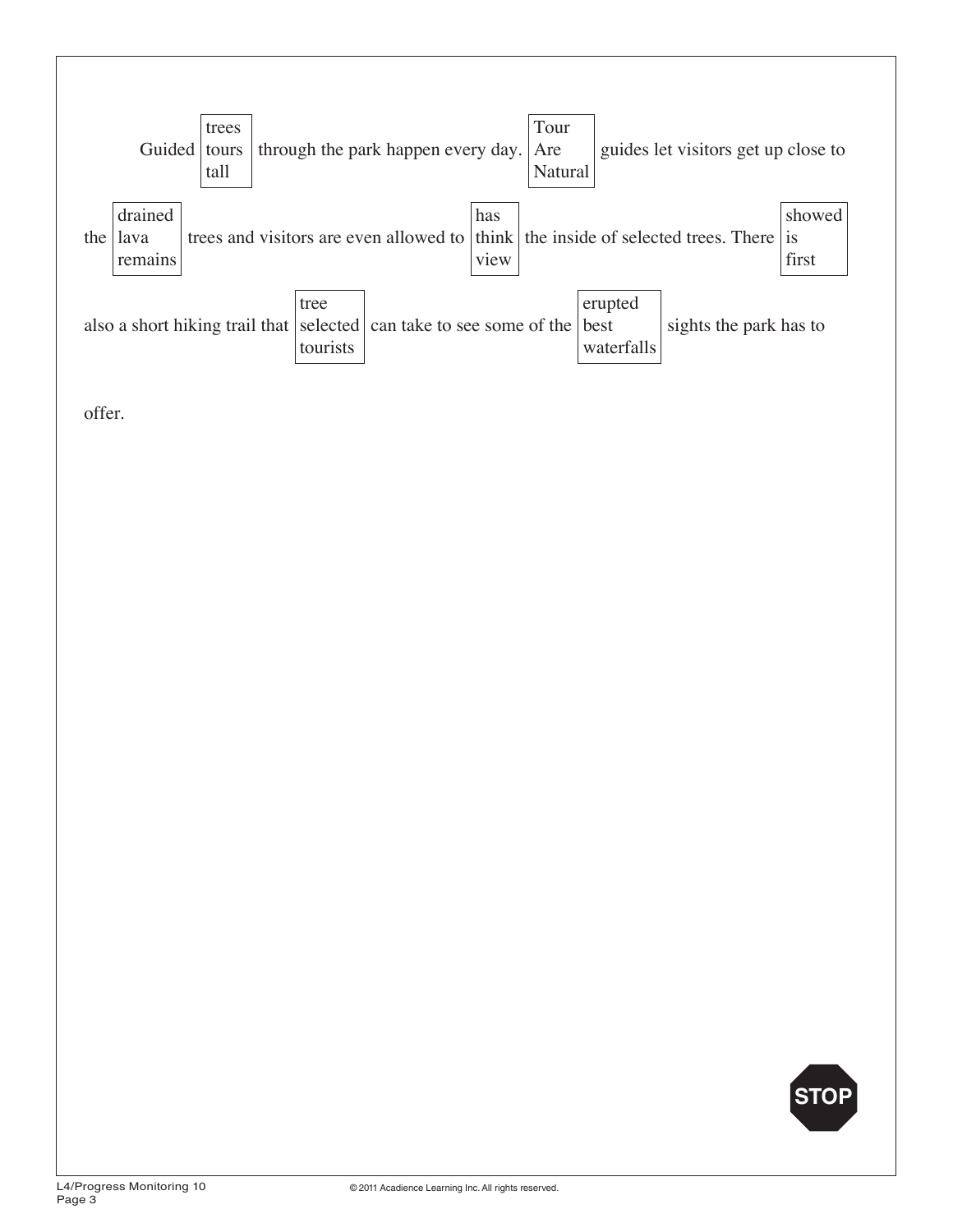#### Progress Monitoring

# **11**

T.

Name: \_\_\_\_\_\_\_\_\_\_\_\_\_\_\_\_\_\_\_\_\_\_\_\_\_\_\_\_\_\_\_\_\_\_\_\_\_\_\_\_\_\_\_\_\_\_\_\_\_\_\_\_\_\_\_\_\_\_\_\_\_\_\_\_\_\_\_\_\_\_\_\_\_\_\_\_\_\_\_\_\_\_\_\_\_\_\_\_\_\_\_\_\_\_\_\_\_\_\_\_\_\_\_

<u> 1989 - Johann Barbara, martxa alemaniar amerikan a</u>

# Practice 1

|                                                                   | home |  |
|-------------------------------------------------------------------|------|--|
| After playing in the dirt, Sam went   summer   to wash her hands. |      |  |
|                                                                   | was  |  |
|                                                                   |      |  |

<u> 1989 - Johann Barn, fransk politik (f. 1989)</u>

### Practice 2

| On her way home, she $ $ sleep | chair<br>saw | an ice cream truck. |
|--------------------------------|--------------|---------------------|
|--------------------------------|--------------|---------------------|



| C:  |  |
|-----|--|
| Ŀ   |  |
| AS: |  |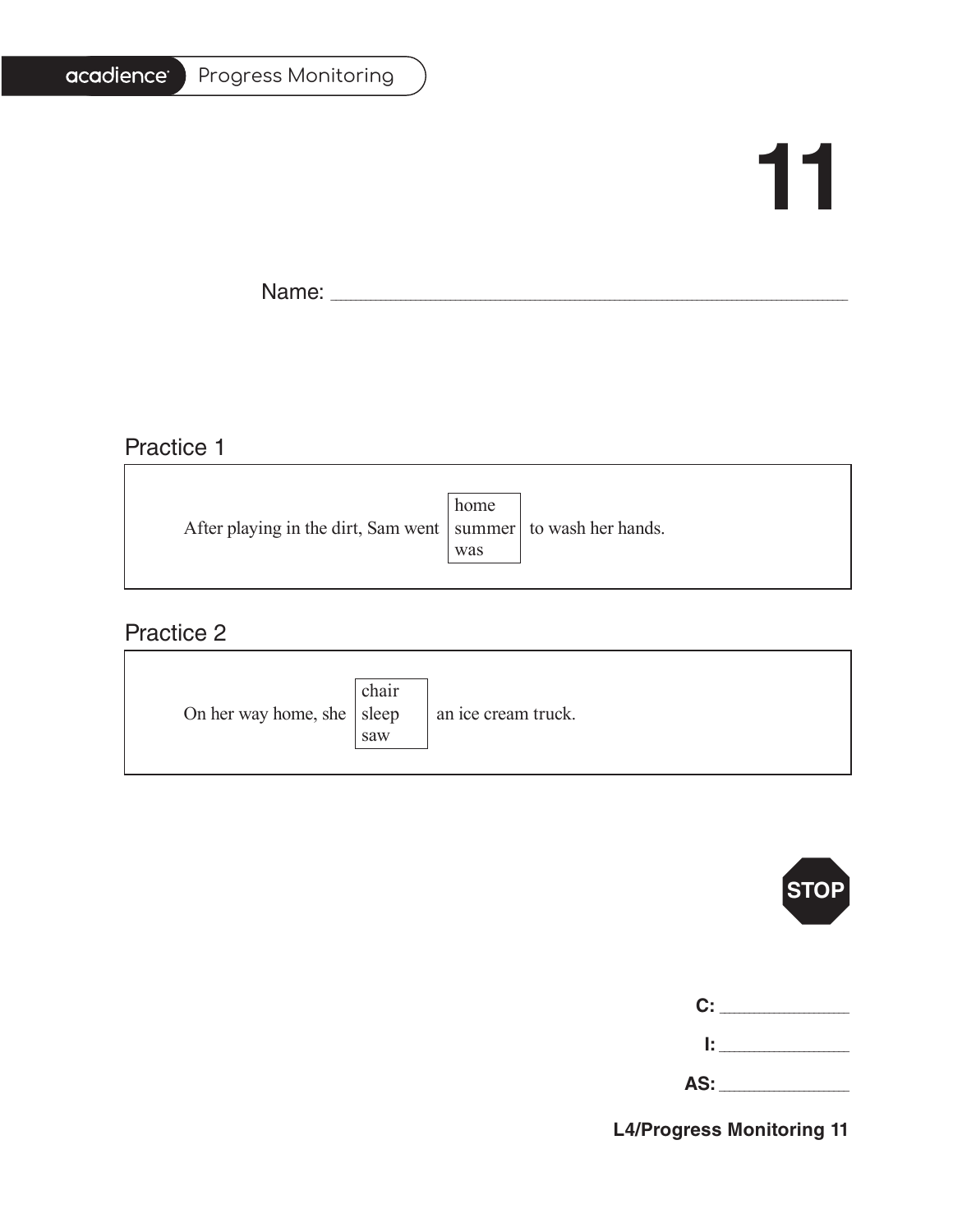#### The Restaurant

It was a busy Saturday evening at Giuseppina's, the best restaurant in town. Waiters in white

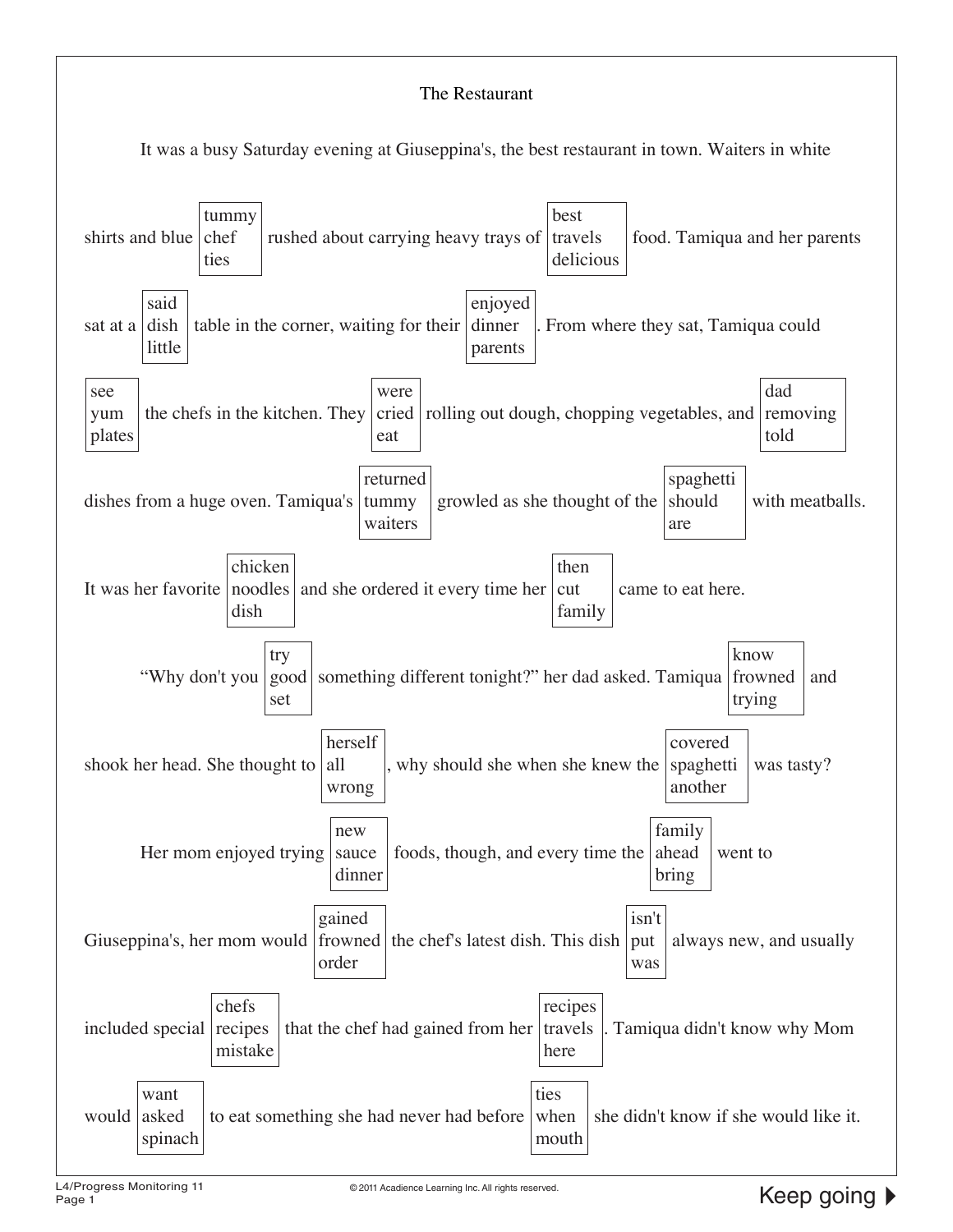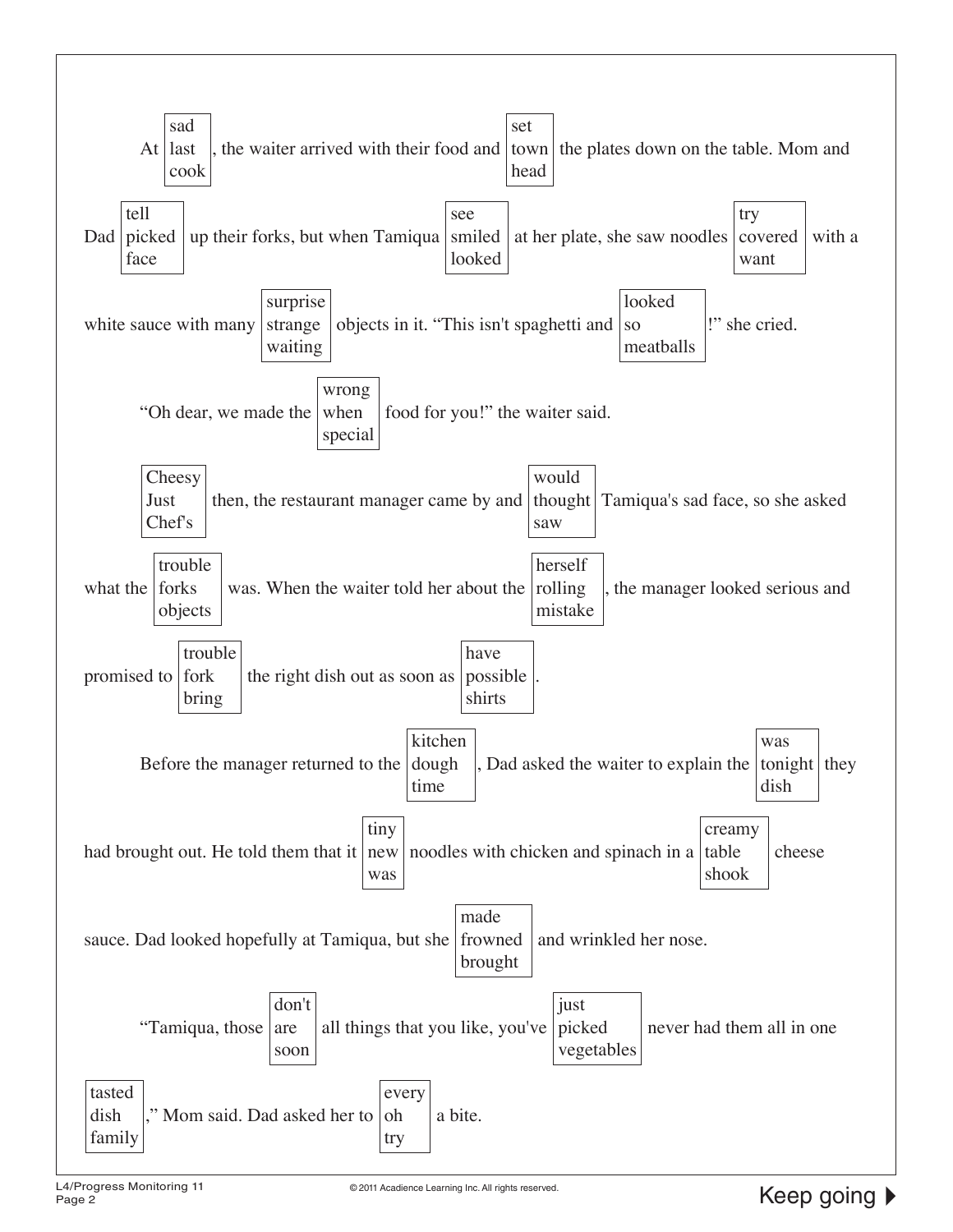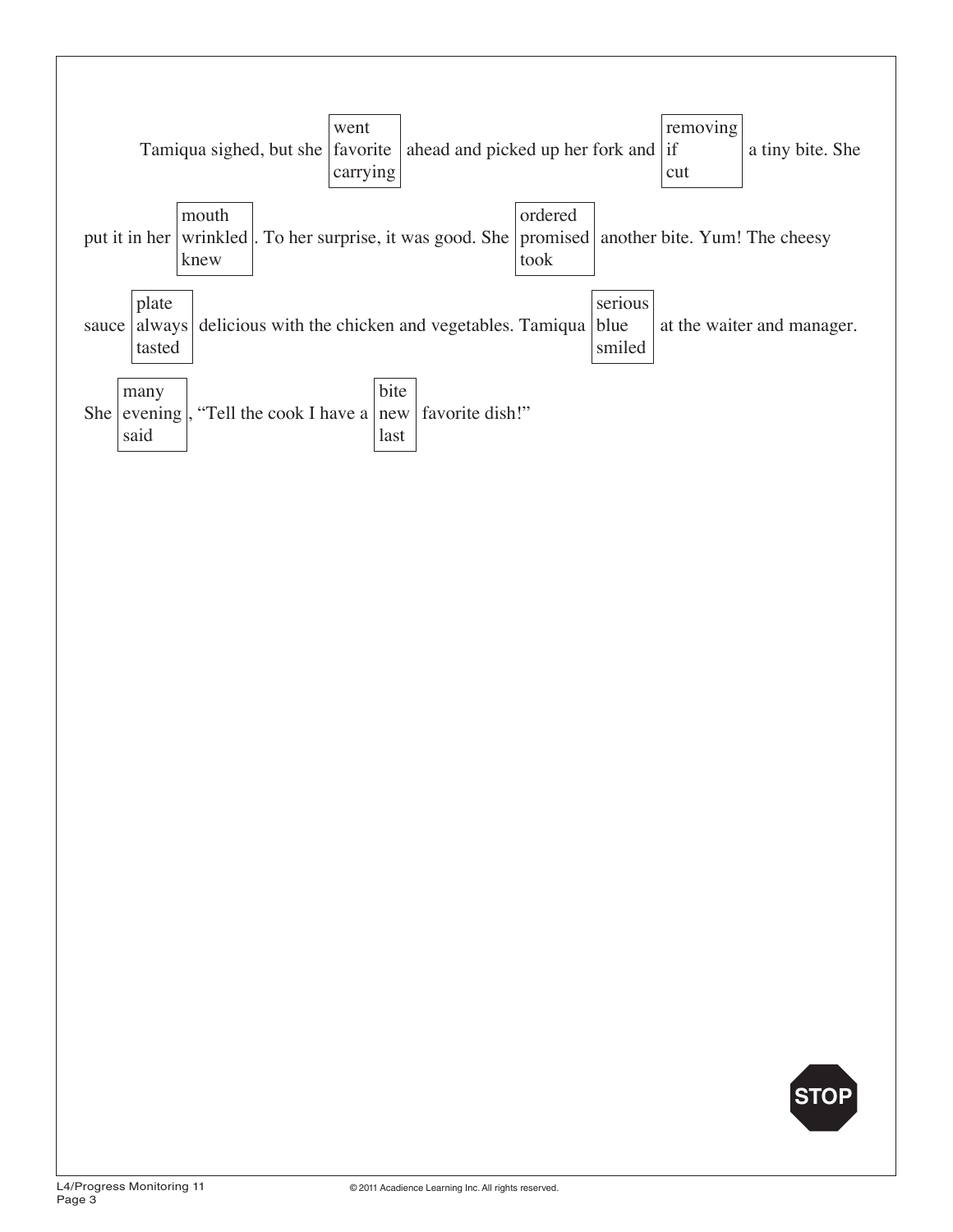#### Progress Monitoring

# **12**

T.

Name: \_\_\_\_\_\_\_\_\_\_\_\_\_\_\_\_\_\_\_\_\_\_\_\_\_\_\_\_\_\_\_\_\_\_\_\_\_\_\_\_\_\_\_\_\_\_\_\_\_\_\_\_\_\_\_\_\_\_\_\_\_\_\_\_\_\_\_\_\_\_\_\_\_\_\_\_\_\_\_\_\_\_\_\_\_\_\_\_\_\_\_\_\_\_\_\_\_\_\_\_\_\_\_

# Practice 1

|                                                                   | home |  |
|-------------------------------------------------------------------|------|--|
| After playing in the dirt, Sam went   summer   to wash her hands. |      |  |
|                                                                   | was  |  |
|                                                                   |      |  |

<u> 1989 - Johann Stoff, deutscher Stoffen und der Stoffen und der Stoffen und der Stoffen und der Stoffen und der</u>

### Practice 2

| On her way home, she $ $ sleep | chair<br>saw | an ice cream truck. |
|--------------------------------|--------------|---------------------|
|--------------------------------|--------------|---------------------|



| C:  |  |
|-----|--|
| Ŀ.  |  |
| AS: |  |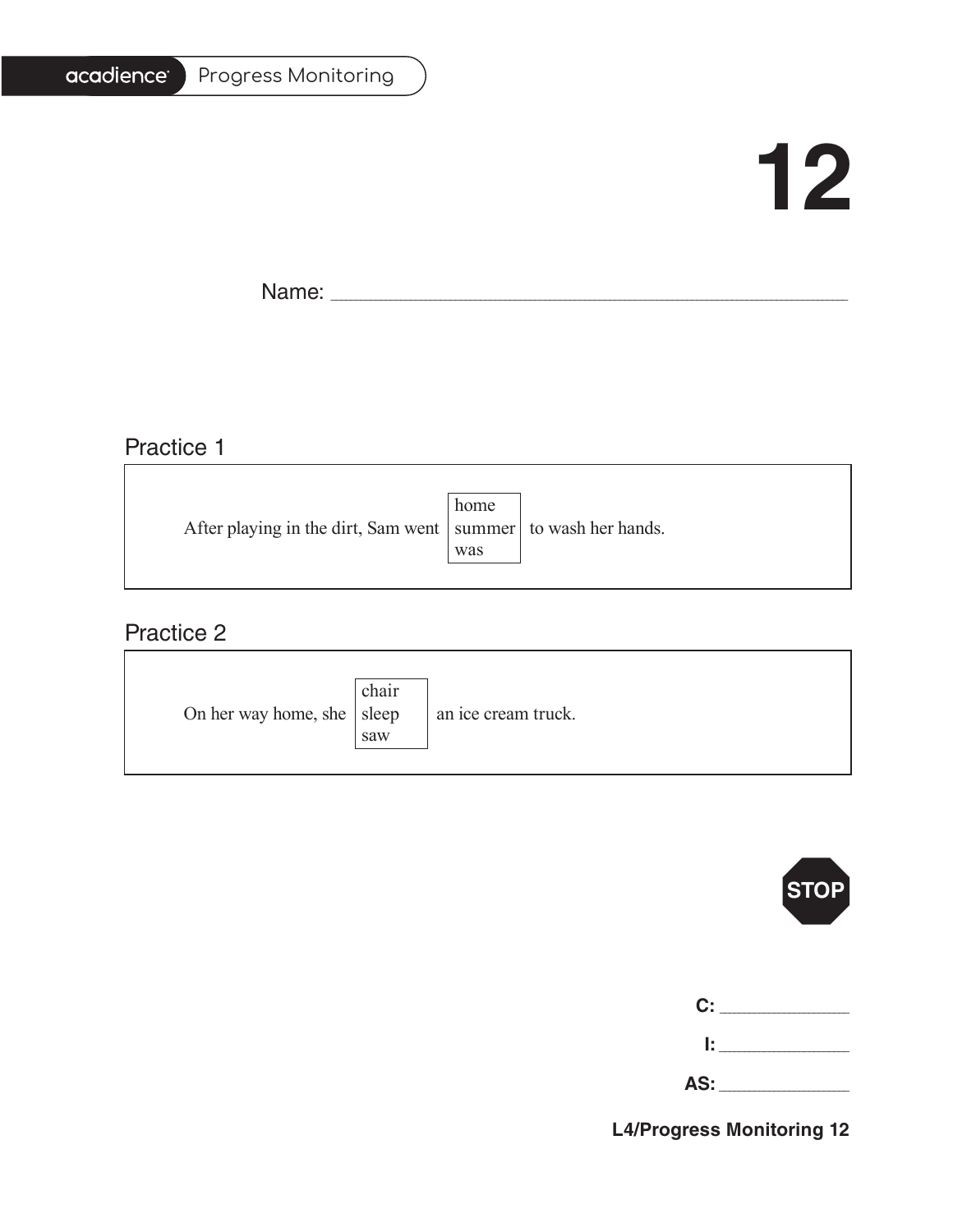#### My Memories of the State Park

Some of my best childhood memories are of the many relaxing days I spent camping and

picnicking with my family at Big Oak Tree State Park. Whenever I smell sunscreen lotion, I

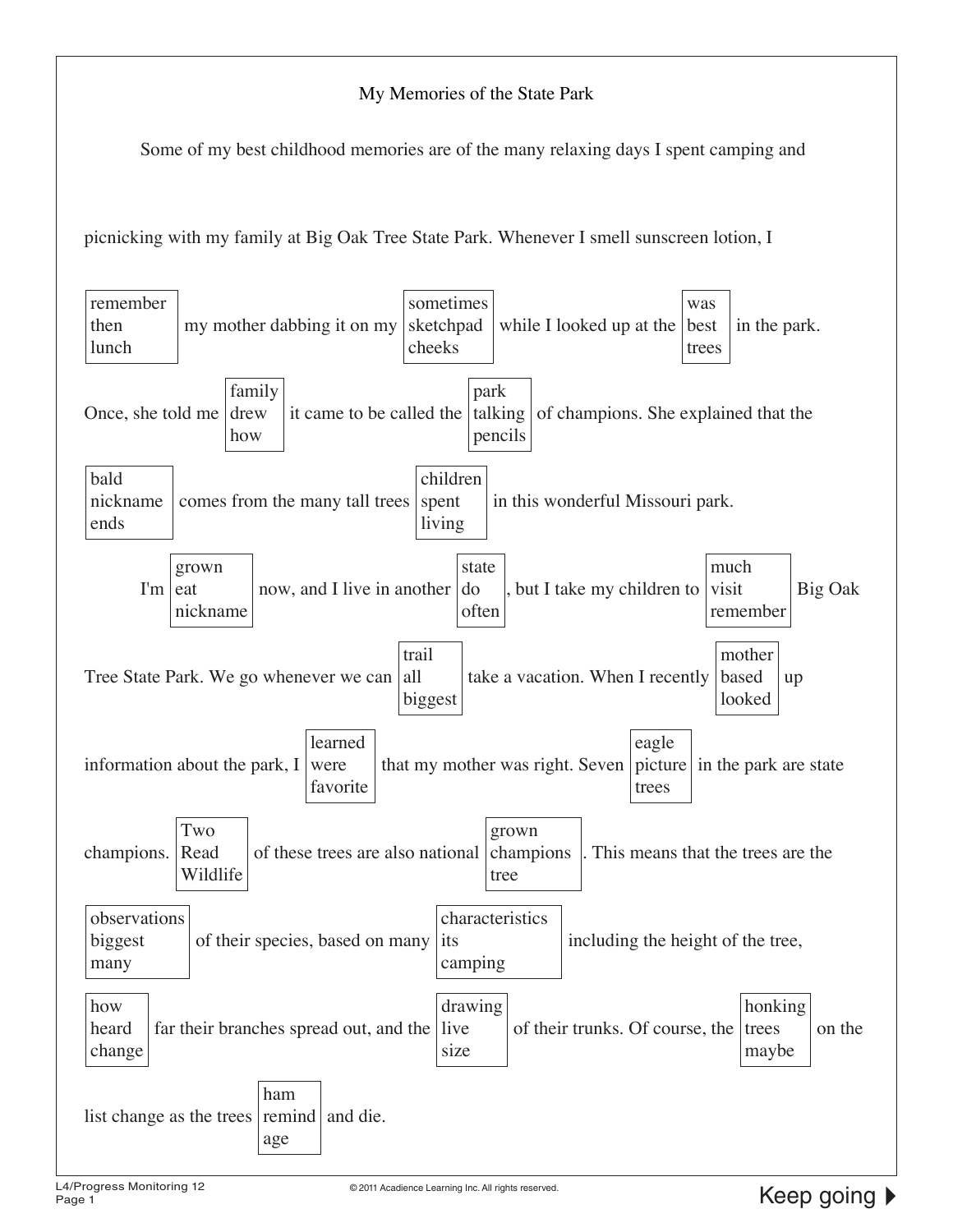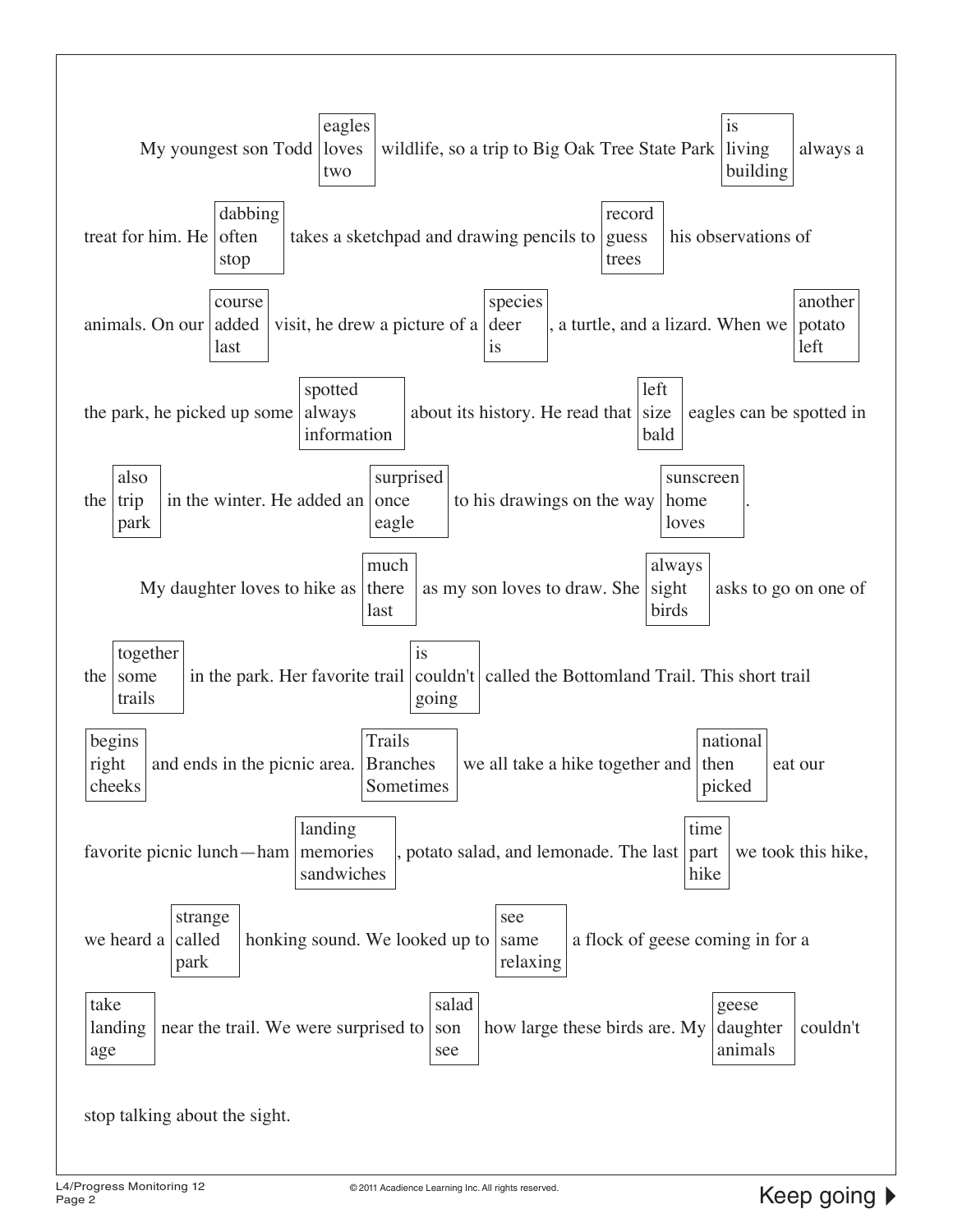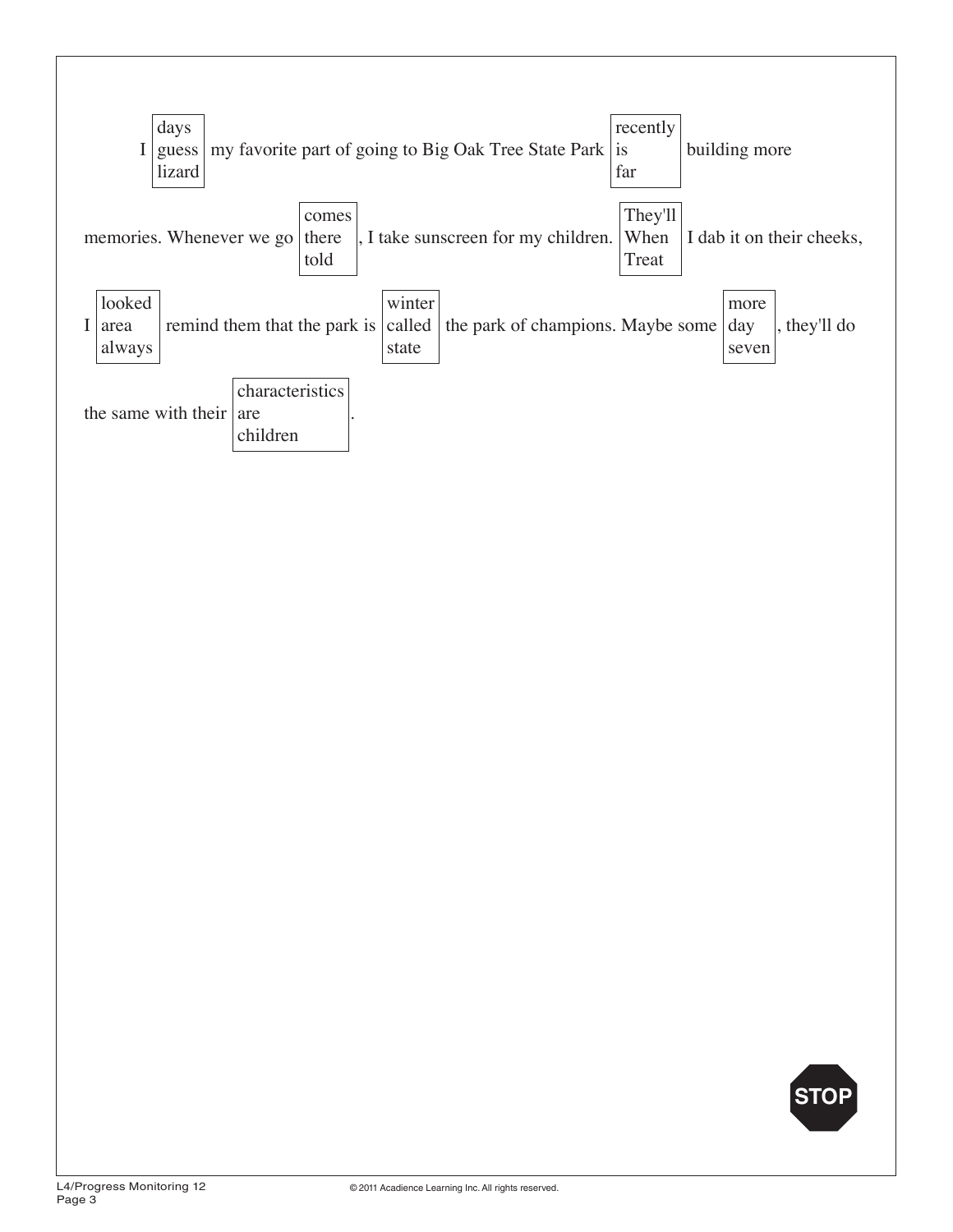#### Progress Monitoring

# **13**

Ē,

Name: \_\_\_\_\_\_\_\_\_\_\_\_\_\_\_\_\_\_\_\_\_\_\_\_\_\_\_\_\_\_\_\_\_\_\_\_\_\_\_\_\_\_\_\_\_\_\_\_\_\_\_\_\_\_\_\_\_\_\_\_\_\_\_\_\_\_\_\_\_\_\_\_\_\_\_\_\_\_\_\_\_\_\_\_\_\_\_\_\_\_\_\_\_\_\_\_\_\_\_\_\_\_\_

# Practice 1

|                                                                   | home |  |
|-------------------------------------------------------------------|------|--|
| After playing in the dirt, Sam went   summer   to wash her hands. |      |  |
|                                                                   | was  |  |
|                                                                   |      |  |

<u> 1989 - Johann Stoff, deutscher Stoffen und der Stoffen und der Stoffen und der Stoffen und der Stoffen und der</u>

### Practice 2

| On her way home, she $ $ sleep | chair<br>saw | an ice cream truck. |
|--------------------------------|--------------|---------------------|
|--------------------------------|--------------|---------------------|



| C: C | <b>Contract Contract Contract Contract Contract Contract Contract Contract Contract Contract Contract Contract Contract Contract Contract Contract Contract Contract Contract Contract Contract Contract Contract Contract Contr</b> |
|------|--------------------------------------------------------------------------------------------------------------------------------------------------------------------------------------------------------------------------------------|
| I: I |                                                                                                                                                                                                                                      |

| ΔS·<br>r.<br><b>.</b> |
|-----------------------|
|-----------------------|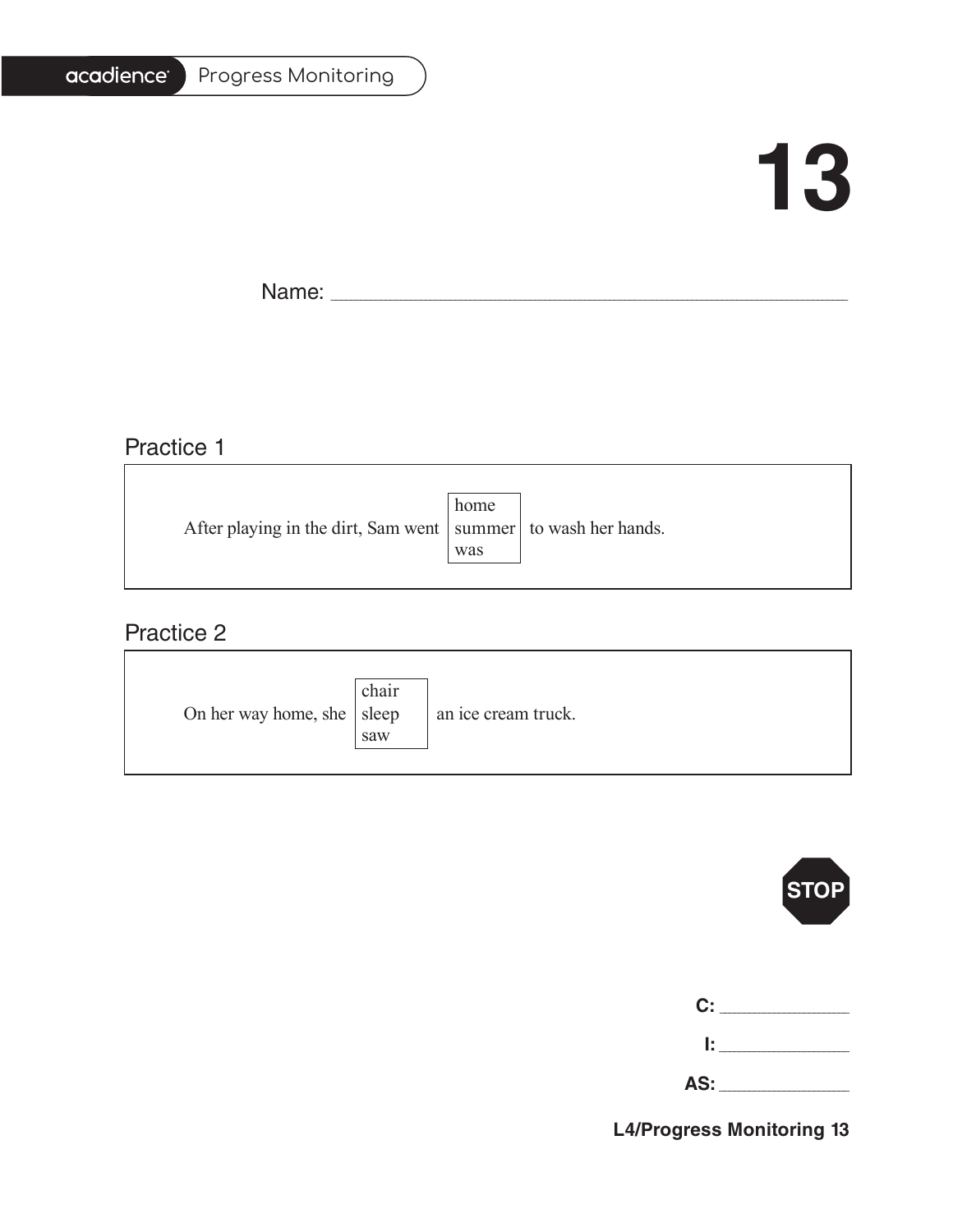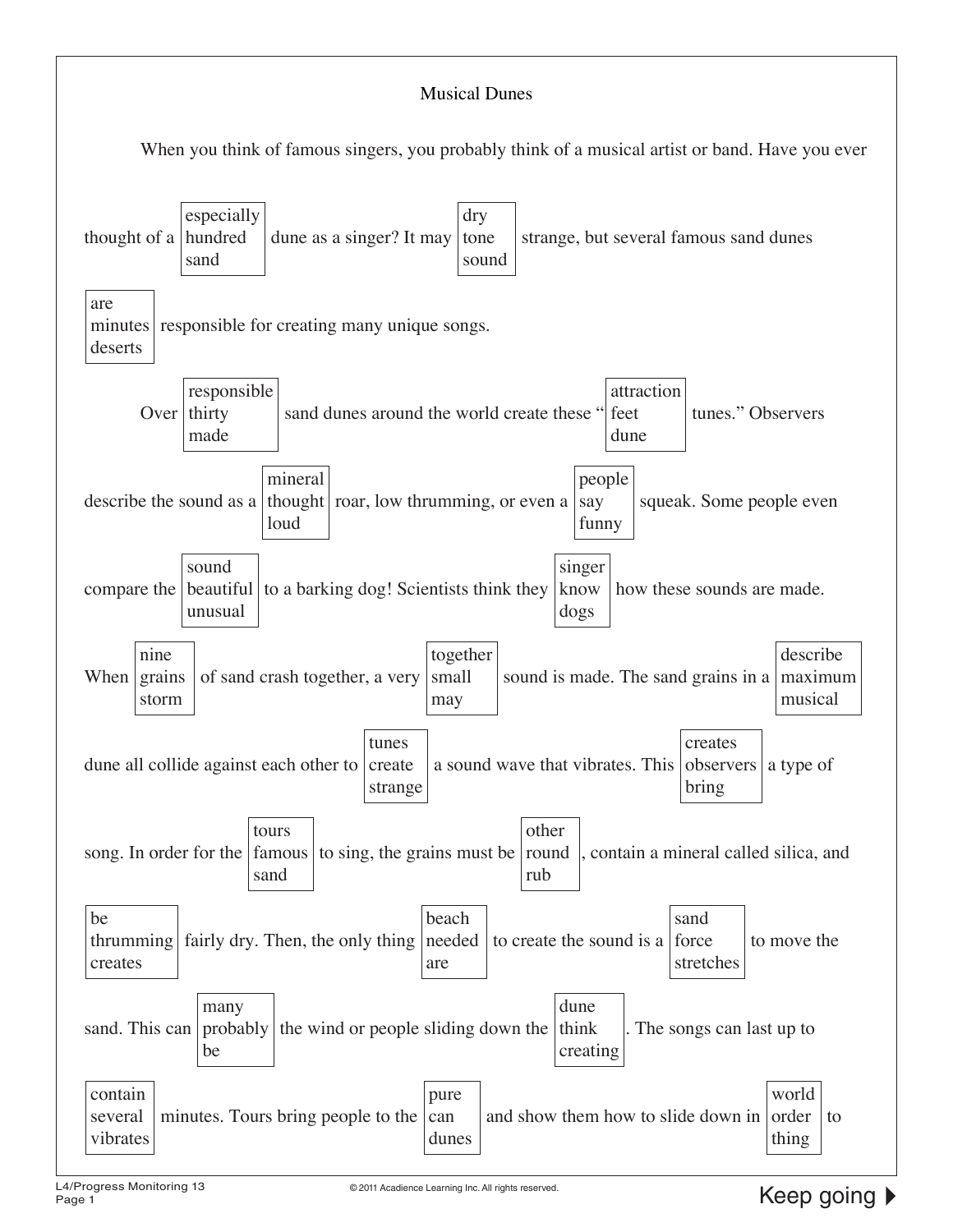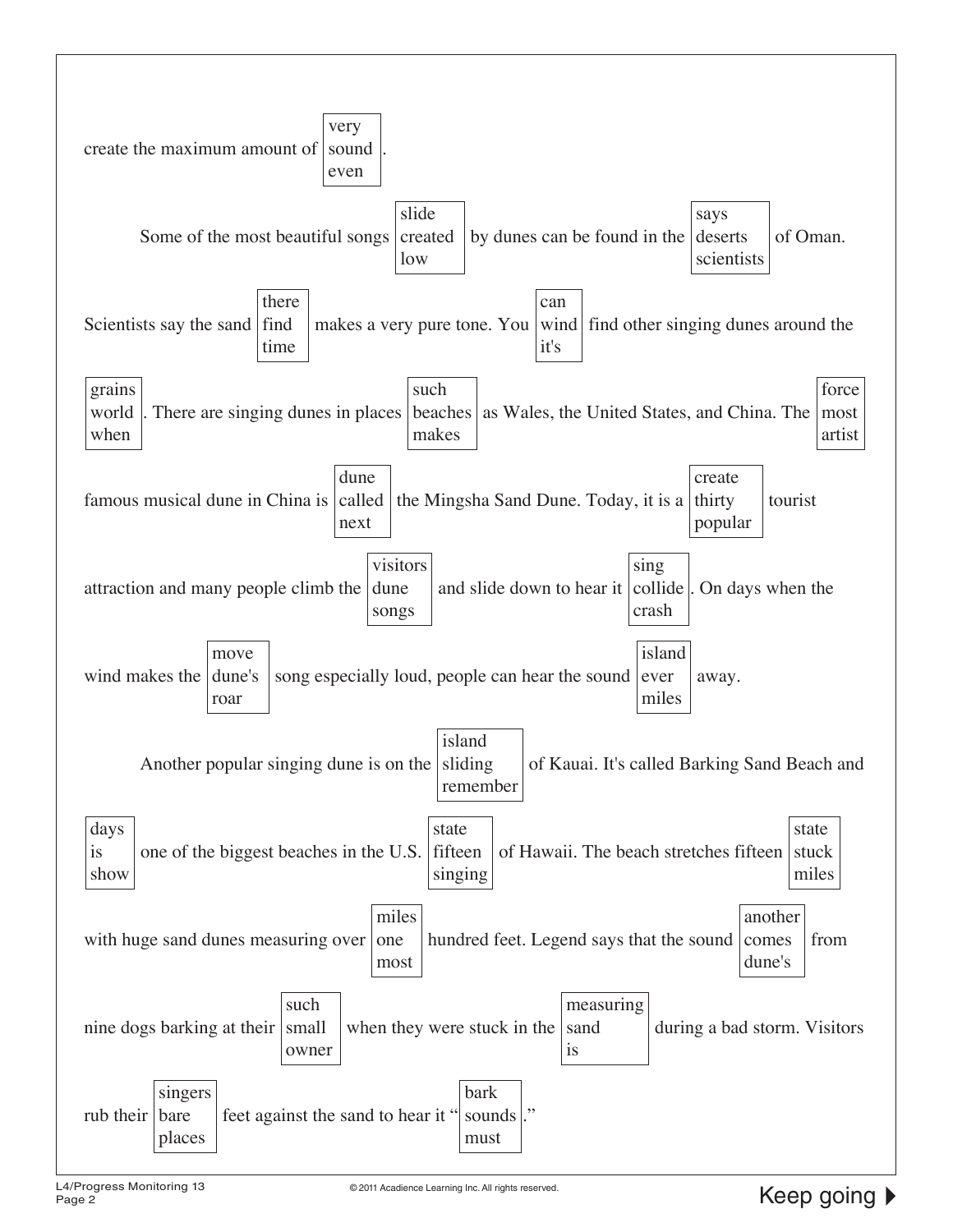their very unusual songs.

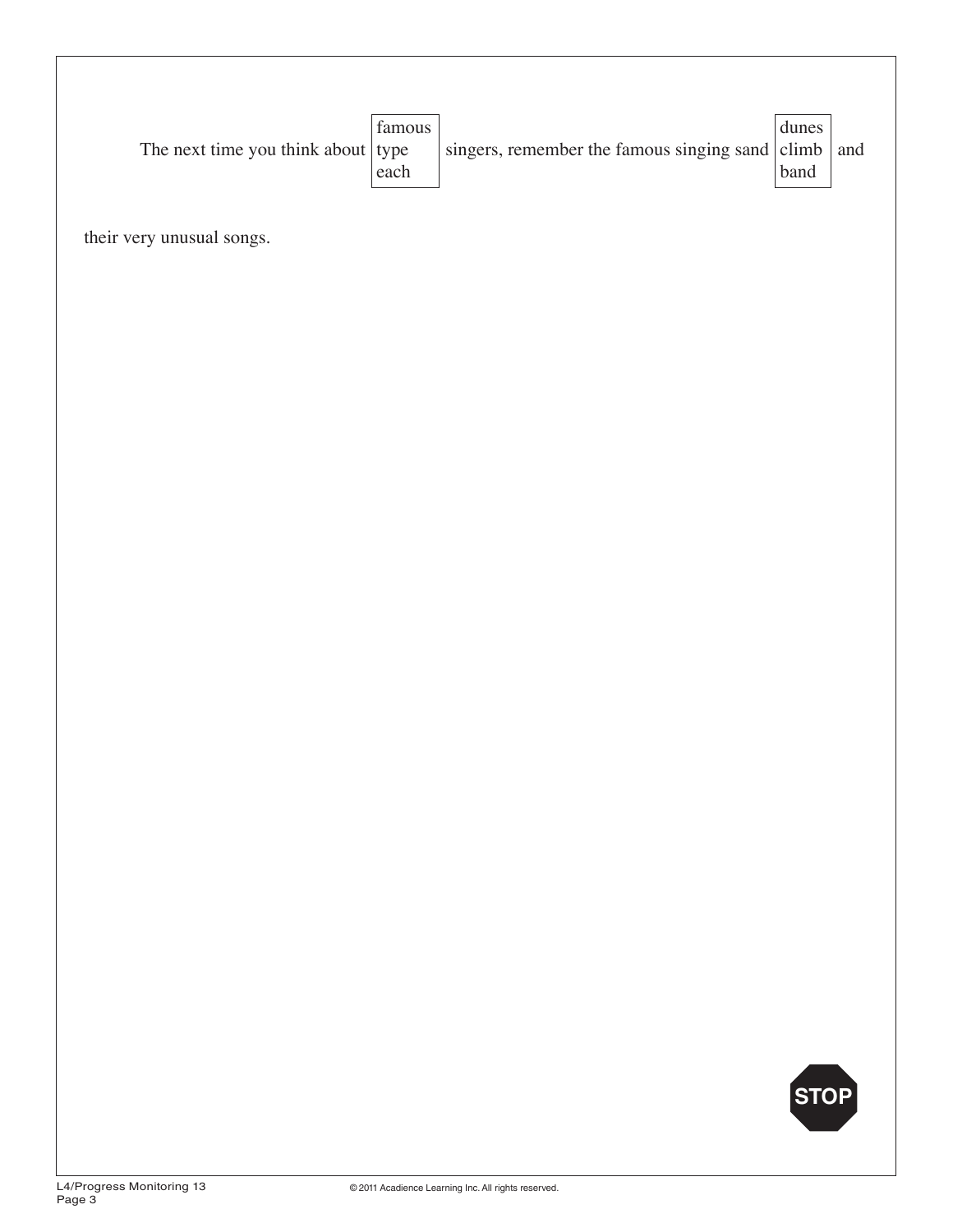#### Progress Monitoring

# **14**

T.

Name: \_\_\_\_\_\_\_\_\_\_\_\_\_\_\_\_\_\_\_\_\_\_\_\_\_\_\_\_\_\_\_\_\_\_\_\_\_\_\_\_\_\_\_\_\_\_\_\_\_\_\_\_\_\_\_\_\_\_\_\_\_\_\_\_\_\_\_\_\_\_\_\_\_\_\_\_\_\_\_\_\_\_\_\_\_\_\_\_\_\_\_\_\_\_\_\_\_\_\_\_\_\_\_

# Practice 1

| After playing in the dirt, Sam went   summer   to wash her hands. |
|-------------------------------------------------------------------|
|                                                                   |
|                                                                   |

<u> 1989 - Johann Stoff, deutscher Stoffen und der Stoffen und der Stoffen und der Stoffen und der Stoffen und der</u>

### Practice 2

| On her way home, she $ $ sleep | chair<br>saw | an ice cream truck. |
|--------------------------------|--------------|---------------------|
|--------------------------------|--------------|---------------------|



| C:  |  |
|-----|--|
| Ŀ   |  |
| AS: |  |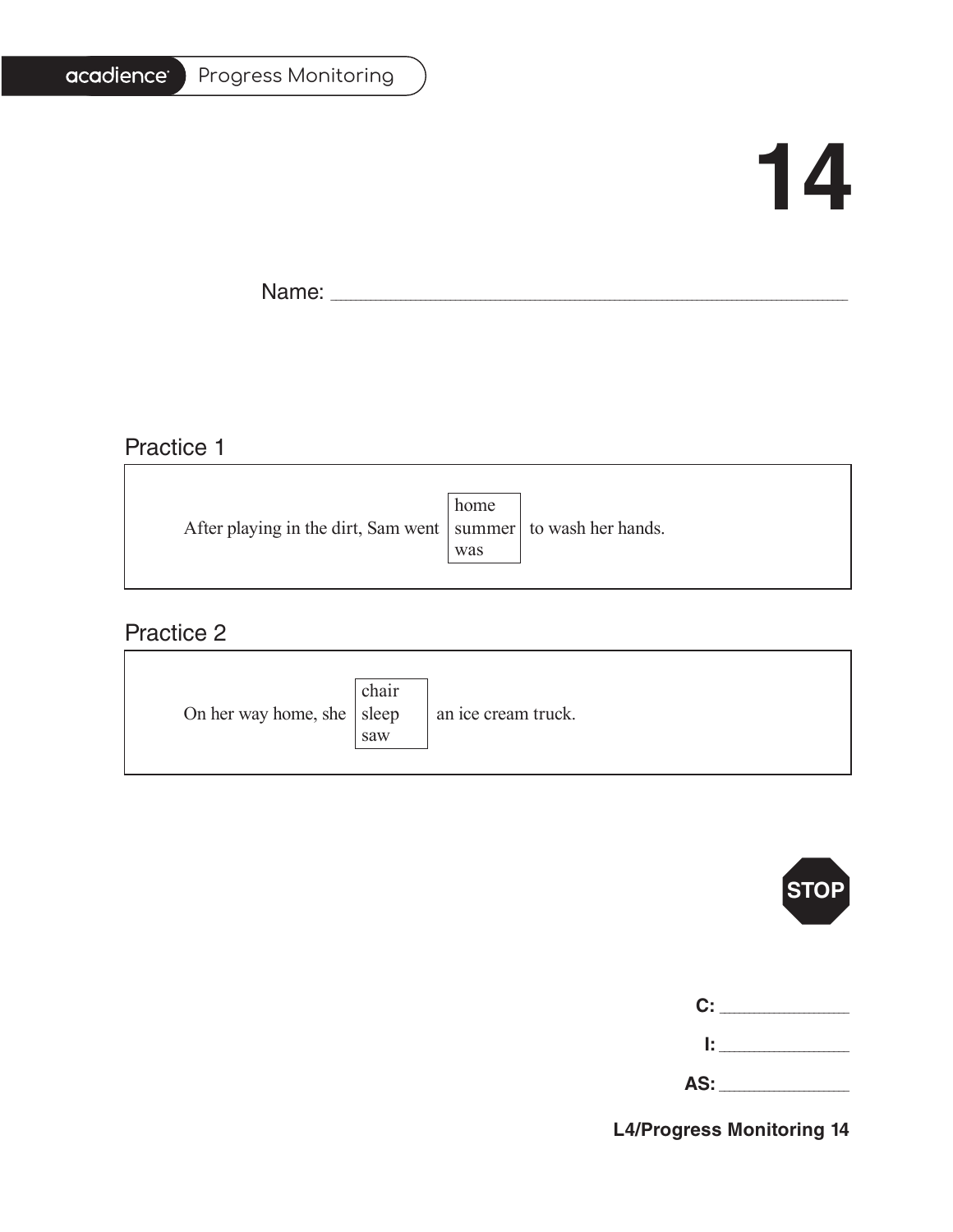#### The Clown College

At most schools, students get in trouble for clowning around. That is certainly not the case at

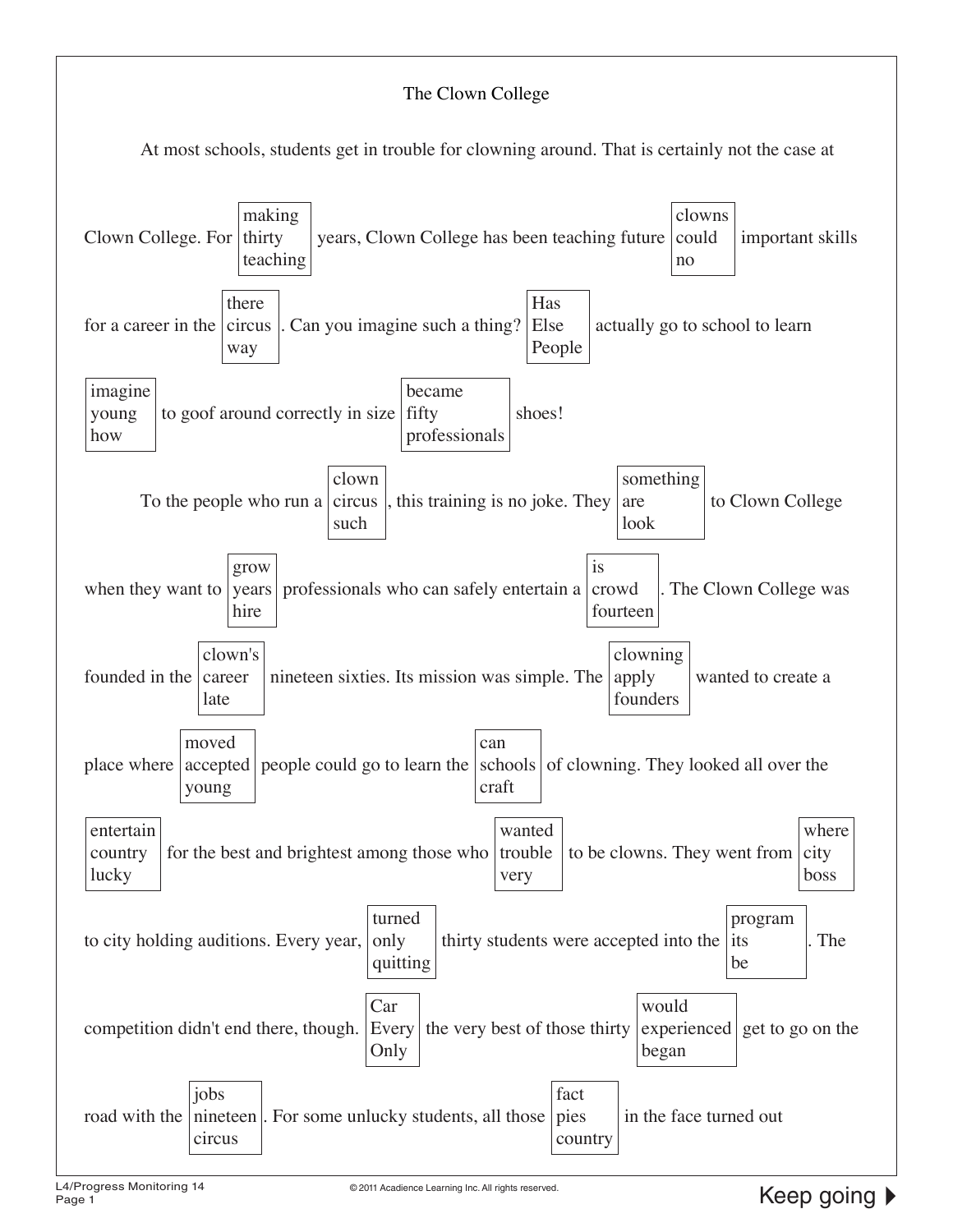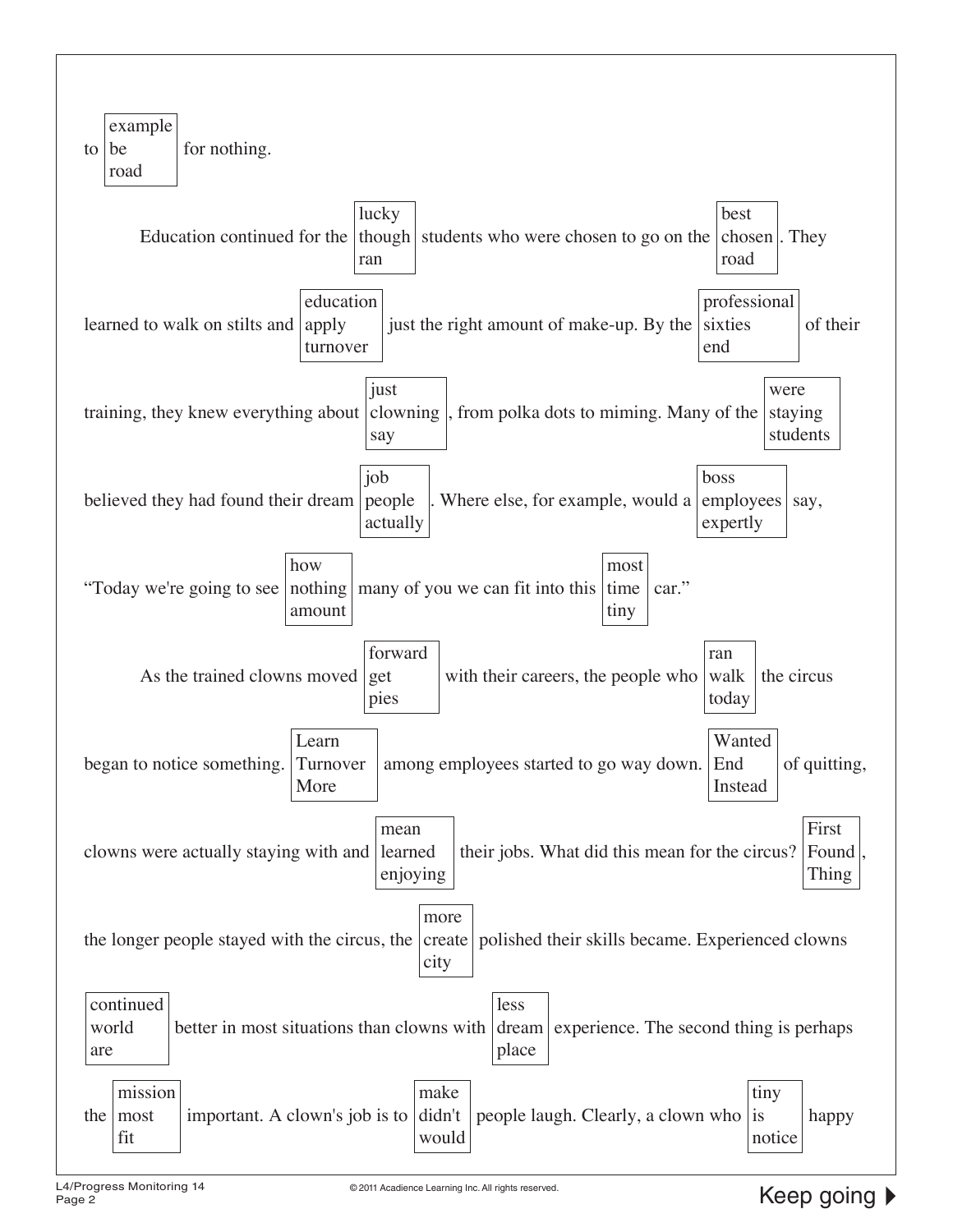

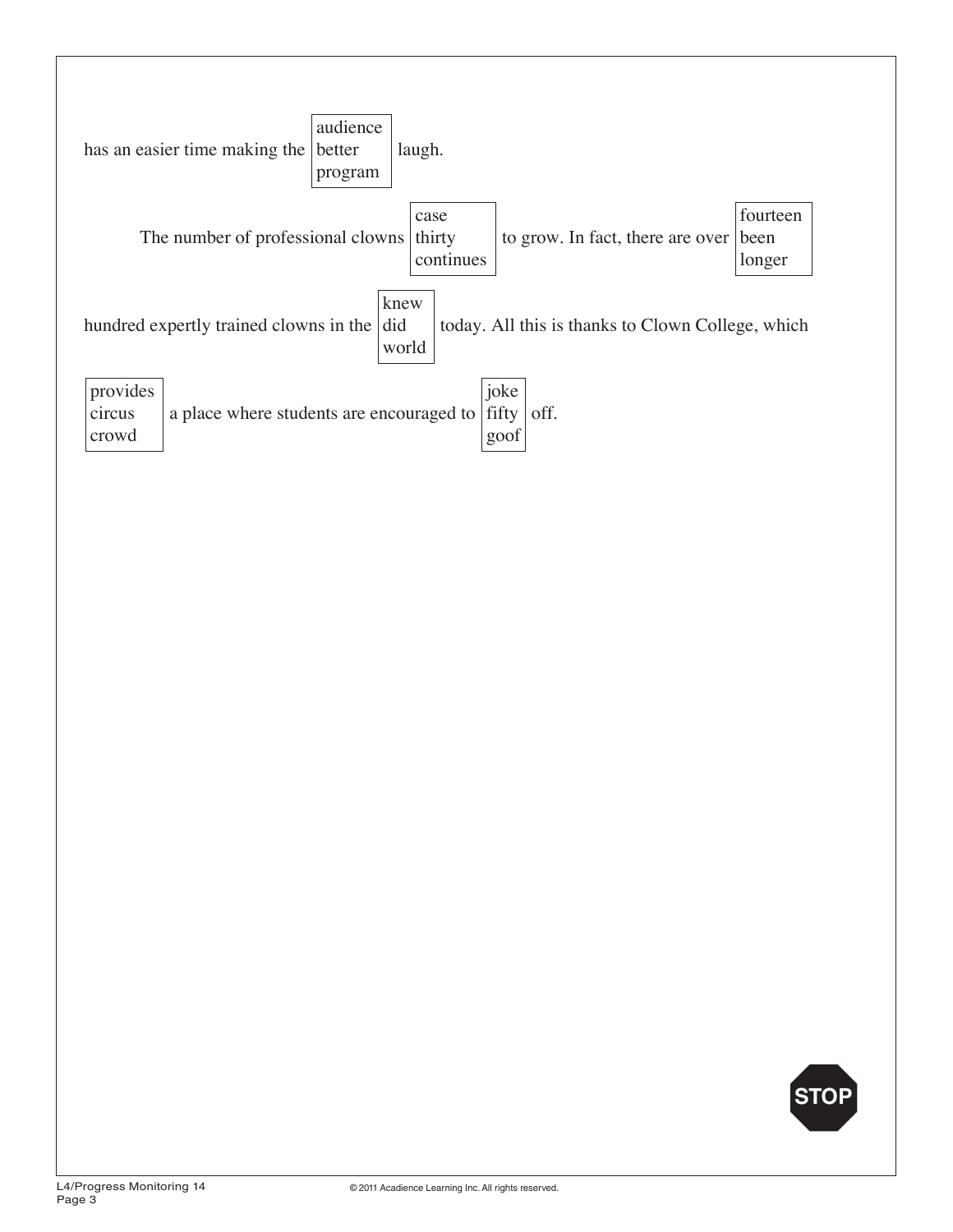#### Progress Monitoring

# **15**

T.

Name: \_\_\_\_\_\_\_\_\_\_\_\_\_\_\_\_\_\_\_\_\_\_\_\_\_\_\_\_\_\_\_\_\_\_\_\_\_\_\_\_\_\_\_\_\_\_\_\_\_\_\_\_\_\_\_\_\_\_\_\_\_\_\_\_\_\_\_\_\_\_\_\_\_\_\_\_\_\_\_\_\_\_\_\_\_\_\_\_\_\_\_\_\_\_\_\_\_\_\_\_\_\_\_

# Practice 1

|                                                                   | home |  |
|-------------------------------------------------------------------|------|--|
| After playing in the dirt, Sam went   summer   to wash her hands. |      |  |
|                                                                   | was  |  |
|                                                                   |      |  |

<u> 1989 - Johann Stoff, deutscher Stoffen und der Stoffen und der Stoffen und der Stoffen und der Stoffen und der</u>

### Practice 2

| On her way home, she $ $ sleep | chair<br>saw | an ice cream truck. |
|--------------------------------|--------------|---------------------|
|--------------------------------|--------------|---------------------|



| C:  |  |
|-----|--|
| Ŀ   |  |
| AS: |  |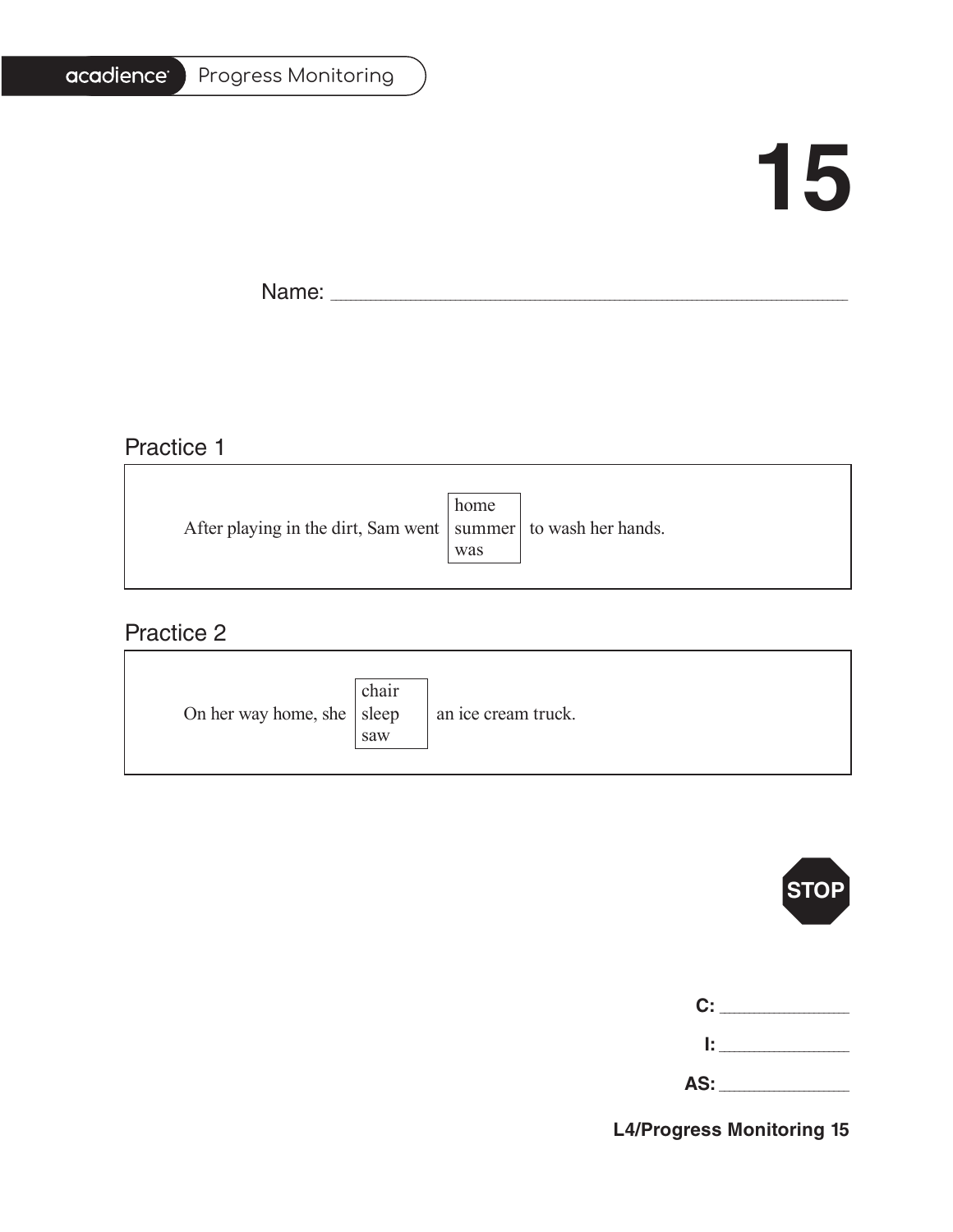#### Cooking Together Each day, the twins looked forward to the wonderful dinner their grandmother had prepared. On this day, however, things were yourself different concluded Wearing a cast on her arm, Gran always learn met the boys at the door. She | told opportunity said them that she hurt her hand that morning sat grandmother and the doctor insisted that she favorite wear might a cast for a while. The doctor pot scrolling also told her that she should avoid some sit using her hand for the next hand set week or so. This left her wondering what to one met do about cooking dinner that night. "Oh, Gran, we pepper heated are so sorry you hurt yourself," said Jack. " Don't Browned However you worry a bit about the garlic stick cooking though. John and I have always were wanted cooking to learn to cook. This is the  $|$  can plates perfect opportunity for you to teach us. You just left see sit right there in that comfortable  $|$  chair looked wonderful and give us some pointers." Because wearing spaghetti little was one of their favorite meals, the | together | decided to give it a shot. Gran boys flavor said insisted she thought that spaghetti was a make sauce using great choice for two chefs in training. She asked particular meals them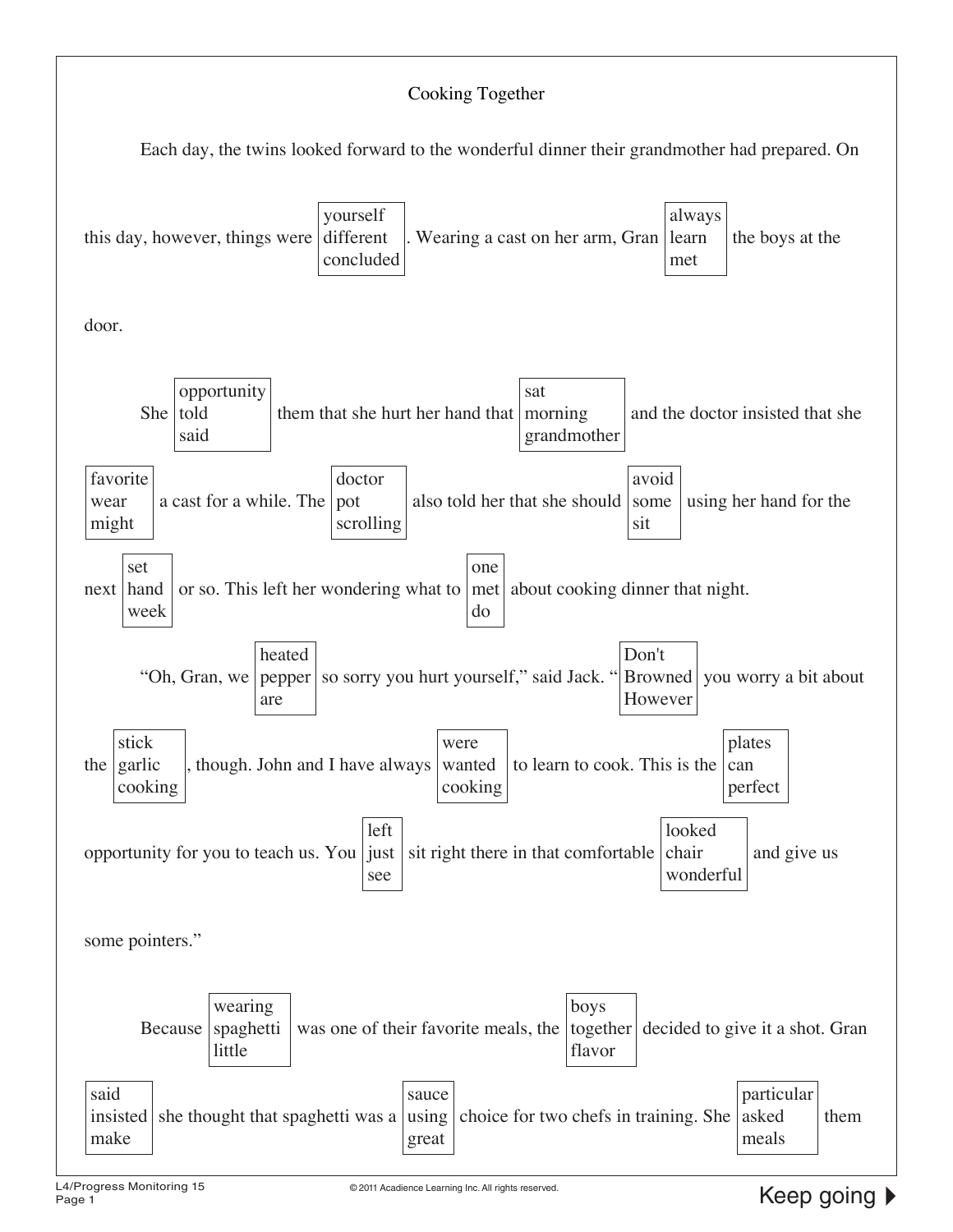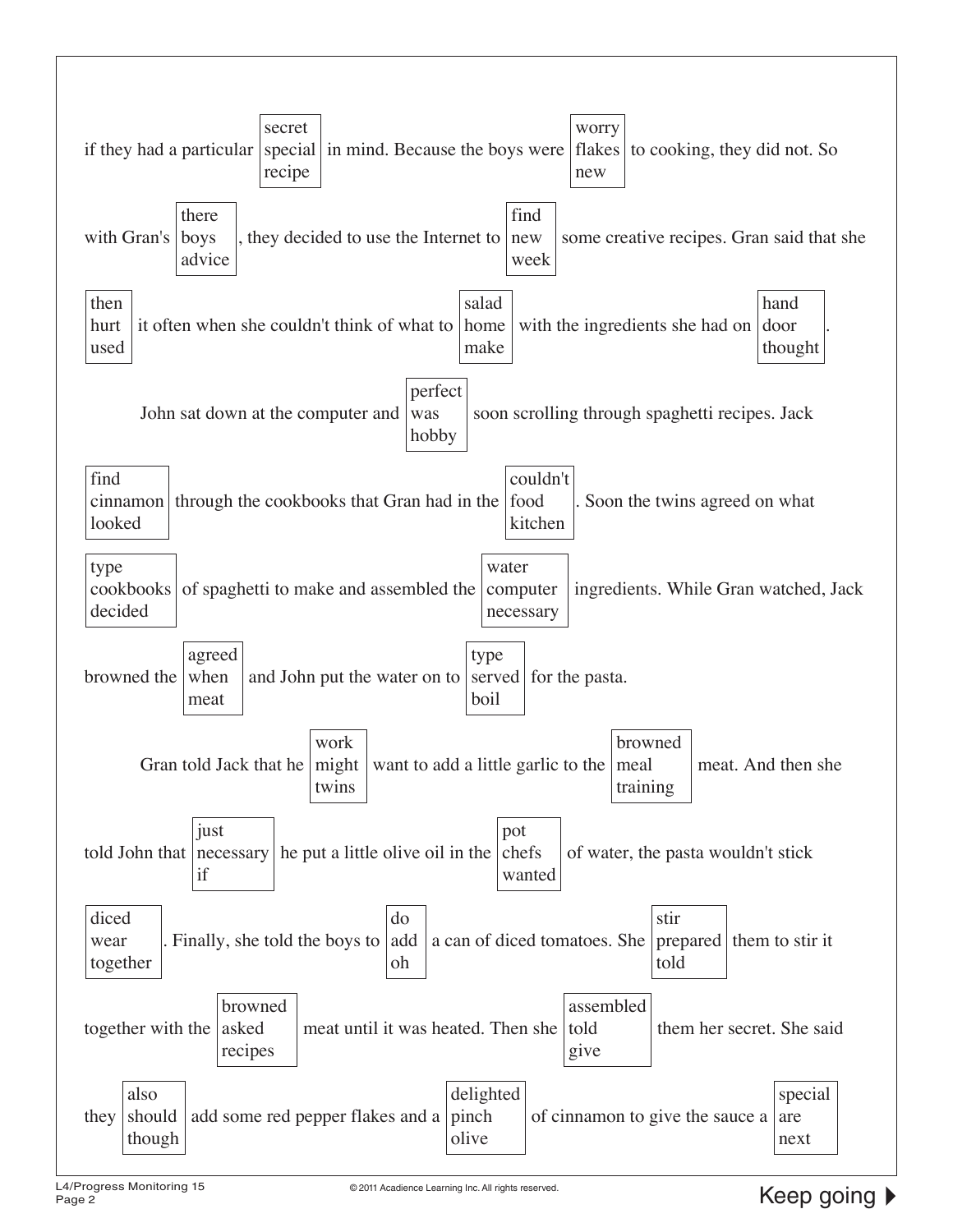flavor.



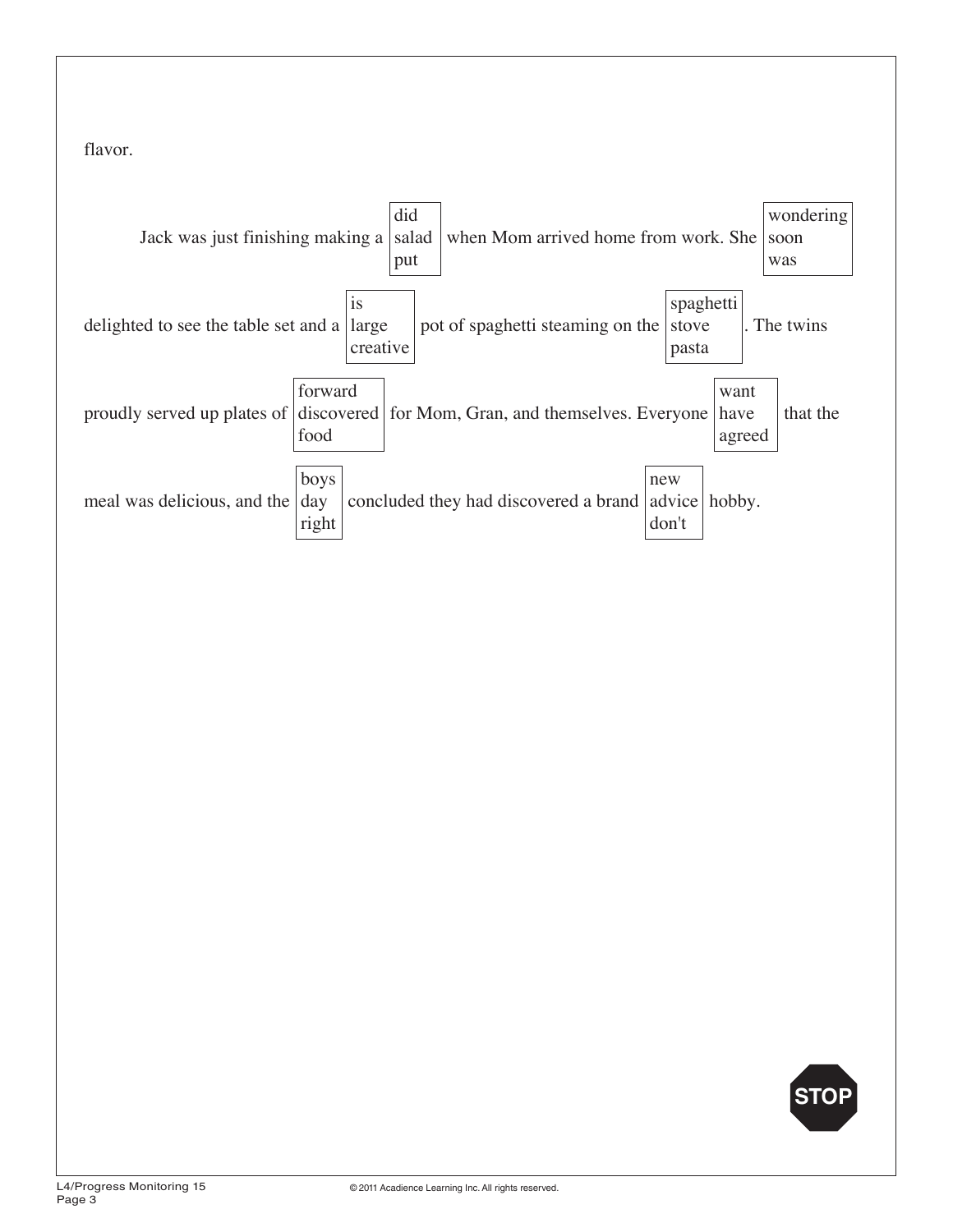#### Progress Monitoring

# **16**

T.

Name: \_\_\_\_\_\_\_\_\_\_\_\_\_\_\_\_\_\_\_\_\_\_\_\_\_\_\_\_\_\_\_\_\_\_\_\_\_\_\_\_\_\_\_\_\_\_\_\_\_\_\_\_\_\_\_\_\_\_\_\_\_\_\_\_\_\_\_\_\_\_\_\_\_\_\_\_\_\_\_\_\_\_\_\_\_\_\_\_\_\_\_\_\_\_\_\_\_\_\_\_\_\_\_

<u> 1989 - Johann Barbara, martxa alemaniar amerikan a</u>

# Practice 1

|                                                                   | home |  |
|-------------------------------------------------------------------|------|--|
| After playing in the dirt, Sam went   summer   to wash her hands. |      |  |
|                                                                   | was  |  |
|                                                                   |      |  |

<u> 1989 - Johann Barbara, martxa alemaniar amerikan basar da a</u>

### Practice 2

| On her way home, she $ $ sleep | chair<br>saw | an ice cream truck. |
|--------------------------------|--------------|---------------------|
|--------------------------------|--------------|---------------------|



| C:  |  |
|-----|--|
| Ŀ   |  |
| AS: |  |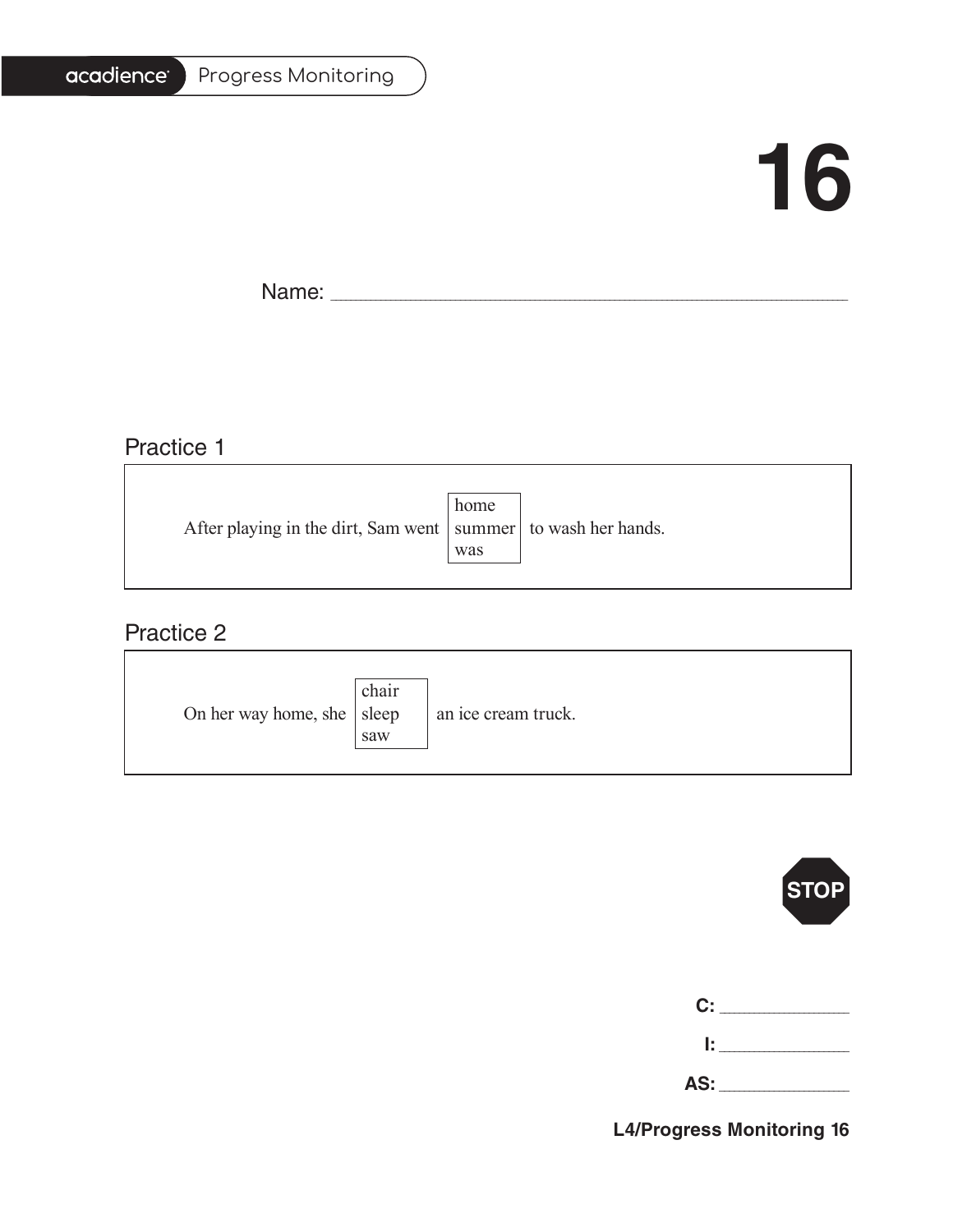#### How to Coach a Basketball Team

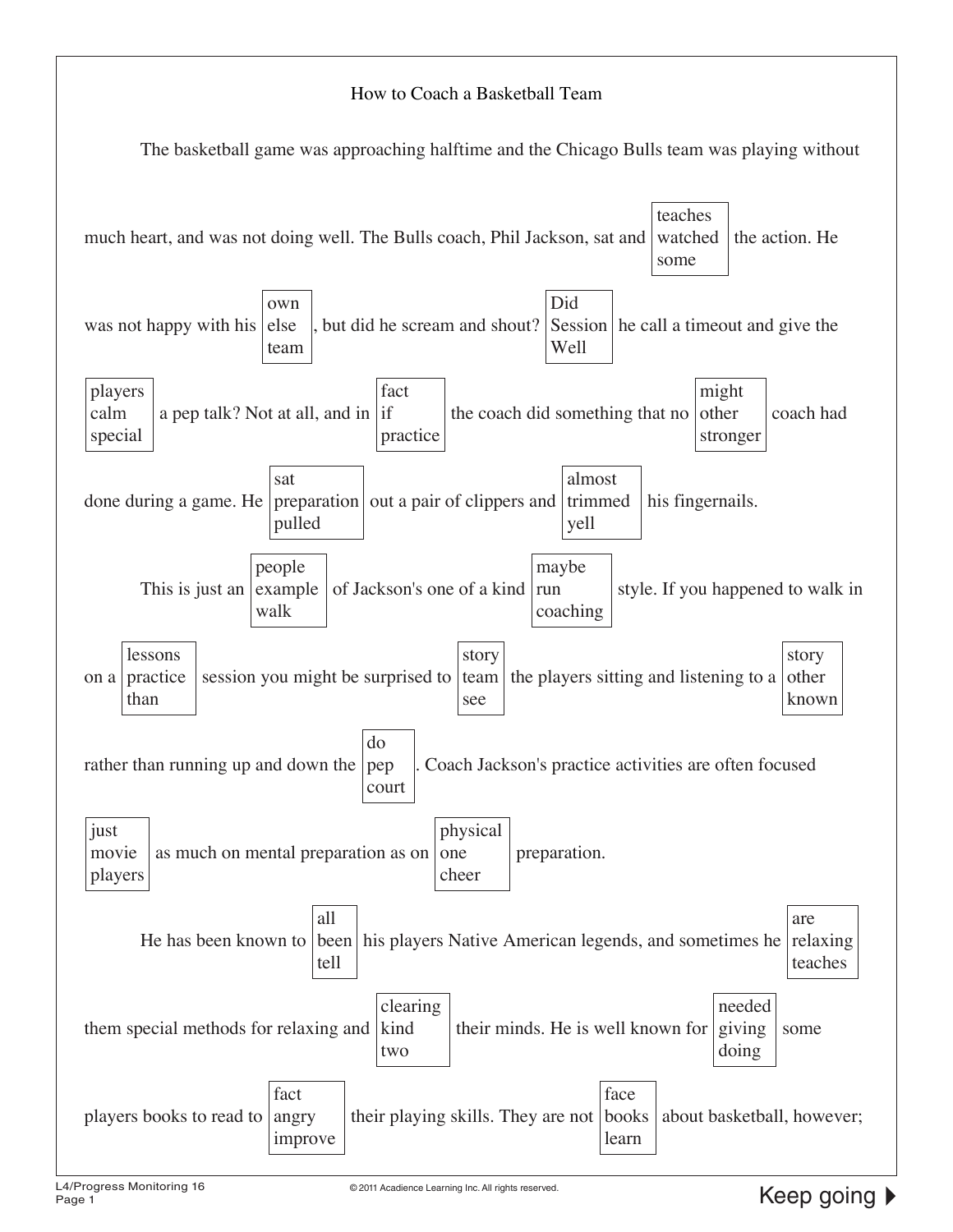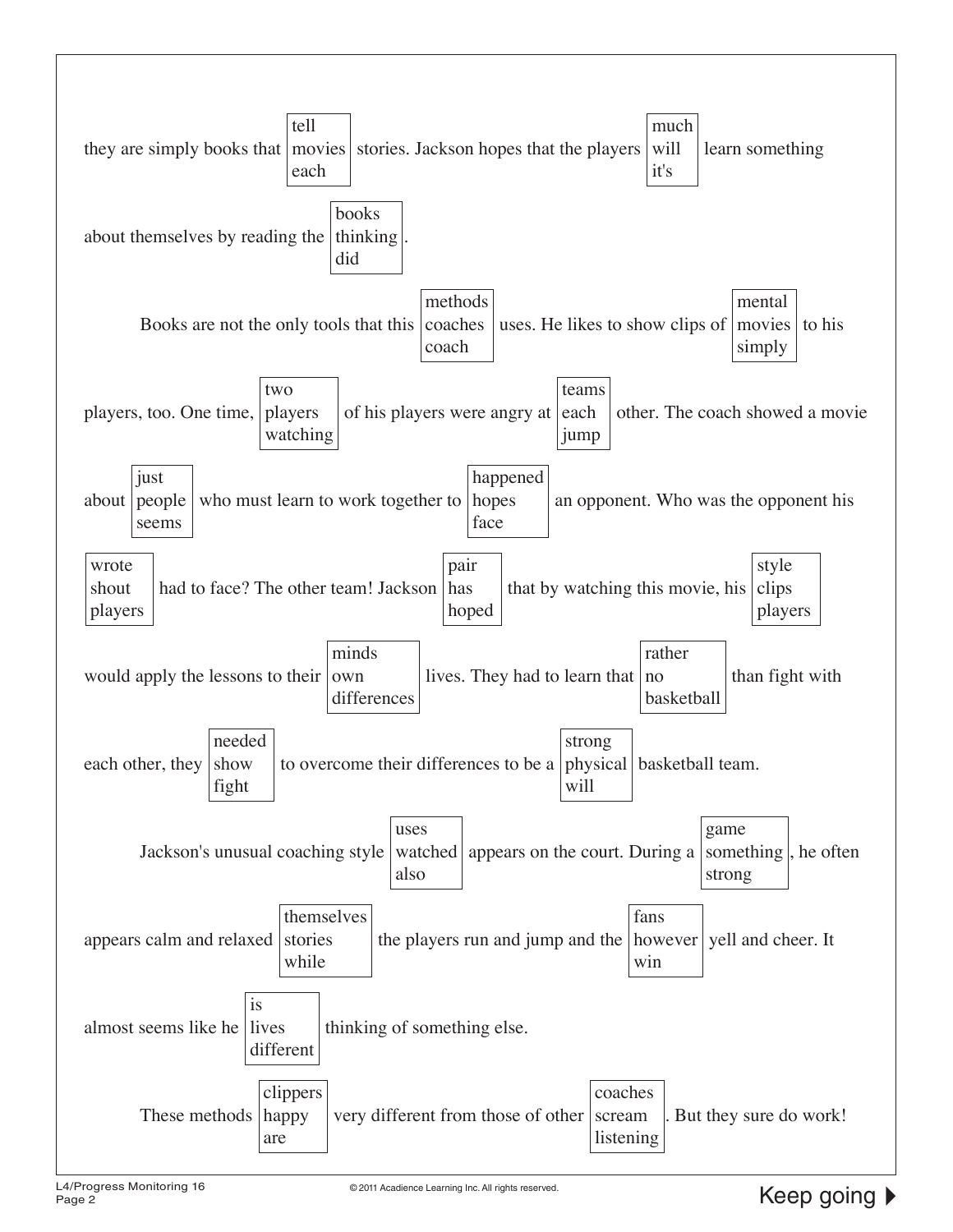| very<br>The teams<br>only | that Jackson has coached win game after talk                                                | done<br>game |                     | . Maybe it's because these methods bring |
|---------------------------|---------------------------------------------------------------------------------------------|--------------|---------------------|------------------------------------------|
|                           | hoped<br>the players   opponent  . As Jackson once wrote, "The power of We   is<br>together |              | surprised<br>rather | stronger than the power                  |

of Me."

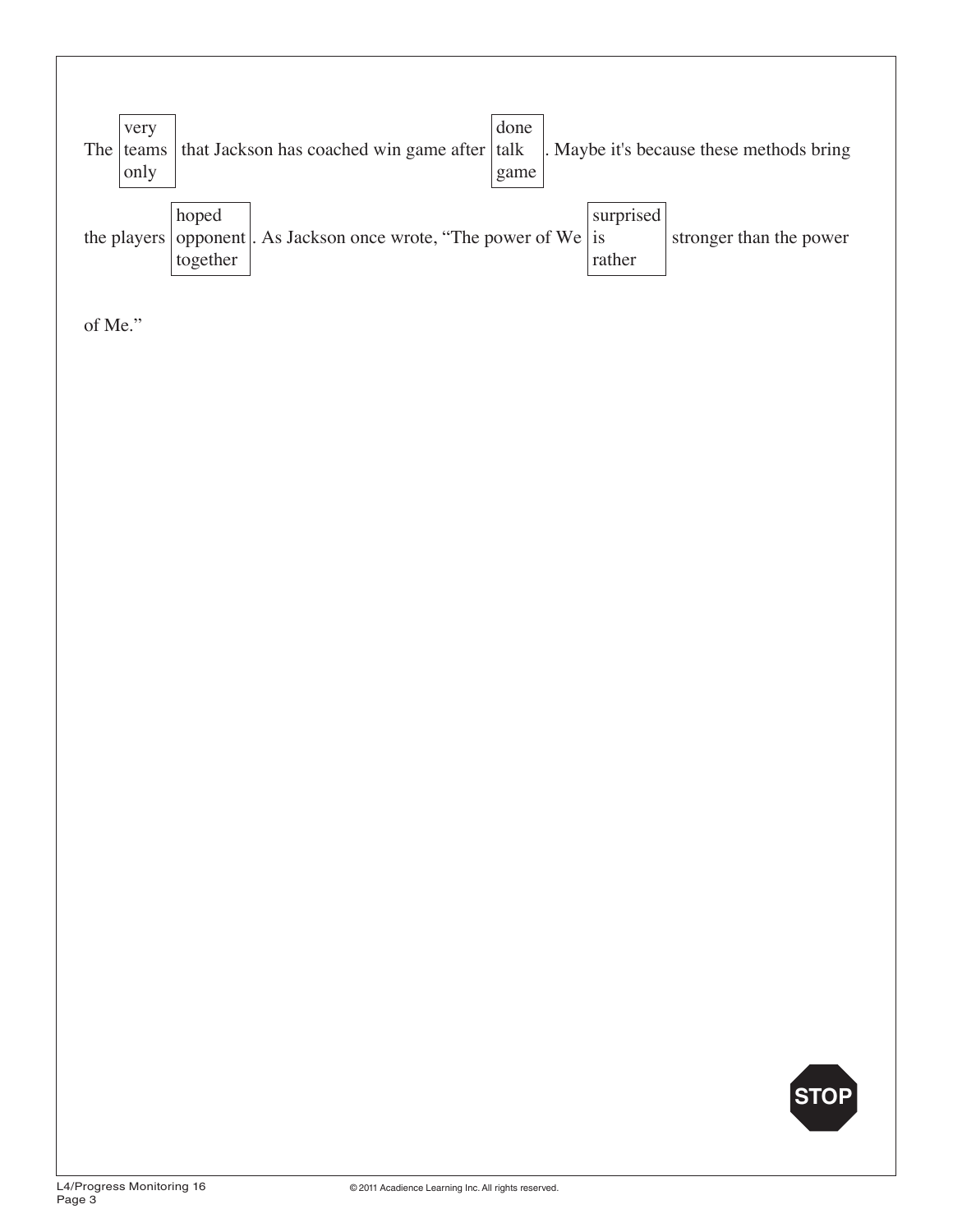#### Progress Monitoring

# **17**

T.

Name: \_\_\_\_\_\_\_\_\_\_\_\_\_\_\_\_\_\_\_\_\_\_\_\_\_\_\_\_\_\_\_\_\_\_\_\_\_\_\_\_\_\_\_\_\_\_\_\_\_\_\_\_\_\_\_\_\_\_\_\_\_\_\_\_\_\_\_\_\_\_\_\_\_\_\_\_\_\_\_\_\_\_\_\_\_\_\_\_\_\_\_\_\_\_\_\_\_\_\_\_\_\_\_

# Practice 1

|     | After playing in the dirt, Sam went   summer   to wash her hands. |
|-----|-------------------------------------------------------------------|
| was |                                                                   |
|     | home                                                              |

<u> 1989 - Johann Stoff, deutscher Stoffen und der Stoffen und der Stoffen und der Stoffen und der Stoffen und der</u>

### Practice 2

| On her way home, she $ $ sleep | chair<br>saw | an ice cream truck. |
|--------------------------------|--------------|---------------------|
|--------------------------------|--------------|---------------------|



| C:  |  |
|-----|--|
| Ŀ.  |  |
| AS: |  |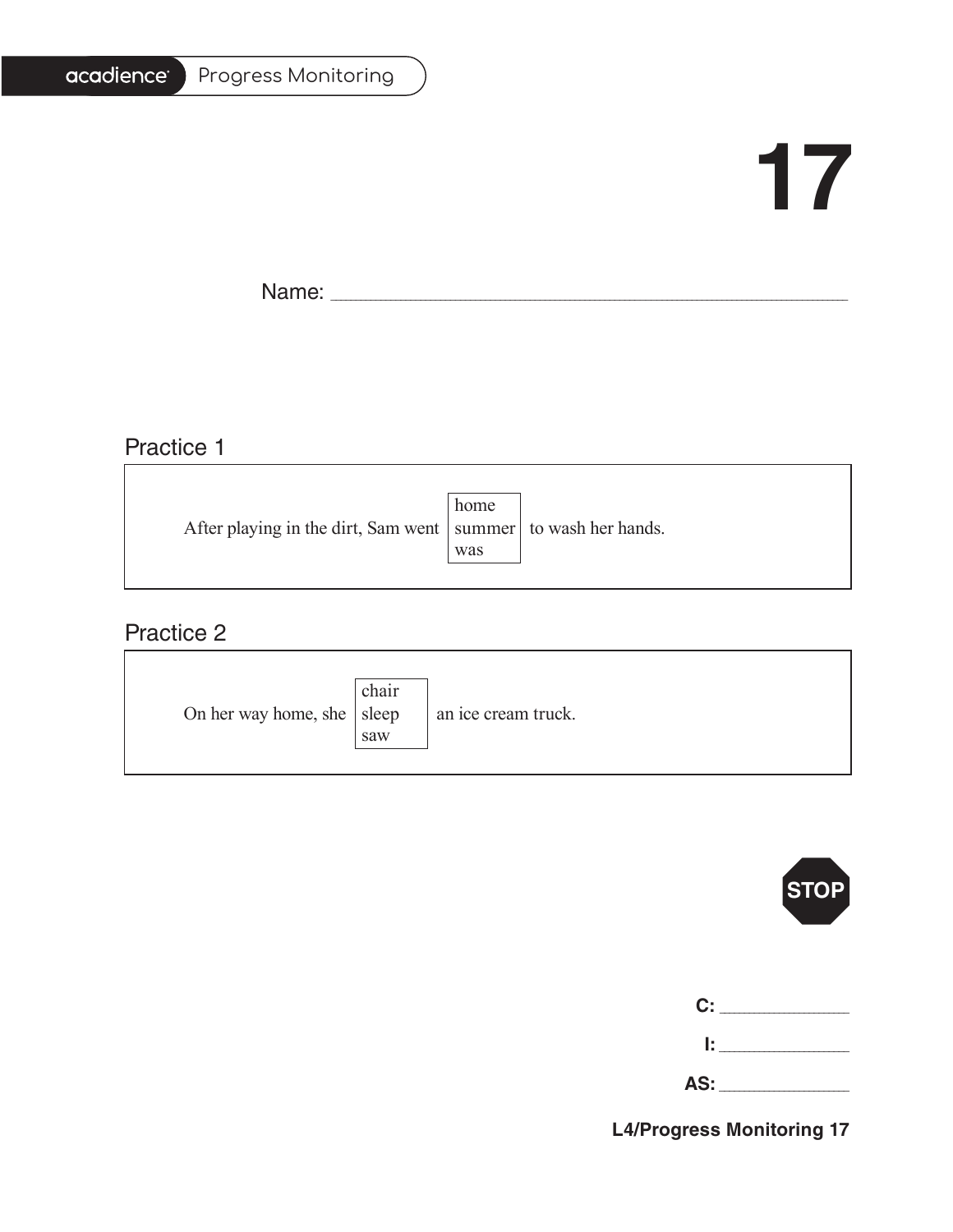#### A Medal for Illustrators

Ferocious monsters, dazzling magic, and fantastic worlds appear in many books for children.

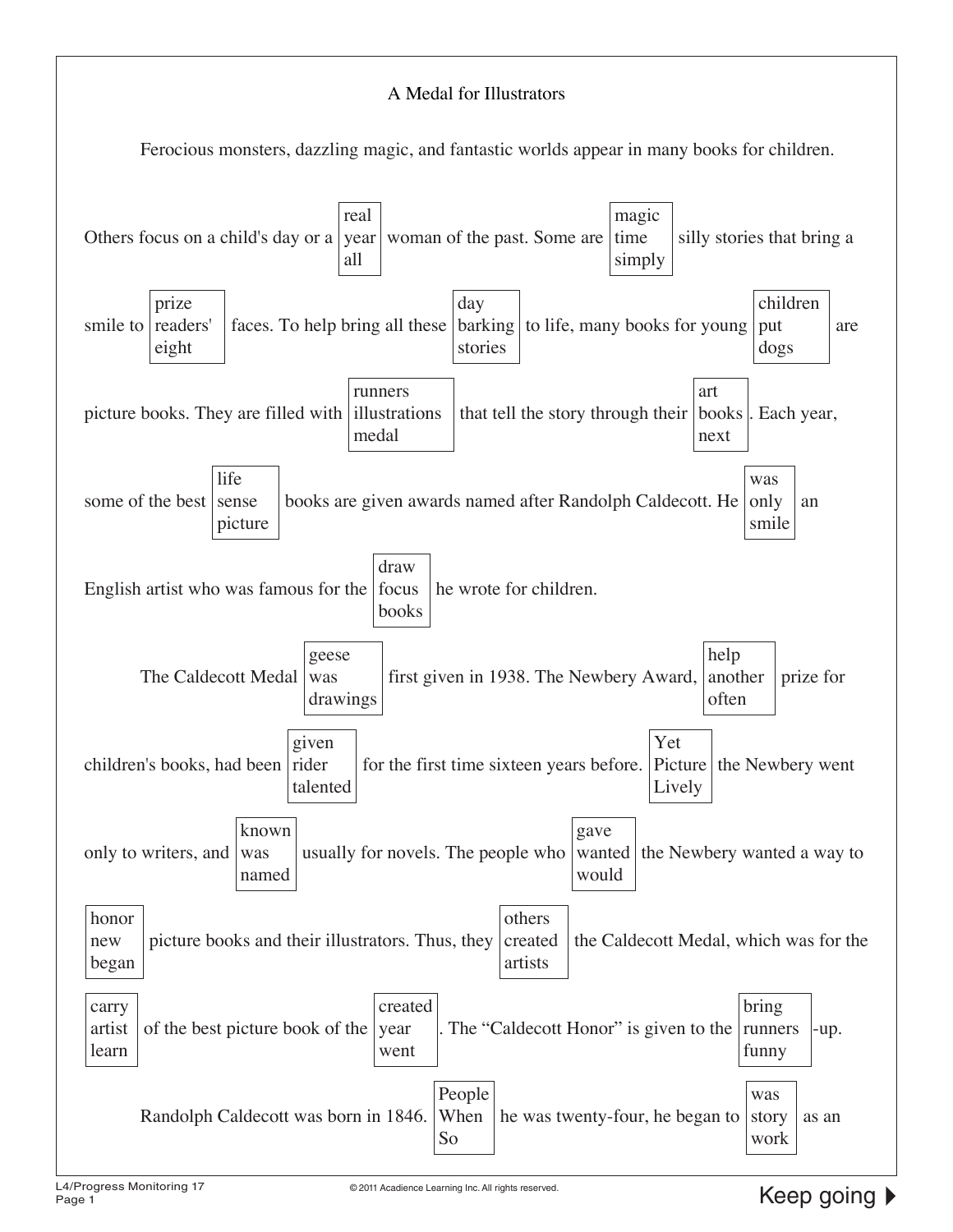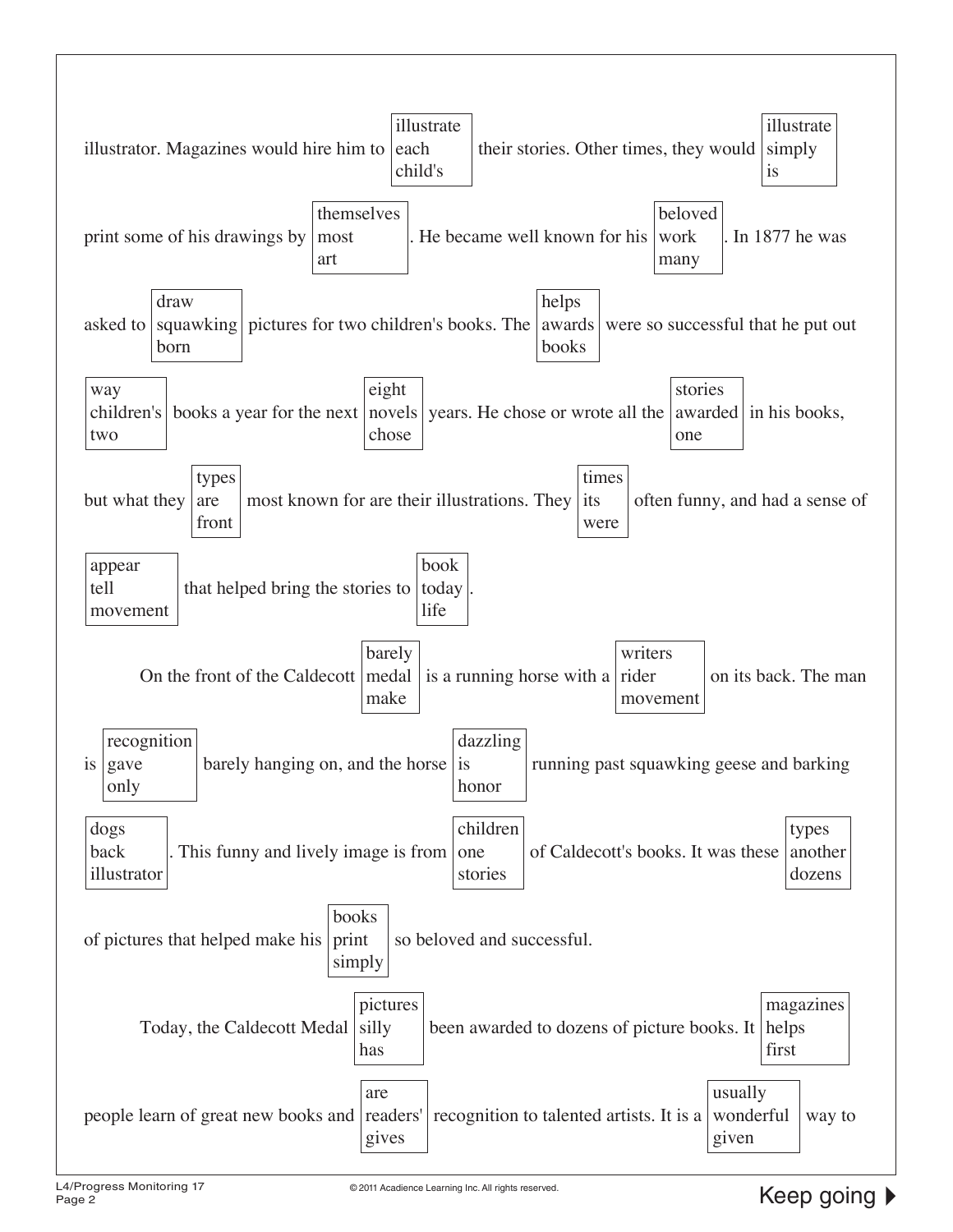| honor a beloved illustrator of the past, as $\vert$ faces | monsters<br>well | as the artists who carry on his $\vert$ tradition | young<br>wrote | today. |
|-----------------------------------------------------------|------------------|---------------------------------------------------|----------------|--------|
|                                                           |                  |                                                   |                |        |
|                                                           |                  |                                                   |                |        |
|                                                           |                  |                                                   |                |        |
|                                                           |                  |                                                   |                |        |
|                                                           |                  |                                                   |                |        |
|                                                           |                  |                                                   |                |        |
|                                                           |                  |                                                   |                | STOP   |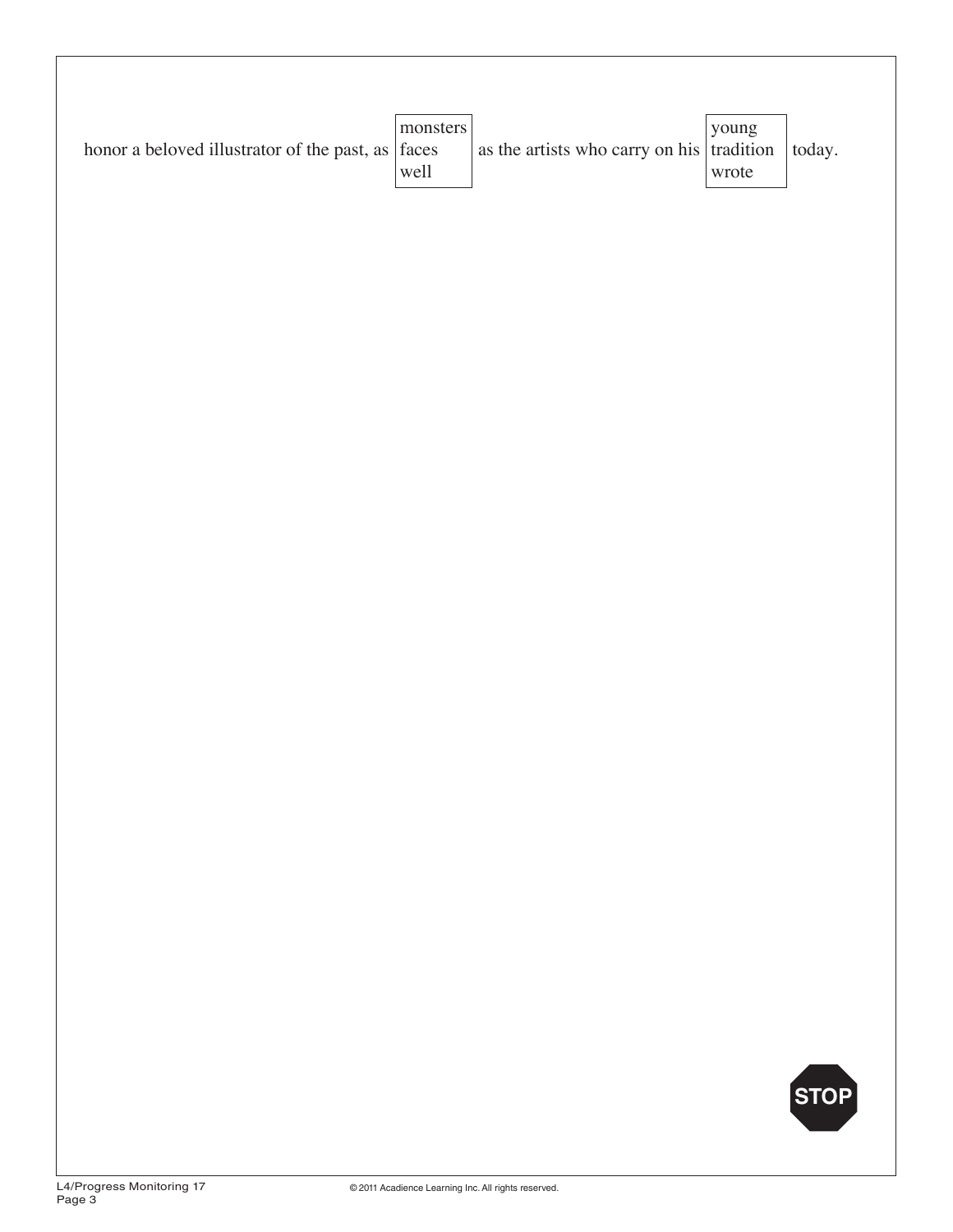#### Progress Monitoring

# **18**

T.

Name: \_\_\_\_\_\_\_\_\_\_\_\_\_\_\_\_\_\_\_\_\_\_\_\_\_\_\_\_\_\_\_\_\_\_\_\_\_\_\_\_\_\_\_\_\_\_\_\_\_\_\_\_\_\_\_\_\_\_\_\_\_\_\_\_\_\_\_\_\_\_\_\_\_\_\_\_\_\_\_\_\_\_\_\_\_\_\_\_\_\_\_\_\_\_\_\_\_\_\_\_\_\_\_

<u> 1980 - Johann Barbara, martxa alemaniar amerikan a</u>

# Practice 1

|                                                                   | home |  |
|-------------------------------------------------------------------|------|--|
| After playing in the dirt, Sam went   summer   to wash her hands. |      |  |
|                                                                   | was  |  |
|                                                                   |      |  |

<u> 1989 - Johann Stoff, deutscher Stoffen und der Stoffen und der Stoffen und der Stoffen und der Stoffen und der</u>

### Practice 2

| On her way home, she $ $ sleep | chair<br>saw | an ice cream truck. |
|--------------------------------|--------------|---------------------|
|--------------------------------|--------------|---------------------|



| C:  |  |
|-----|--|
| Ŀ   |  |
| AS: |  |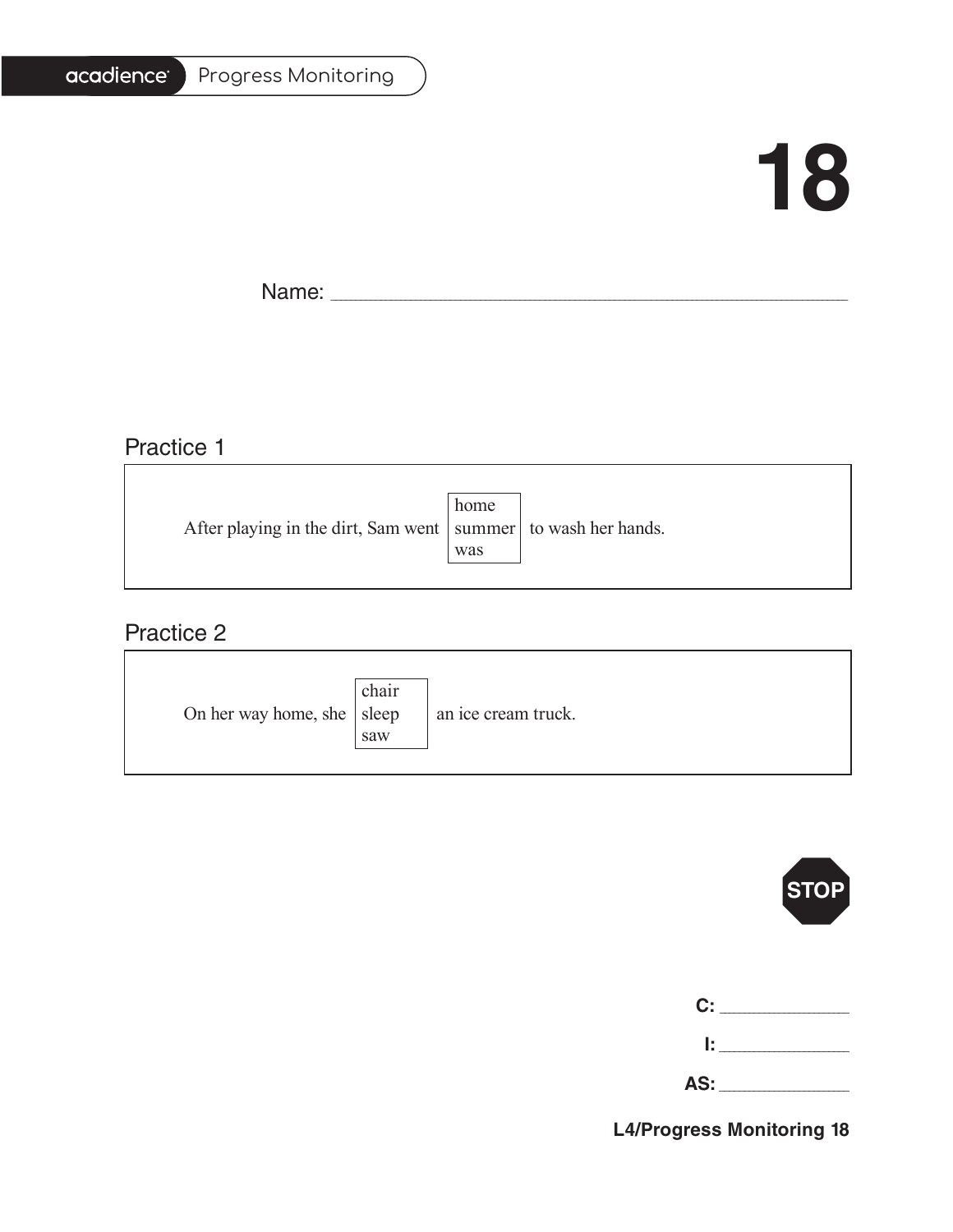#### Just Give Me the Baton

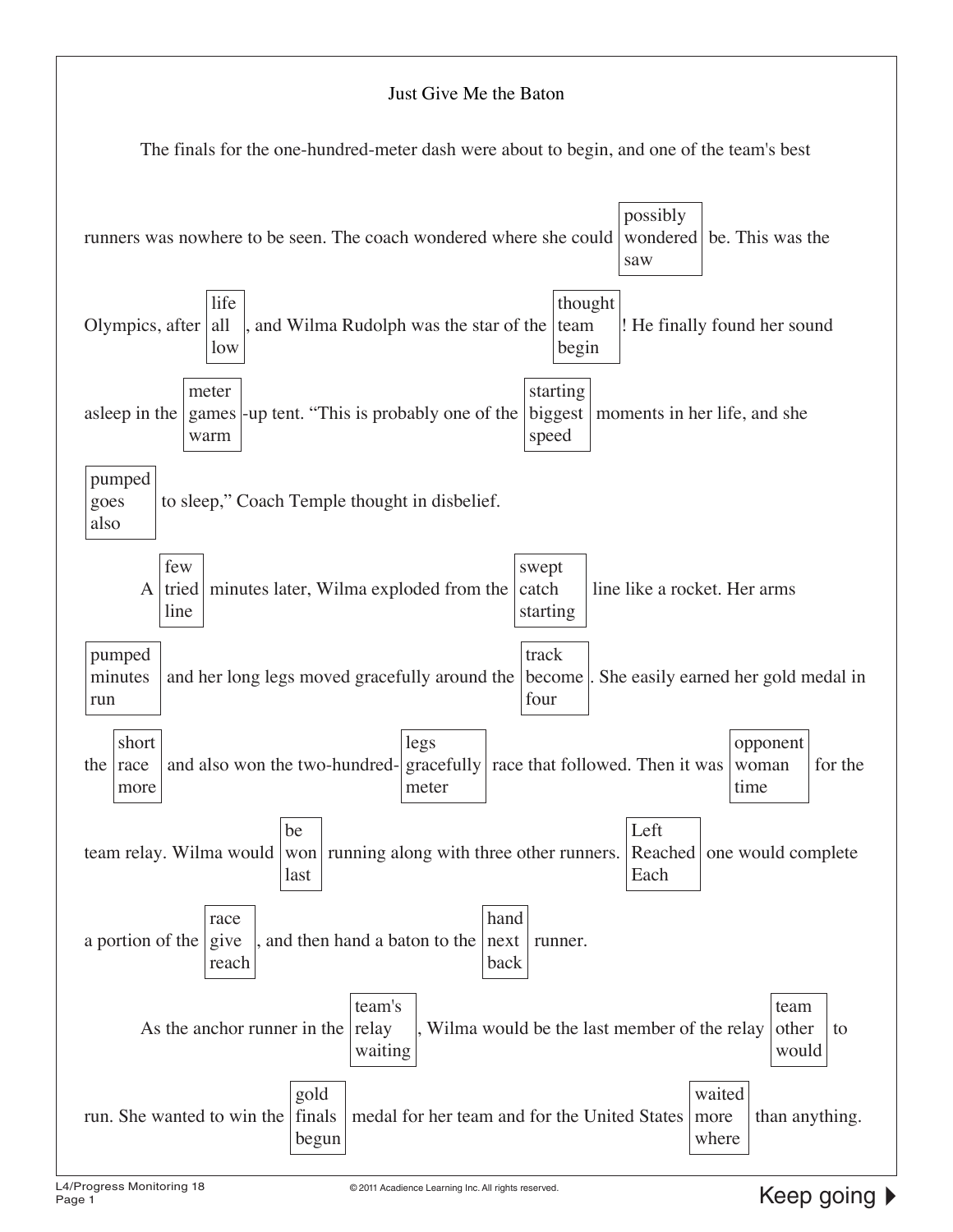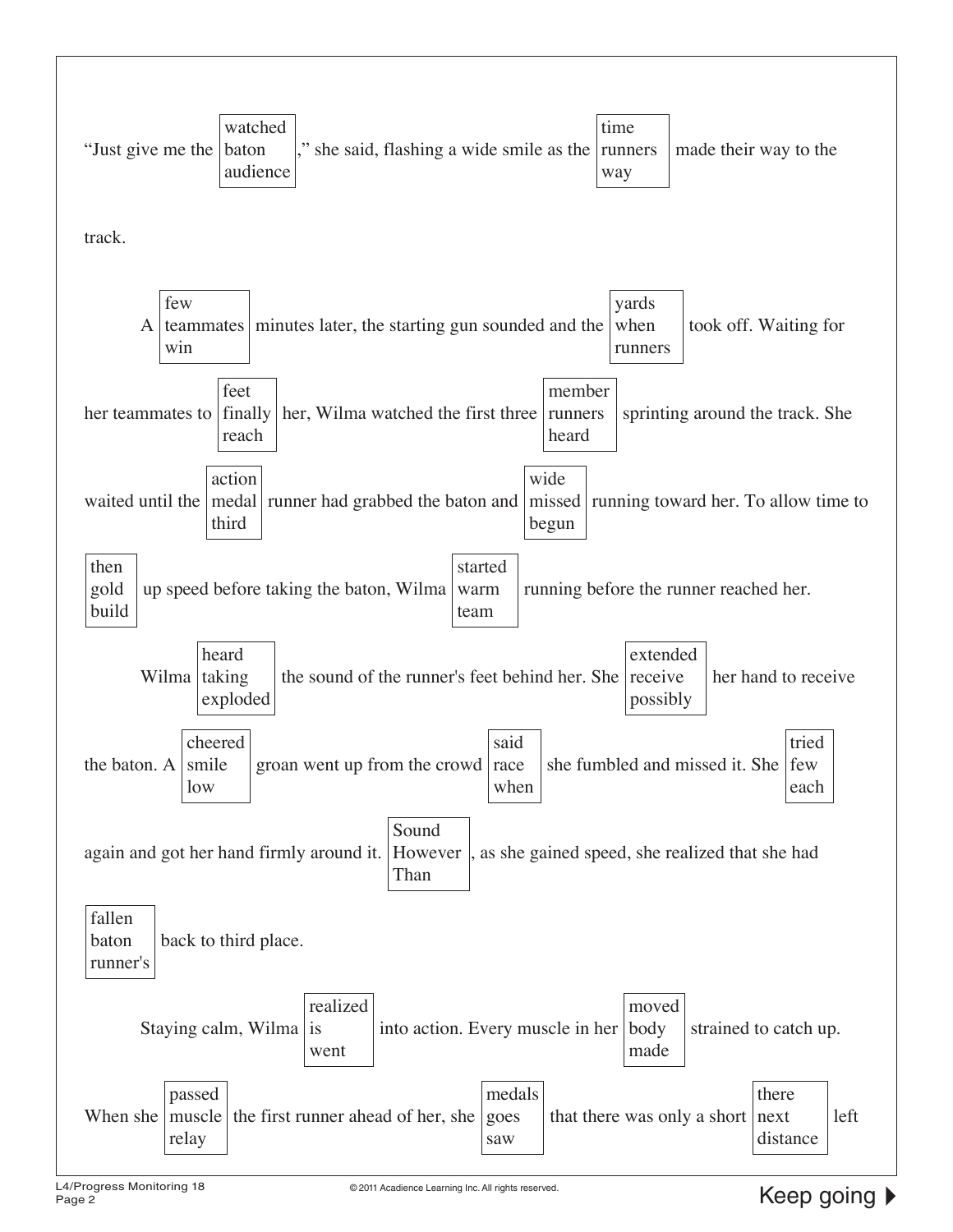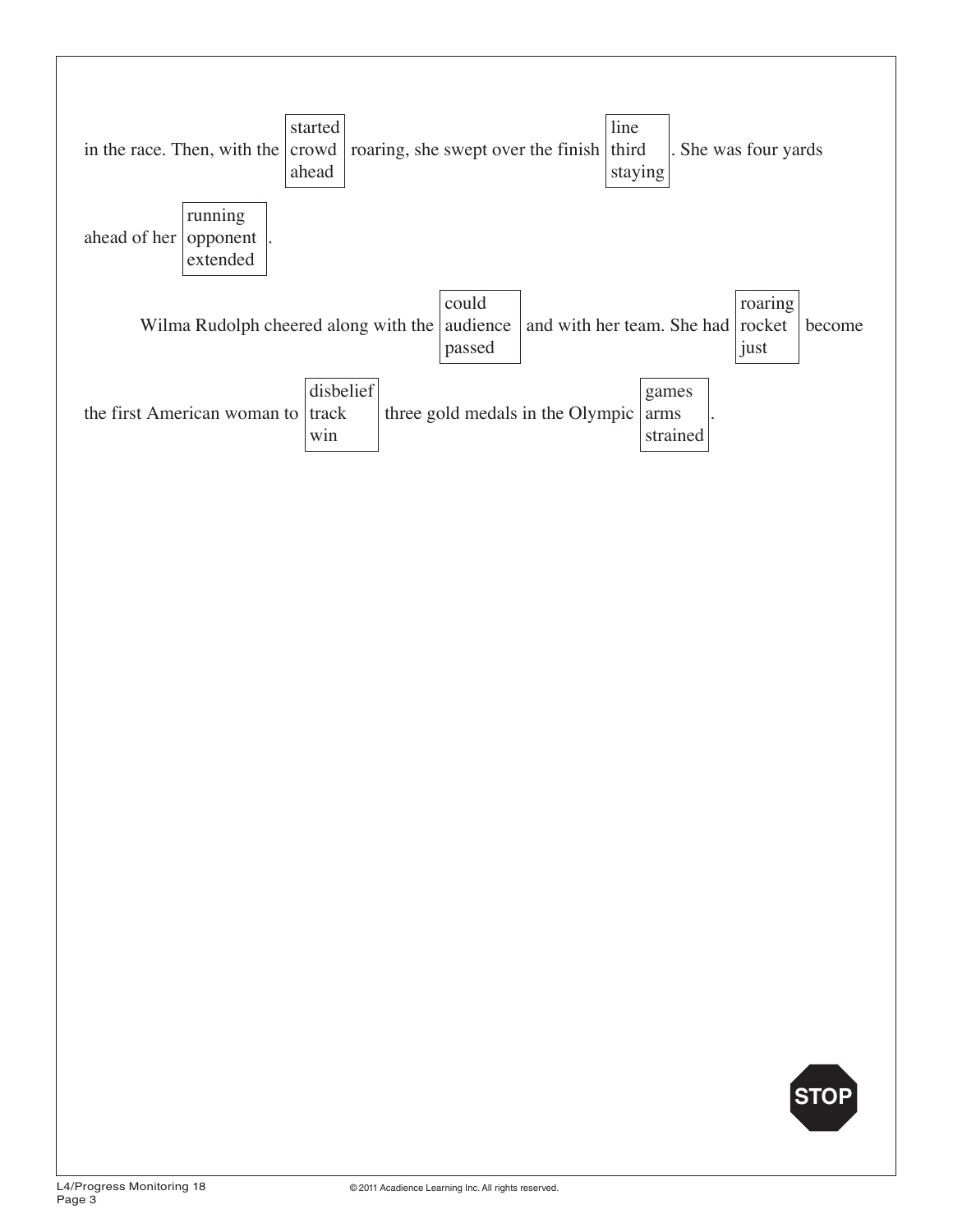## acadience®

#### Progress Monitoring

# **19**

T.

Name: \_\_\_\_\_\_\_\_\_\_\_\_\_\_\_\_\_\_\_\_\_\_\_\_\_\_\_\_\_\_\_\_\_\_\_\_\_\_\_\_\_\_\_\_\_\_\_\_\_\_\_\_\_\_\_\_\_\_\_\_\_\_\_\_\_\_\_\_\_\_\_\_\_\_\_\_\_\_\_\_\_\_\_\_\_\_\_\_\_\_\_\_\_\_\_\_\_\_\_\_\_\_\_

## Practice 1

|                                                                   | home |  |
|-------------------------------------------------------------------|------|--|
| After playing in the dirt, Sam went   summer   to wash her hands. |      |  |
|                                                                   | was  |  |
|                                                                   |      |  |

<u> 1989 - Johann Barbara, martxa alemaniar amerikan basar da a</u>

### Practice 2

| On her way home, she $ $ sleep | chair<br>saw | an ice cream truck. |
|--------------------------------|--------------|---------------------|
|--------------------------------|--------------|---------------------|



| C: C |        |
|------|--------|
|      | lt i v |

**AS:** \_\_\_\_\_\_\_\_\_\_\_\_\_\_\_\_\_\_\_\_\_\_\_\_\_\_

**L4/Progress Monitoring 19**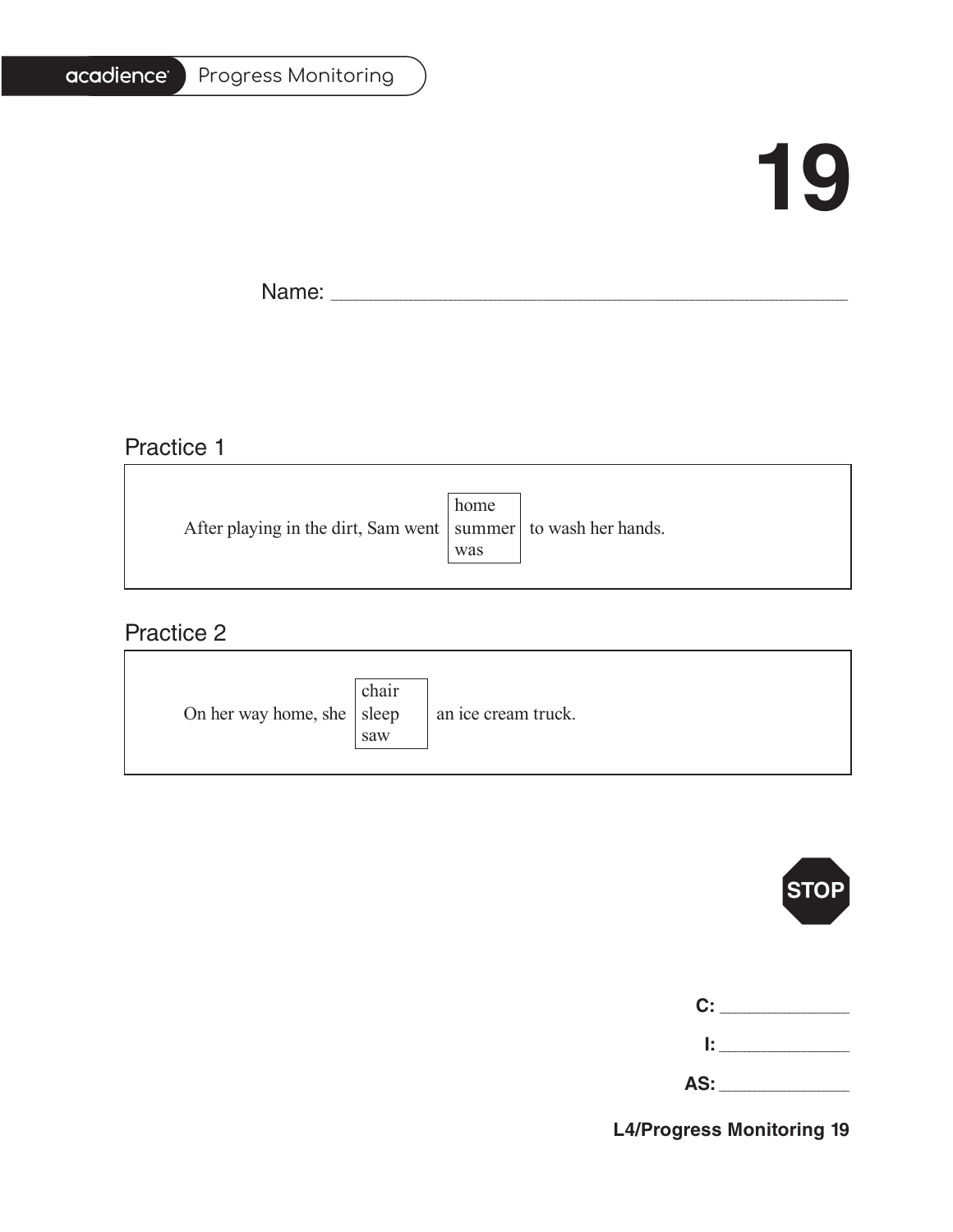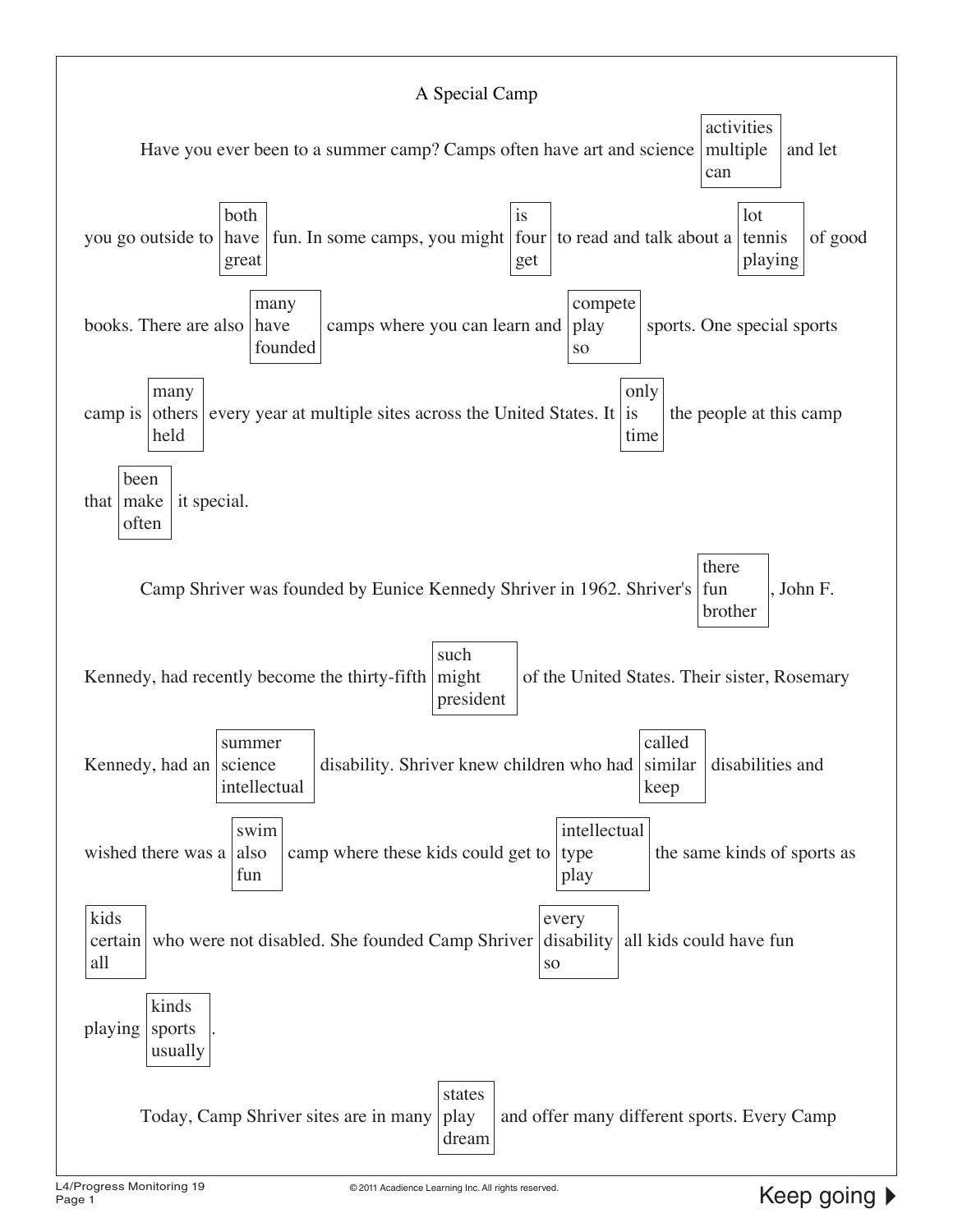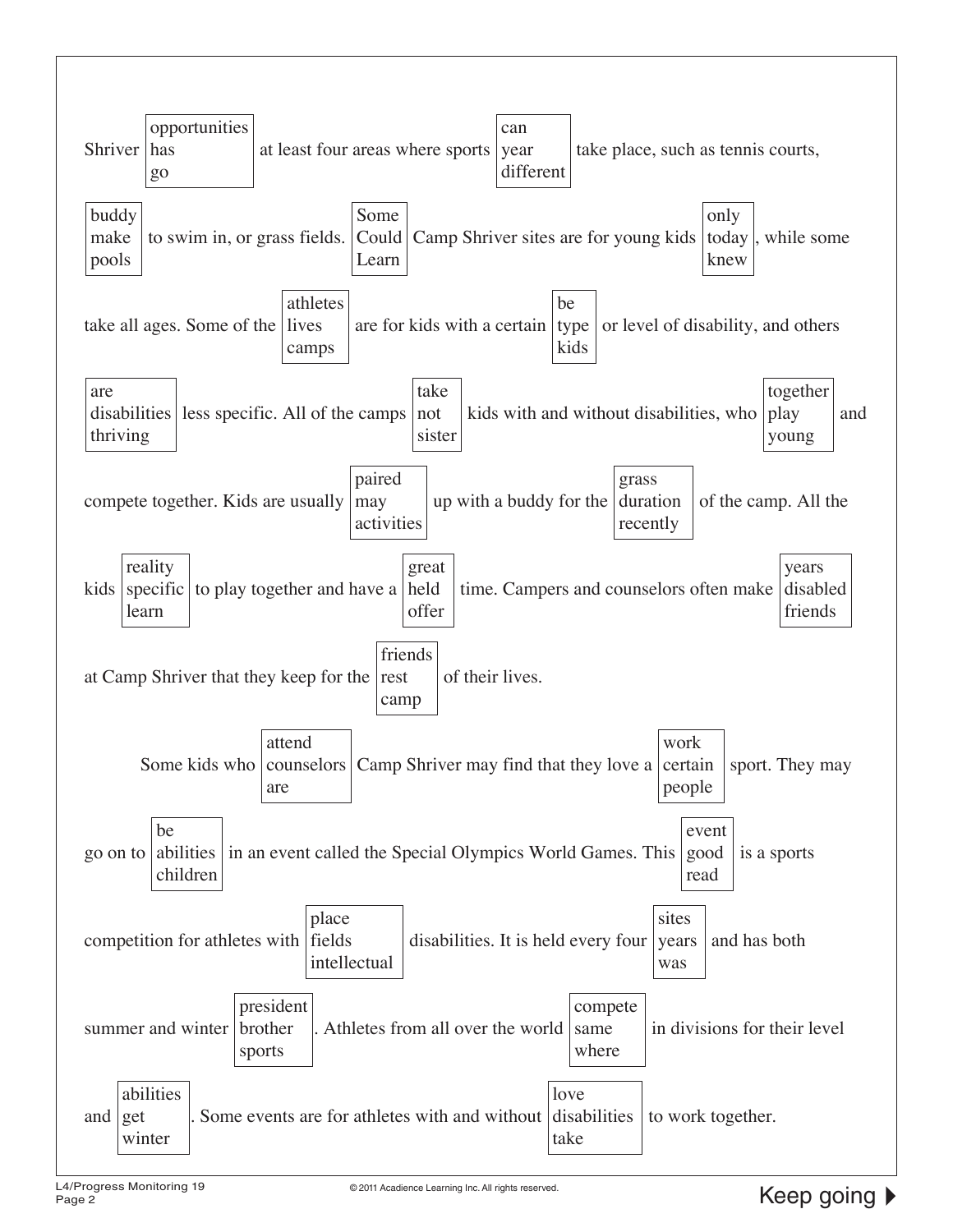

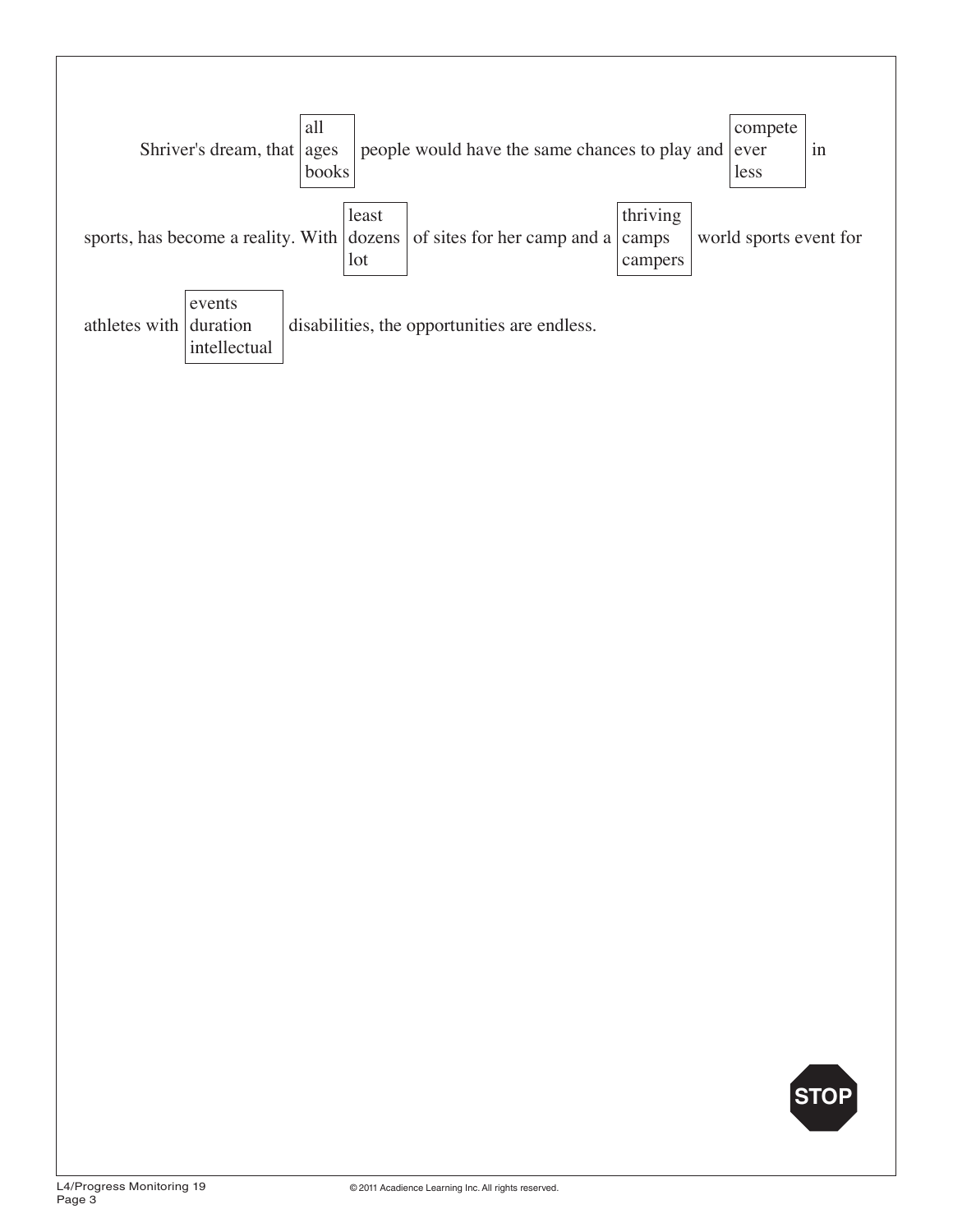## acadience®

#### Progress Monitoring

# **20**

٦

Name: \_\_\_\_\_\_\_\_\_\_\_\_\_\_\_\_\_\_\_\_\_\_\_\_\_\_\_\_\_\_\_\_\_\_\_\_\_\_\_\_\_\_\_\_\_\_\_\_\_\_\_\_\_\_\_\_\_\_\_\_\_\_\_\_\_\_\_\_\_\_\_\_\_\_\_\_\_\_\_\_\_\_\_\_\_\_\_\_\_\_\_\_\_\_\_\_\_\_\_\_\_\_\_

### Practice 1

|                                                                   | home |  |
|-------------------------------------------------------------------|------|--|
| After playing in the dirt, Sam went   summer   to wash her hands. |      |  |
|                                                                   | was  |  |
|                                                                   |      |  |

<u> 1989 - Johann Stoff, deutscher Stoffen und der Stoffen und der Stoffen und der Stoffen und der Stoffen und der</u>

### Practice 2

| On her way home, she $ $ sleep | chair<br>saw | an ice cream truck. |
|--------------------------------|--------------|---------------------|
|--------------------------------|--------------|---------------------|



| C: _______ |
|------------|
| 1: I       |

| AS: |  |
|-----|--|
|     |  |

**L4/Progress Monitoring 20**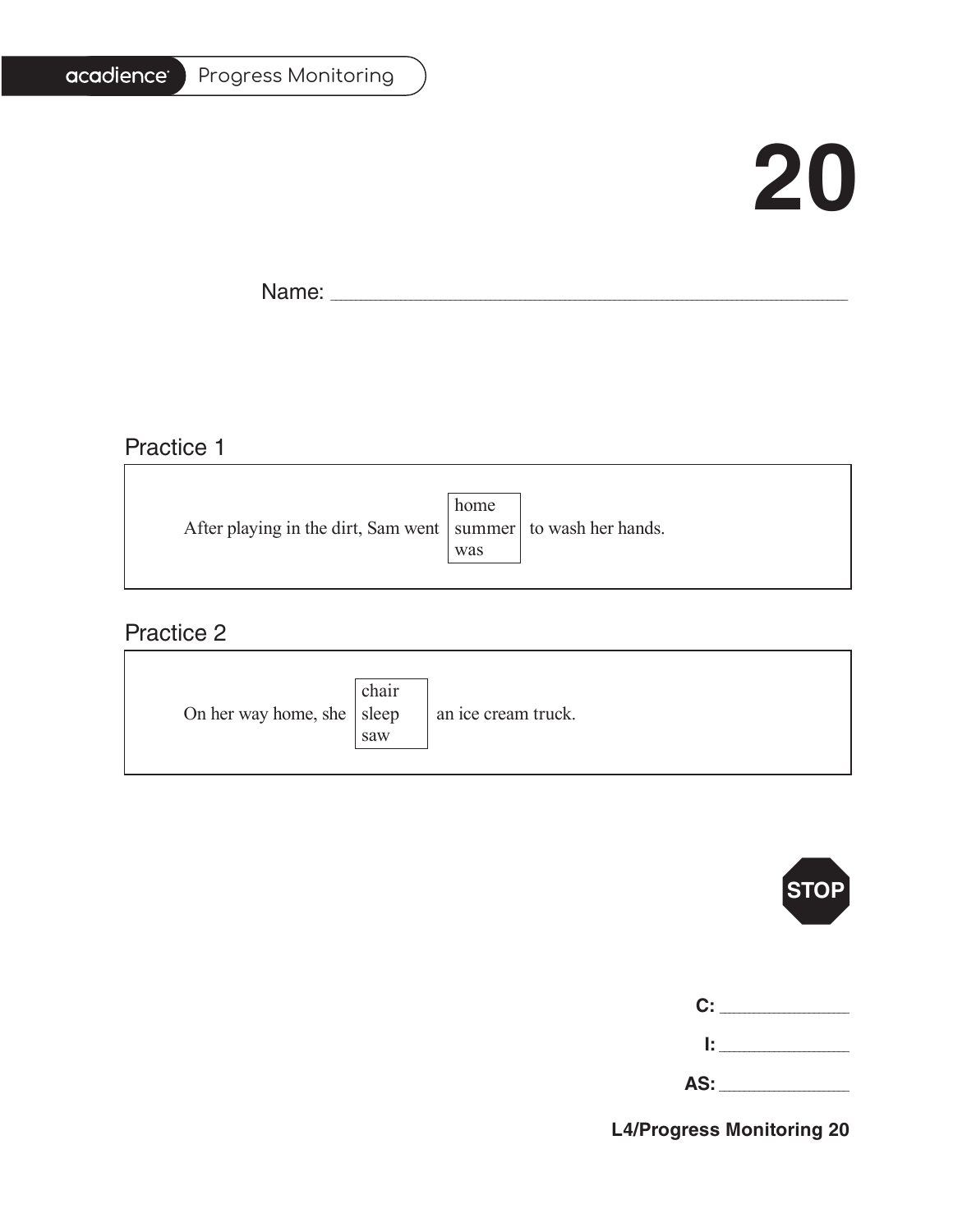#### Amusement Park Rides

Over one hundred years ago, people began building amusement parks. These parks had rides,

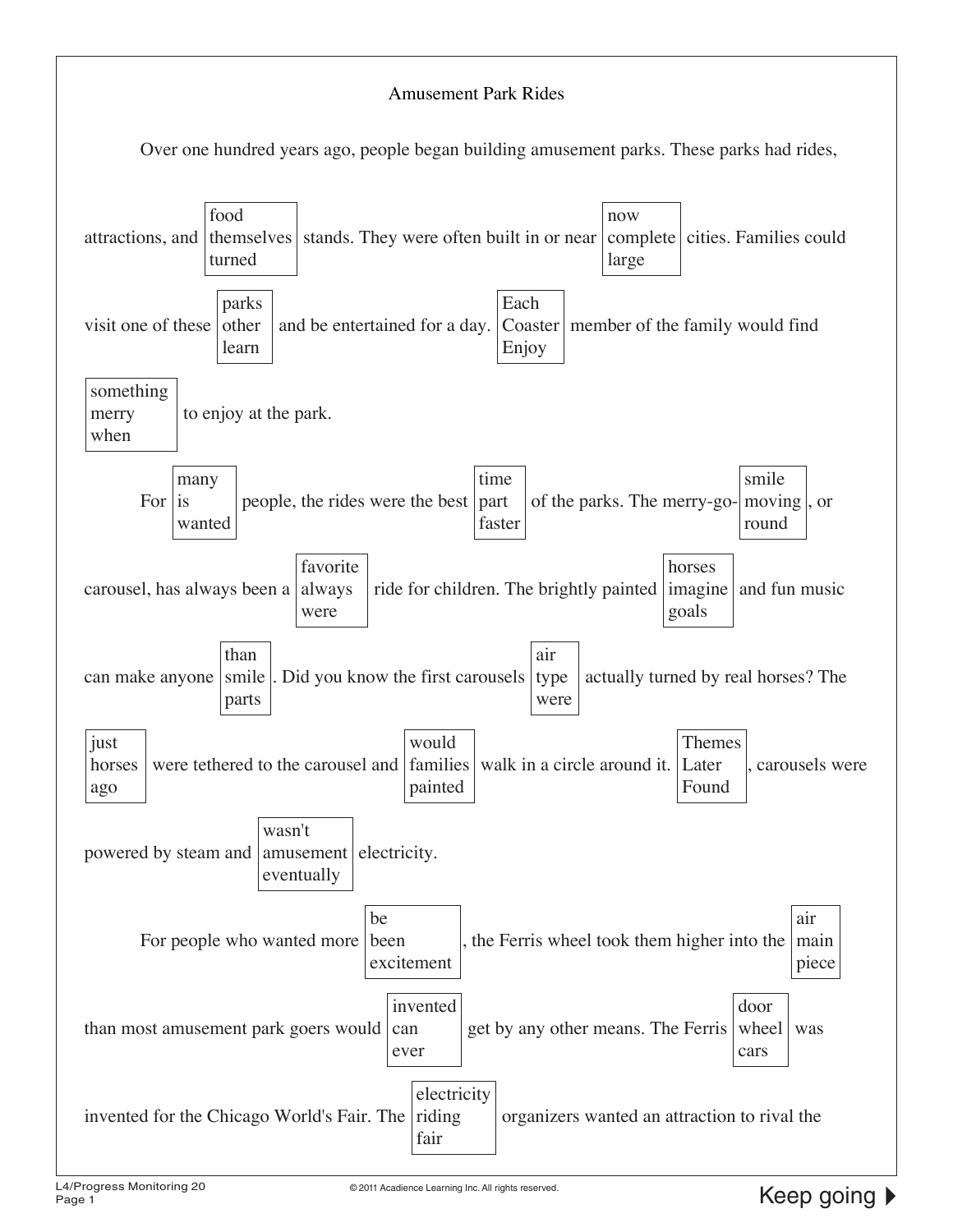